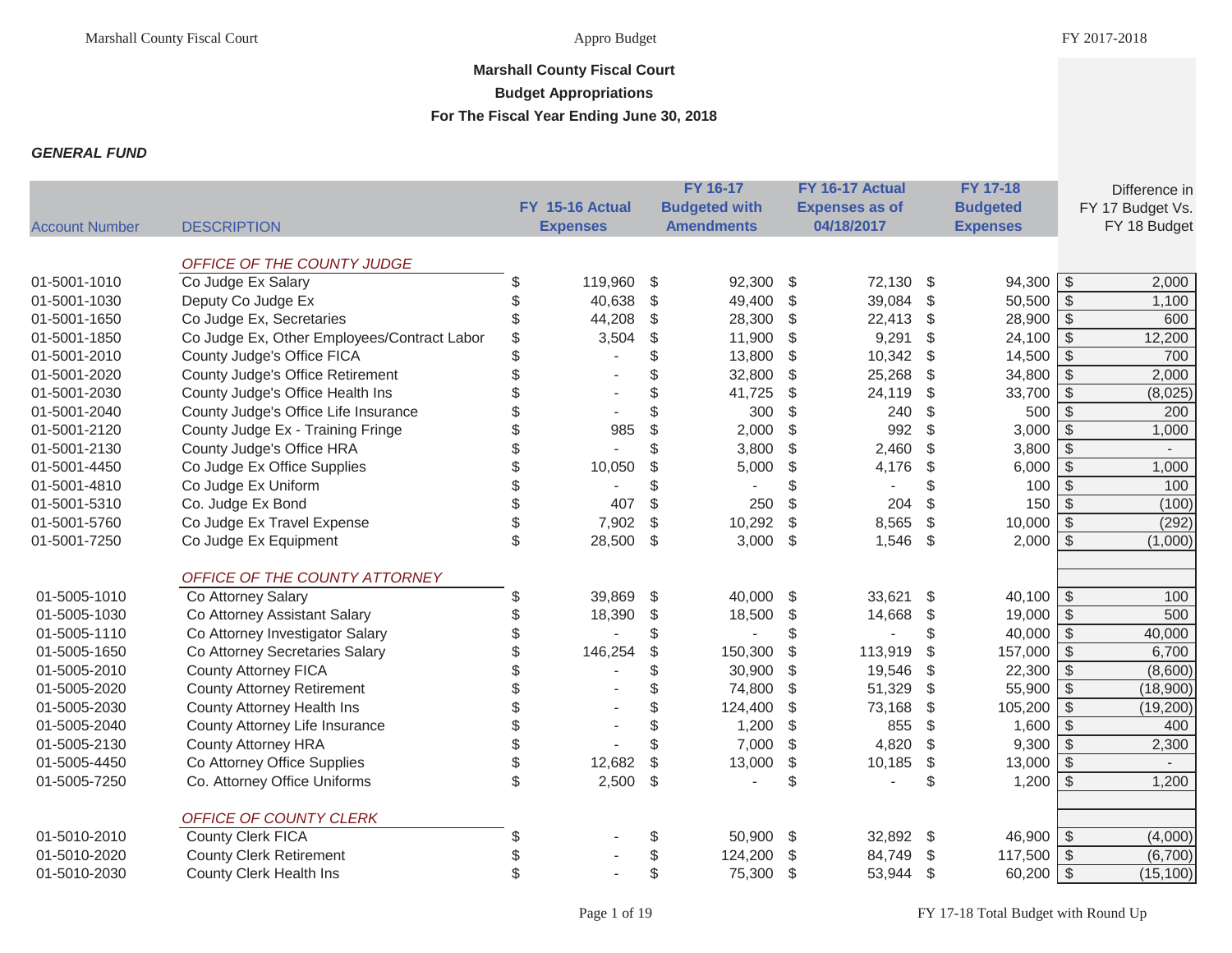|                       | <b>Marshall County Fiscal Court</b>               |    | Appro Budget    |     |                      |                       |               |                    |                         | FY 2017-2018     |
|-----------------------|---------------------------------------------------|----|-----------------|-----|----------------------|-----------------------|---------------|--------------------|-------------------------|------------------|
|                       |                                                   |    |                 |     | <b>FY 16-17</b>      | FY 16-17 Actual       |               | FY 17-18           |                         | Difference in    |
|                       |                                                   |    | FY 15-16 Actual |     | <b>Budgeted with</b> | <b>Expenses as of</b> |               | <b>Budgeted</b>    |                         | FY 17 Budget Vs. |
| <b>Account Number</b> | <b>DESCRIPTION</b>                                |    | <b>Expenses</b> |     | <b>Amendments</b>    | 04/18/2017            |               | <b>Expenses</b>    |                         | FY 18 Budget     |
| 01-5010-2040          | County Clerk Life Insurance                       | S  |                 |     | $1,500$ \$           | $1,042$ \$            |               | $1,200$ \$         |                         | (300)            |
| 01-5010-2130          | <b>County Clerk HRA</b>                           | ß. |                 | \$  | 18,100 \$            | $10,105$ \$           |               | 13,300 $\sqrt{5}$  |                         | (4,800)          |
| 01-5010-3070          | <b>County Clerk Audit Fees</b>                    | ß. | 7,000           | \$  | $7,100$ \$           | 7,058                 | \$            | $7,500$ \$         |                         | 400              |
| 01-5010-4450          | <b>Office Supplies</b>                            | \$ | 19,658          | \$  | 20,000               | \$<br>17,155          | \$            | 2,500              | -\$                     | (17,500)         |
| 01-5010-5310          | Clerk Bond                                        | \$ | 713             | -\$ | $1,000$ \$           | 713 \$                |               | 1,000              | -\$                     |                  |
|                       | OFFICE OF THE SHERIFF                             |    |                 |     |                      |                       |               |                    |                         |                  |
| 01-5015-1010          | <b>Sheriff Salary</b>                             | \$ | 47,632 \$       |     | 95,300 \$            | 71,942 \$             |               | 97,300             | -\$                     | 2,000            |
| 01-5015-1030          | Deputy Sheriff Salary                             |    | 654,720         | \$  | 856,039              | \$<br>722,326         | \$            | 891,600   \$       |                         | 35,561           |
| 01-5015-1060          | <b>Sheriff's Clerks</b>                           |    | 30,712          | \$  | 58,900               | \$<br>49,446          | \$            | $60,400$ \$        |                         | 1,500            |
| 01-5015-1320          | Sheriff's Hardin Overtime                         |    |                 | \$  |                      |                       | \$            | $14,000$ \ \$      |                         | 14,000           |
| 01-5015-1340          | Sheriff's Drug Overtime                           |    |                 | \$  |                      |                       | \$            | $22,000$ \$        |                         | 22,000           |
| 01-5015-1360          | Sheriff's Federal Overtime                        |    |                 | \$  |                      |                       | \$            | $20,000$ \$        |                         | 20,000           |
| 01-5015-1380          | <b>Sheriff's Court Overtime</b>                   |    |                 | \$  |                      |                       | \$            | $12,000$ \$        |                         | 12,000           |
| 01-5015-1460          | Sheriff's Shift Cover Overtime                    |    |                 | \$  |                      |                       | \$            | $7,000$ \ \$       |                         | 7,000            |
| 01-5015-1480          | Sheriff's KLEFPF Overtime                         | S  |                 | \$  |                      |                       | \$            | $12,000$ \$        |                         | 12,000           |
| 01-5015-1780          | <b>Sheriff's Other Overtime</b>                   | S  | 47,193          | \$  | 106,500              | \$<br>62,885          | \$            | 78,500 \$          |                         | (28,000)         |
| 01-5015-1810          | Sheriff's Office KLEFPF Pay                       | S  | 31,588          | \$  | 84,000               | \$<br>58,499          | \$            | $80,000$ \$        |                         | (4,000)          |
| 01-5015-1880          | <b>Court Security Officer Pay</b>                 |    | 77,843          | \$  | 162,900              | \$<br>118,385         | \$            | $167,400$ \$       |                         | 4,500            |
| 01-5015-2010          | Sheriff's Office FICA                             |    |                 | \$  | 106,600              | \$<br>73,209          | \$            | $113,100$ \$       |                         | 6,500            |
| 01-5015-2020          | <b>Sheriff's Office Retirement</b>                |    |                 | \$  | 408,900              | \$<br>306,954         | \$            | 439,800 $\sqrt{$}$ |                         | 30,900           |
| 01-5015-2030          | Sheriff's Office Health Insurance                 |    |                 | \$  | 266,300              | \$<br>186,870         | \$            | $259,700$ \$       |                         | (6,600)          |
| 01-5015-2040          | Sheriff's Office Life Insurance                   |    |                 | \$  | 2,900                | \$<br>2,089           | \$            | $3,100$ \$         |                         | 200              |
| 01-5015-2120          | Sheriff Office Training Fringe                    |    | 3,941           | \$  | 4,000                | \$<br>3,969           | \$            | 4,100 $\sqrt{$}$   |                         | 100              |
| 01-5015-2130          | Sheriff's Office HRA                              |    |                 |     | 14,800               | \$<br>12,965          | $\frac{1}{2}$ | 21,400             | \$                      | 6,600            |
| 01-5015-3020          | <b>Sheriff's Office Advertising</b>               |    | 546             | \$  | 1,000                | \$<br>298             | \$            | 1,000              | $\sqrt[6]{\frac{1}{2}}$ |                  |
| 01-5015-3070          | Sheriff-Audit Expense                             |    | 10,660          | \$  | 28,700               | \$<br>28,624          | $\frac{1}{2}$ | 30,000             | \$                      | 1,300            |
| 01-5015-3190          | Sheriff's Office Tech/Software - Office           |    | 10,816          | \$  | 36,538               | \$<br>14,878          | \$            | 7,500              | $\sqrt[6]{\frac{1}{2}}$ | (29, 038)        |
| 01-5015-3430          | Sheriff's Admin. Expenses - BA Testing            |    |                 | \$  |                      |                       | \$            | 500                | $\sqrt[6]{\frac{1}{2}}$ | 500              |
| 01-5015-3460          | Sheriff Office Pest Control                       |    | 480             | \$  |                      |                       |               |                    |                         |                  |
| 01-5015-3480          | Sheriff's Admin. Expenses - Execution Exp.        |    |                 | \$  |                      |                       |               | 500                | \$                      | 500              |
| 01-5015-3530          | Sheriff's Office Tech/Software - Evidence         |    |                 |     |                      |                       |               | $2,000$ \$         |                         | 2,000            |
| 01-5015-3540          | Sheriff Admin. Expenses - Other Misc.             |    |                 |     |                      |                       | \$            | 2,500              | -\$                     | 2,500            |
| 01-5015-3580          | Sheriff Admin. Expenses - Jury Meals              |    |                 |     |                      |                       |               | $250$ \$           |                         | 250              |
| 01-5015-3590          | Sheriff Office Tech/Software - Deputy             |    |                 |     |                      |                       |               | $8,500$ \$         |                         | 8,500            |
| 01-5015-3690          | Sheriff's Auto Expenses - Impounds/Wreckers       |    |                 |     |                      |                       |               | $2,000$ \ \$       |                         | 2,000            |
| 01-5015-3830          | Sheriff's Auto Expenses - Boat Expenses           |    |                 | \$  |                      |                       |               | $1,500$ \$         |                         | 1,500            |
| 01-5015-4010          | Sheriff's Deputy Expenses - Ammunition            |    |                 | \$  |                      |                       |               | $8,000$ \ \$       |                         | 8,000            |
| 01-5015-4290          | <b>Sheriff's Office Fuel</b>                      |    |                 | \$  | 60,000               | 32,228                | \$            | $100,000$ \$       |                         | 40,000           |
| 01-5015-4410          | Sheriff's Auto Expenses - Misc.                   |    |                 | \$  |                      |                       |               | 200                | - \$                    | 200              |
| 01-5015-4420          | Sheriff's Office Expenses - Misc. Office Supplies | \$ |                 | \$  |                      |                       |               | $800$   \$         |                         | 800              |
| 01-5015-4430          | Sheriff's Auto Expenses - ATV Expenese            |    |                 | \$  |                      |                       |               | $1,000$ \$         |                         | 1,000            |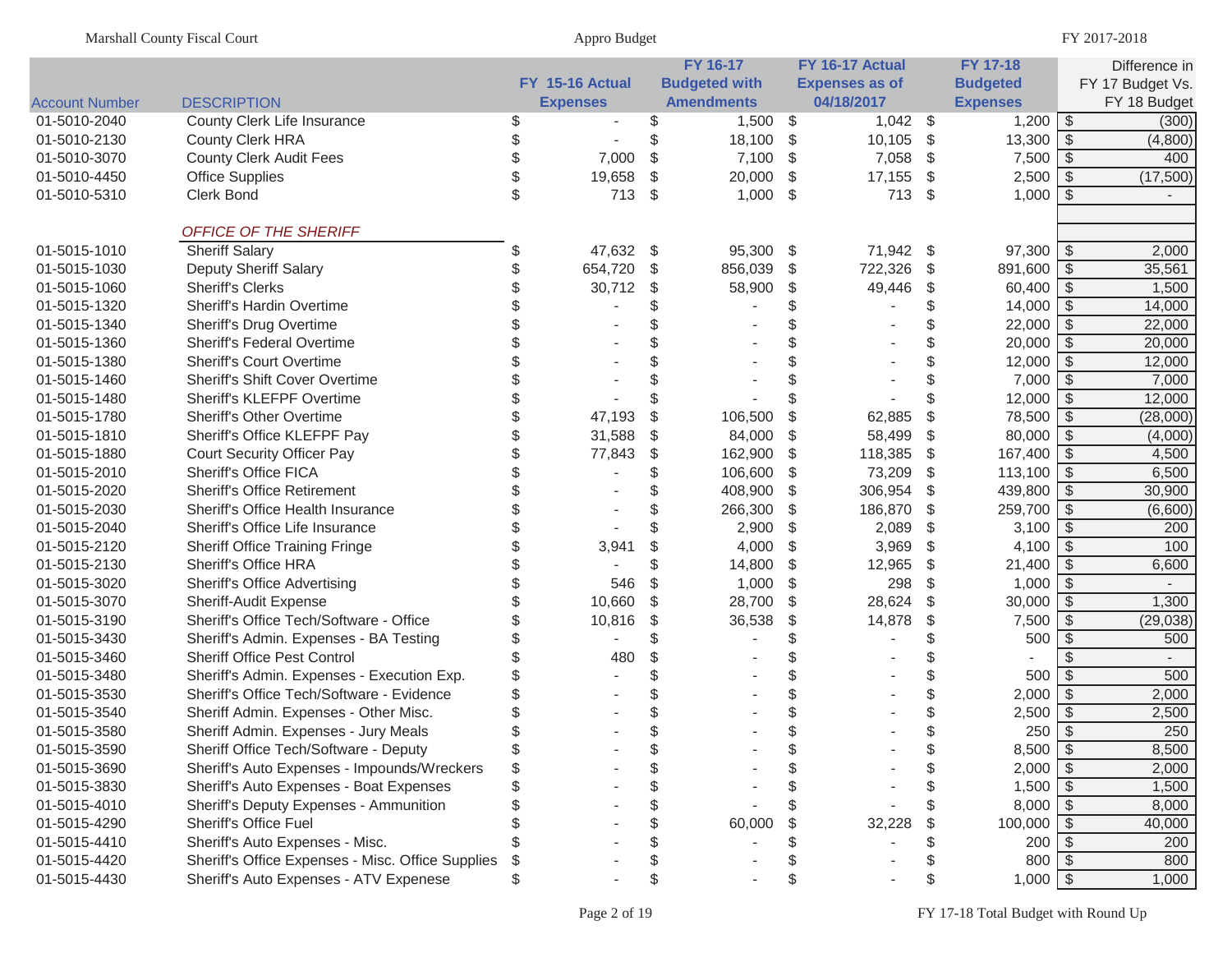|                       |                                                        |                 |          | FY 16-17             |     | FY 16-17 Actual       |                           | <b>FY 17-18</b>              |               | Difference in                   |
|-----------------------|--------------------------------------------------------|-----------------|----------|----------------------|-----|-----------------------|---------------------------|------------------------------|---------------|---------------------------------|
|                       |                                                        | FY 15-16 Actual |          | <b>Budgeted with</b> |     | <b>Expenses as of</b> |                           | <b>Budgeted</b>              |               | FY 17 Budget Vs.                |
| <b>Account Number</b> | <b>DESCRIPTION</b>                                     | <b>Expenses</b> |          | <b>Amendments</b>    |     | 04/18/2017            |                           | <b>Expenses</b>              |               | FY 18 Budget                    |
| 01-5015-4450          | Sheriff Office Expenses - Office Supplies              | \$<br>9,273     | \$       | 83,650               | \$  | 19,449                | \$                        | $14,000$ \$                  |               | (69, 650)                       |
| 01-5015-4790          | Sheriff's Auto Expenses - Tires                        |                 | \$       |                      | \$  |                       |                           | $10,000$ \$                  |               | 10,000                          |
| 01-5015-4810          | Sheriff's Deputy Expenses - Uniform/Clothing           |                 |          |                      |     |                       |                           | $20,000$ \$                  |               | 20,000                          |
| 01-5015-4840          | Sheriff's Court Sec. Expenses - Uniform/Clothing       |                 |          |                      |     |                       |                           | $3,500$ \$                   |               | 3,500                           |
| 01-5015-4850          | Sheriff's Court Sec. Expenses - Supplies               |                 |          |                      |     |                       |                           | 500                          | $\sqrt{3}$    | 500                             |
| 01-5015-4860          | Sheriff's Court Sec. Expenses - Equipment              |                 |          |                      |     |                       |                           | 1,000                        | $\sqrt[6]{3}$ | 1,000                           |
| 01-5015-5310          | Sheriff's Bond                                         | 102             | \$       | 1,500                | \$  | 840                   | \$                        | $1,500$ \$                   |               |                                 |
| 01-5015-5430          | Sheriff's Deputy Expenses - WIFI Jet Packs             | 1,606           | \$       | 4,526                | \$  | 2,502                 | \$                        | $10,000$ \$                  |               | 5,474                           |
| 01-5015-5480          | Sheriff Office Expenses - 911 Office Supplies          |                 | \$       |                      | \$  |                       | \$                        | $2,500$ \$                   |               | 2,500                           |
| 01-5015-5630          | Sheriff Office Expenses - Postage                      |                 |          |                      |     |                       |                           | $17,000$ \$                  |               | 17,000                          |
| 01-5015-5650          | Sheriff Office Expenses - Checks                       |                 | \$       |                      |     |                       |                           | 700                          | \$            | 700                             |
| 01-5015-5710          | Sheriff's Auto Expenses - Repairs                      |                 | \$       |                      |     |                       |                           | 38,000                       | -\$           | 38,000                          |
| 01-5015-5730          | Sheriff's Deputy Expenses - Cellular                   |                 | \$       |                      |     |                       |                           | $5,000$ \ \$                 |               | 5,000                           |
| 01-5015-5750          | Sheriff's Out of County Travel - Court Sec. Trainir \$ |                 | \$       |                      | \$  |                       | \$                        | $2,000$ \ \$                 |               | 2,000                           |
| 01-5015-5760          | Sheriff's Out of County Travel - Deputy Training       |                 | \$       |                      | \$  |                       | \$                        | $15,000$ \$                  |               | 15,000                          |
| 01-5015-5770          | Sheriff's Out of County Travel - Sheriff Training      |                 | \$       |                      | \$  |                       | \$                        | $3,000$ \$                   |               | 3,000                           |
| 01-5015-5880          | Sheriff's Deputy Expenses - Equipment                  |                 | \$       |                      | \$  |                       | \$                        | $10,000$ \$                  |               | 10,000                          |
| 01-5015-5890          | Sheriff's Deputy Expenses - Radar                      |                 | \$       |                      | \$  |                       | \$                        |                              |               | 1,500                           |
| 01-5015-5910          | Sheriff's Deputy Expenses - Radio                      |                 | \$       |                      |     |                       |                           | $10,300$ \$                  |               | 10,300                          |
| 01-5015-5920          | <b>Sheriff's Deputy Expenses - Supplies</b>            |                 | \$       |                      |     |                       |                           | $5,000$ \$                   |               | 5,000                           |
| 01-5015-5950          | <b>DARE Supplies</b>                                   |                 | \$       | 500                  | \$  | 295                   | \$                        | $2,500$   \$                 |               | 2,000                           |
| 01-5015-5960          | Sheriff's Transport Expenses - Prisoners               |                 | \$       |                      | \$  |                       |                           | $5,000$ \ \$                 |               | 5,000                           |
| 01-5015-5970          | Sheriff's Transport Expenses - Mental                  |                 | \$       |                      | \$  |                       |                           | $1,500$ \ \$                 |               | 1,500                           |
| 01-5015-5980          | Sheriff's Transport Expenses - Juvenile                |                 | \$       |                      |     |                       |                           |                              |               | 250                             |
| 01-5015-7250          | Sheriff Office Expenses - Office Equipment             |                 | \$       |                      |     |                       | \$                        | 10,000                       | -\$           | 10,000                          |
| 01-5015-7390          | Sheriff's Auto Expenses - New Car Purchases            |                 | \$       |                      |     |                       | \$                        |                              | \$            |                                 |
| 01-5015-7510          | Sheriff's Auto Expenses - Auto Equip. Exp              |                 | \$       |                      | \$  |                       | \$                        | $25,000$ \$                  |               | 25,000                          |
|                       |                                                        |                 |          |                      |     |                       |                           |                              |               |                                 |
|                       | OFFICE OF COUNTY CORONER                               |                 |          |                      |     |                       |                           |                              |               |                                 |
| 01-5020-1010          | <b>Coroner Salary</b>                                  | 21,985          | \$       | 22,100               | -\$ | 18,504 \$             |                           | $22,100$ \ \$<br>$20,200$ \$ |               | $\overline{\phantom{a}}$<br>500 |
| 01-5020-1030          | Deputy Coroner Salary<br><b>Coroner FICA</b>           | 19,566          | \$<br>\$ | 19,700               | \$  | 15,196                | \$                        |                              |               |                                 |
| 01-5020-2010          | <b>Coroner Retirement</b>                              |                 |          | 3,200                | \$  | 2,090                 | $\boldsymbol{\mathsf{S}}$ | $3,300$ \$                   |               | 100<br>400                      |
| 01-5020-2020          | <b>Coroner Health Ins</b>                              |                 |          | 5,900                | \$  | 4,942                 | -\$                       | $6,300$ \ \$                 |               | 100                             |
| 01-5020-2030          |                                                        |                 |          | 13,900               | \$  | 10,360                |                           | 14,000                       | \$            | 100                             |
| 01-5020-2040          | Coroner Life Insurance                                 |                 |          | 100                  | \$  | 84                    | \$                        | $200$   \$                   |               |                                 |
| 01-5020-2130          | Coroner HRA                                            |                 | \$       | 800                  | \$  | 375                   | -\$                       |                              |               | $\overline{\phantom{a}}$        |
| 01-5020-4290          | Coroner Gasoline                                       | 702             | \$       | 2,500                | \$  | 397                   | - \$                      | $3,000$ \$                   |               | 500                             |
| 01-5020-4450          | Supplies                                               | 2,973           | - \$     | 2,500                | \$  | 867                   | -\$                       | $2,500$ \$                   |               | $\overline{\phantom{a}}$        |
| 01-5020-5310          | Coroner-Bond                                           | 204             | S        | 325                  | \$  | 204                   | \$                        |                              |               | $\overline{\phantom{a}}$        |
| 01-5020-5710          | Coroner-Parts and Repairs                              | 779             |          | 2,000                | \$  | 1,079                 | -\$                       | $2,000$ \$                   |               | $\overline{\phantom{a}}$        |
| 01-5020-5760          | Travel & Training                                      | 3,625           | \$       | 5,000                | \$  | 2,456                 | \$                        | $8,500$ \$                   |               | 3,500                           |
| 01-5020-7390          | New Equipment                                          |                 | \$       | $\blacksquare$       | \$  |                       | \$                        | $200$ \$                     |               | 200                             |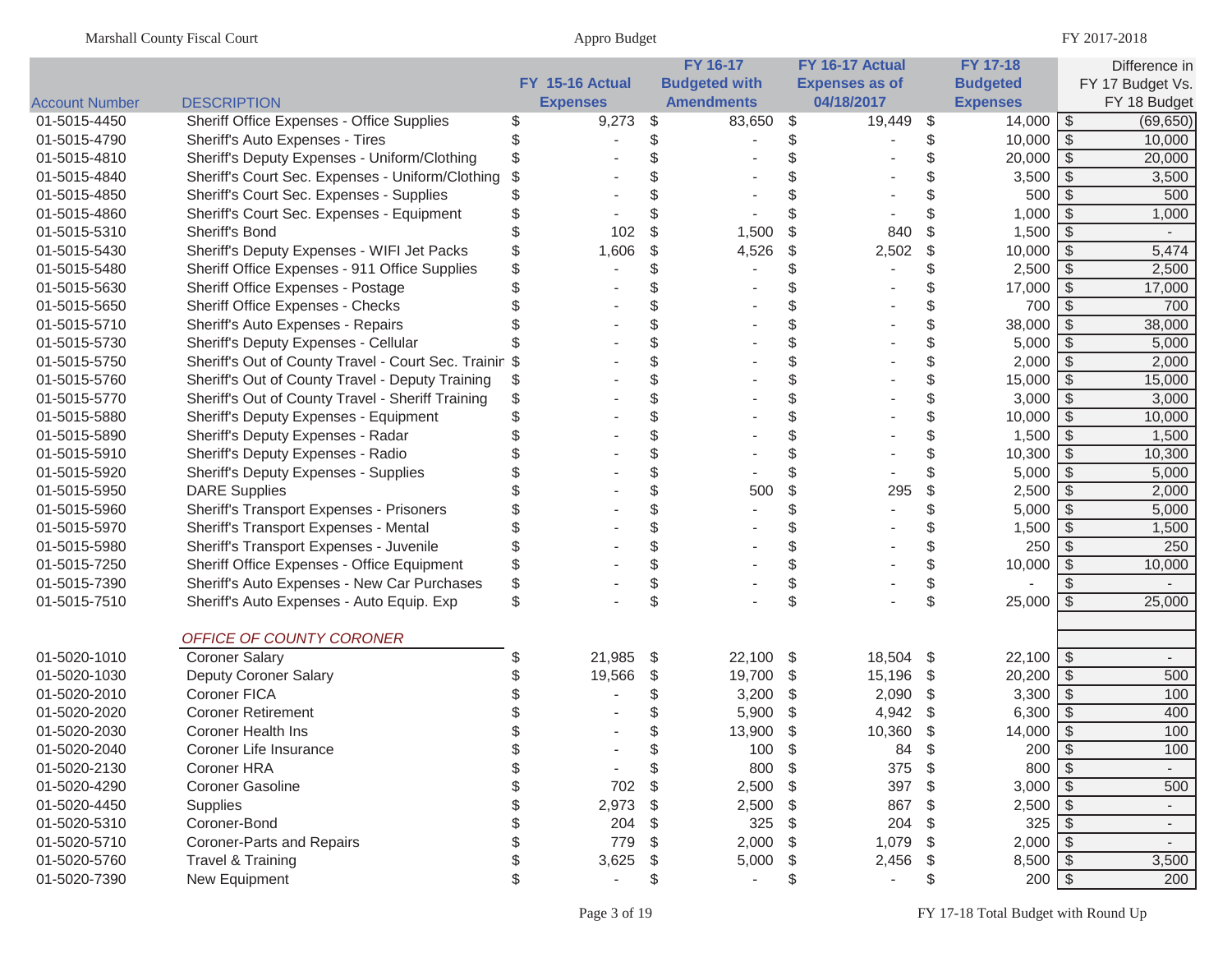|                       | Marshall County Fiscal Court          | Appro Budget    |                         |                      |                         |                       |                |                 |                          | FY 2017-2018     |
|-----------------------|---------------------------------------|-----------------|-------------------------|----------------------|-------------------------|-----------------------|----------------|-----------------|--------------------------|------------------|
|                       |                                       |                 |                         | FY 16-17             |                         | FY 16-17 Actual       |                | <b>FY 17-18</b> |                          | Difference in    |
|                       |                                       | FY 15-16 Actual |                         | <b>Budgeted with</b> |                         | <b>Expenses as of</b> |                | <b>Budgeted</b> |                          | FY 17 Budget Vs. |
| <b>Account Number</b> | <b>DESCRIPTION</b>                    | <b>Expenses</b> |                         | <b>Amendments</b>    |                         | 04/18/2017            |                | <b>Expenses</b> |                          | FY 18 Budget     |
|                       | <b>FISCAL COURT</b>                   |                 |                         |                      |                         |                       |                |                 |                          |                  |
| 01-5025-1010          | <b>Commissioners Salaries</b>         | \$<br>100,239   | \$                      | 100,600 \$           |                         | 84,424                | -\$            | $100,600$ \$    |                          |                  |
| 01-5025-2010          | <b>Commissioners FICA</b>             | \$              | \$                      | 8,200                | $\sqrt{2}$              | 6,220                 | \$             |                 |                          | 200              |
| 01-5025-2020          | <b>Commissioners Retirement</b>       | \$              | \$                      | 19,900               | $\sqrt[6]{\frac{1}{2}}$ | 16,906                | \$             | 20,900          | $\sqrt{s}$               | 1,000            |
| 01-5025-2030          | <b>Commissioners Health Ins</b>       | \$              | \$                      | 27,300               | $\sqrt[6]{\frac{1}{2}}$ | 20,295                | \$             | 36,100          | $\overline{\mathcal{S}}$ | 8,800            |
| 01-5025-2040          | Commissioners Life Insurance          | \$              |                         | 300                  | $\mathbb{S}$            | 224                   | \$             | 400             | $\overline{\mathcal{S}}$ | 100              |
| 01-5025-2120          | <b>Training Fringe</b>                | \$<br>5,939     | \$                      | 6,100                | $\sqrt[6]{\frac{1}{2}}$ | 6,078                 | \$             | 9,300           | $\sqrt{3}$               | 3,200            |
| 01-5025-2130          | <b>Commissioners HRA</b>              | \$              | \$                      | 3,200                | $\sqrt[6]{\frac{1}{2}}$ | 2,480                 | \$             | 1,300           | $\overline{\mathcal{S}}$ | (1,900)          |
| 01-5025-3020          | <b>Fiscal Court Advertising</b>       | \$<br>13,685    | \$                      | 20,000               | $\sqrt[6]{\frac{1}{2}}$ | 13,373                | \$             | 17,000          | $\overline{\mathcal{S}}$ | (3,000)          |
| 01-5025-3190          | <b>Computer Software/Development</b>  | \$<br>4,290     | \$                      | 99,900               | $\sqrt[6]{\frac{1}{2}}$ | 45,335                | \$             | 62,400          | $\overline{\$}$          | (37,500)         |
| 01-5025-3500          | <b>Fiscal Court Filming</b>           | \$<br>4,050     | \$                      | 4,500                | $\sqrt[6]{\frac{1}{2}}$ | 2,700                 | \$             | 4,500           | $\overline{\mathcal{S}}$ |                  |
| 01-5025-3680          | <b>Tax Bill Preparation</b>           | \$<br>9,750     | \$                      | 10,128               | $\sqrt[6]{\frac{1}{2}}$ | 10,128                | \$             | 10,500          | $\overline{\mathcal{S}}$ | $\frac{1}{372}$  |
| 01-5025-4810          | Uniforms                              | \$              | \$                      | 13,300               | $\sqrt[6]{\frac{1}{2}}$ | 602                   | \$             |                 | $\overline{\mathcal{S}}$ | (13,300)         |
| 01-5025-5730          | County Phone & Internet Services      | \$<br>107,627   | \$                      | 100,000              | \$                      | 62,971                | \$             | 84,000          | $\sqrt[6]{\frac{1}{2}}$  | (16,000)         |
| 01-5025-5760          | <b>Commissioner's Travel Expenses</b> | \$<br>12,598    | $\mathcal{S}$           | 15,000               | $\sqrt[6]{\frac{1}{2}}$ | 7,845                 | \$             | 15,000          | $\overline{\mathcal{S}}$ |                  |
| 01-5025-5790          | Benton Oak Level Line Extension       | \$<br>74,010    | $\sqrt[6]{\frac{1}{2}}$ | 8,784                | $\sqrt[6]{\frac{1}{2}}$ | 5,557                 | $\sqrt{2}$     | 100,000         | $\overline{\mathcal{S}}$ | 91,216           |
| 01-5025-3020          | <b>Fiscal Court Fleet Leasing</b>     | \$              | \$                      | 6,500                | $\sqrt[6]{\frac{1}{2}}$ | 1,487                 | \$             | 21,600          | $\overline{\mathcal{S}}$ | 15,100           |
| 01-5025-7410          | <b>Fiscal Court Capital Projects</b>  | \$<br>3,000     | $\sqrt[6]{\frac{1}{2}}$ | 30,000               | \$                      | 5,226                 | $\mathfrak{F}$ | 20,000          | $\sqrt[6]{\frac{1}{2}}$  | (10,000)         |
|                       | OFFICE OF THE P.V.A.                  |                 |                         |                      |                         |                       |                |                 |                          |                  |
| 01-5030-1670          | <b>PVA County Paid Salaries</b>       | \$<br>31,671    | \$                      | 31,700               | -\$                     | 25,083                | -\$            | $32,400$ \ \$   |                          | 700              |
| 01-5030-2010          | <b>PVA FICA</b>                       | \$              | \$                      | 2,400                | \$                      | 1,690                 | \$             | 2,500           | $\overline{\$}$          | 100              |
| 01-5030-2020          | <b>PVA Retirement</b>                 | \$              | \$                      | 5,900                | $\mathcal{L}$           | 4,685                 | \$             | 6,200           | $\overline{\mathcal{S}}$ | 300              |
| 01-5030-2030          | <b>PVA Health Ins</b>                 | \$              | \$                      | 9,600                | $\sqrt[6]{3}$           | 6,770                 | \$             | 9,600           | $\overline{\mathcal{S}}$ | $\sim$           |
| 01-5030-2040          | PVA Life Insurance                    | \$              | \$                      | 100                  | \$                      | 80                    | \$             | 200             | $\overline{\$}$          | 100              |
| 01-5030-2130          | <b>PVA HRA</b>                        | \$              | \$                      |                      | \$                      |                       | \$             |                 | $\mathcal{S}$            | $\blacksquare$   |
| 01-5030-3670          | <b>Statutory Contribution</b>         | \$<br>78,500    | $\sqrt[6]{\frac{1}{2}}$ | 75,700               | $\sqrt[6]{\frac{1}{2}}$ | 75,700                | \$             | 75,700          | $\overline{\mathcal{S}}$ | $\blacksquare$   |
|                       | <b>BOARD OF SUPERVISORS</b>           |                 |                         |                      |                         |                       |                |                 |                          |                  |
| 01-5035-1250          | Secretary to Board                    | \$<br>200       | \$                      | 200                  | -\$                     | 100                   | \$             | $200$ \ \$      |                          |                  |
| 01-5035-1910          | <b>Board Salaries</b>                 | \$<br>600       | $\frac{1}{2}$           | 600                  | \$                      | 300                   | \$             | 600             | $\sqrt{3}$               |                  |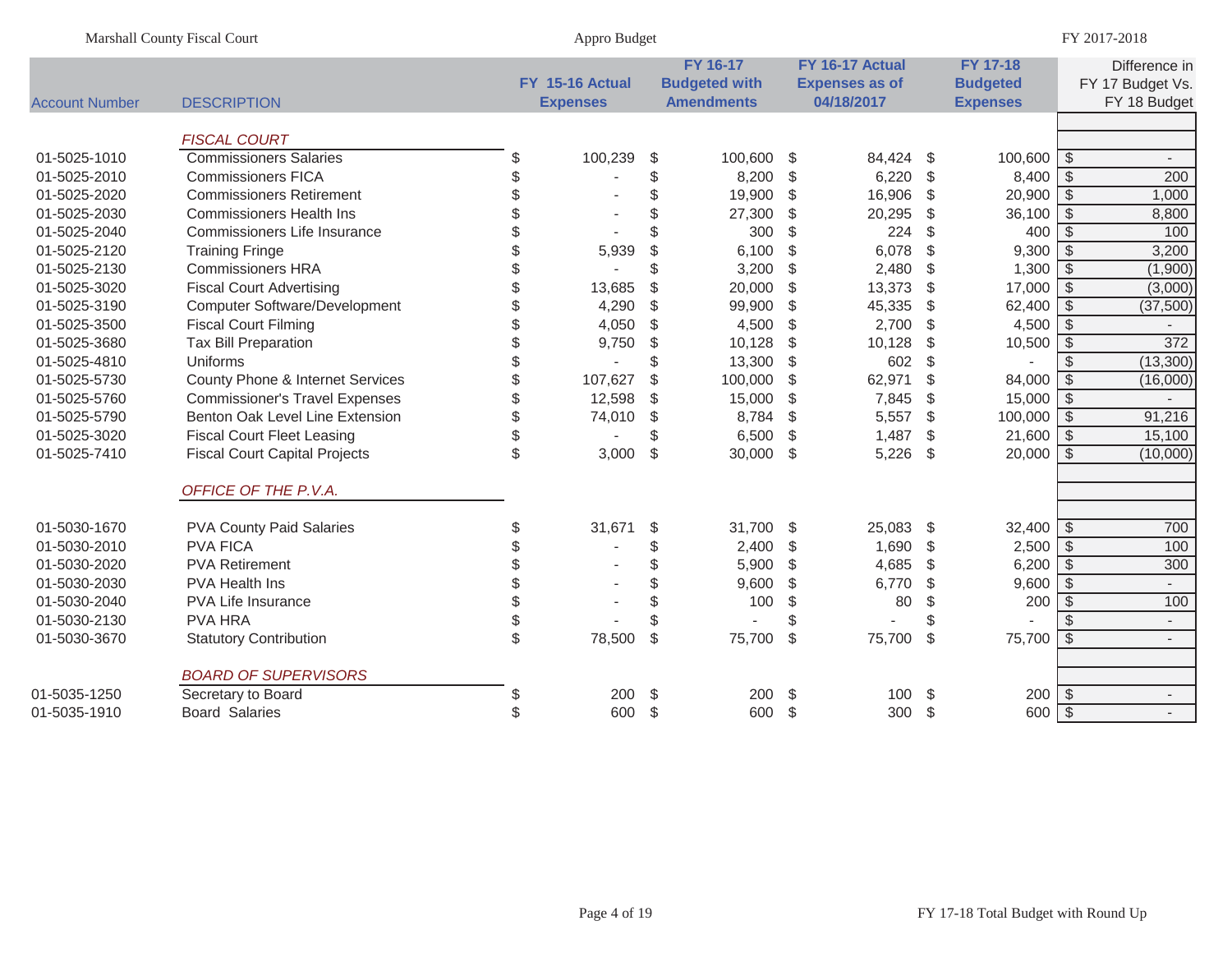| Marshall County Fiscal Court |                                                       | Appro Budget |                 |               |                      |                         |                       |                         | FY 2017-2018    |                         |                           |
|------------------------------|-------------------------------------------------------|--------------|-----------------|---------------|----------------------|-------------------------|-----------------------|-------------------------|-----------------|-------------------------|---------------------------|
|                              |                                                       |              |                 |               | FY 16-17             |                         | FY 16-17 Actual       |                         | FY 17-18        |                         | Difference in             |
|                              |                                                       |              | FY 15-16 Actual |               | <b>Budgeted with</b> |                         | <b>Expenses as of</b> |                         | <b>Budgeted</b> |                         | FY 17 Budget Vs.          |
| <b>Account Number</b>        | <b>DESCRIPTION</b>                                    |              | <b>Expenses</b> |               | <b>Amendments</b>    |                         | 04/18/2017            |                         | <b>Expenses</b> |                         | FY 18 Budget              |
|                              | OFFICE OF COUNTY TREASURER                            |              |                 |               |                      |                         |                       |                         |                 |                         |                           |
| 01-5040-1020                 | <b>County Treasurer Salary</b>                        | \$           | 57,391          | \$            | 57,800 \$            |                         | 46,397                | -\$                     | $54,700$ \ \$   |                         | (3, 100)                  |
| 01-5040-1040                 | <b>County Finance Officer Salary</b>                  | S            | 36,839          | \$            | 37,100               | \$                      | 30,944                | $\frac{1}{2}$           | $37,900$ \$     |                         | 800                       |
| 01-5040-1270                 | <b>County Clerk Accounting Services</b>               |              |                 | \$            |                      | \$                      |                       | \$                      | $3,000$ \$      |                         | 3,000                     |
| 01-5040-1850                 | County Treasurer Part Time Employee                   |              |                 | \$            |                      |                         |                       | \$                      | 5,000           | $\sqrt[6]{3}$           | 5,000                     |
| 01-5040-3010                 | Refuse Dist. Accounting Services                      |              |                 | \$            | 9,542                | $\mathcal{L}$           |                       | \$                      | 14,700          | $\sqrt[6]{3}$           | 5,158                     |
| 01-5040-3200                 | <b>Transient Tax Collection</b>                       |              |                 | \$            | 1,875                | $\frac{1}{2}$           |                       | \$                      | 2,500           | $\sqrt[3]{2}$           | 625                       |
| 01-5040-2010                 | <b>Treasurer's Office FICA</b>                        |              |                 | \$            | 11,257               | $\frac{1}{2}$           | 8,398                 | $\frac{1}{2}$           | 12,300          | $\sqrt[6]{\frac{1}{2}}$ | 1,043                     |
| 01-5040-2020                 | <b>Treasurer's Office Retirement</b>                  |              |                 | \$            | 27,733               | $\frac{1}{2}$           | 22,453                | $\sqrt[6]{\frac{1}{2}}$ | 29,400          | $\sqrt[3]{2}$           | 1,667                     |
| 01-5040-2030                 | Treasurer's Office Health Ins                         | \$           |                 | \$            | 25,400               | \$                      | 22,809                | $\frac{1}{2}$           | 32,400          | $\sqrt[6]{\frac{1}{2}}$ | 7,000                     |
| 01-5040-2040                 | Treasurer's Office Life Insurance                     | \$           |                 | \$            | 300                  | \$                      | 240                   | \$                      | 600             | \$                      | 300                       |
| 01-5040-2120                 | <b>Treasurer's Training Fringe</b>                    | \$           | 3,941           | \$            | 4,000                | \$                      | 3,969                 | $\frac{1}{2}$           | 4,100           | $\sqrt[6]{\frac{1}{2}}$ | 100                       |
| 01-5040-2130                 | <b>Treasurer's Office HRA</b>                         |              |                 | \$            | 800                  | \$                      | 375                   | \$                      | 800             | -\$                     |                           |
| 01-5040-4450                 | Treasurer's Office Supplies & Postage                 |              | 13,933          | \$            | 11,620               | \$                      | 9,598                 | $\frac{1}{2}$           | 13,500          | \$                      | 1,880                     |
| 01-5040-4810                 | <b>Treasurer's Office Uniforms</b>                    |              |                 | \$            |                      | \$                      |                       | \$                      | 300             | \$                      | 300                       |
| 01-5040-5310                 | <b>Treasurer's Office Bonds</b>                       |              | 4,541           | \$            | 4,550                | \$                      | 4,301                 | \$                      | 4,550           | \$                      | $\mathbb{Z}^{\mathbb{Z}}$ |
| 01-5040-5760                 | Treasurer's Office Travel Expense                     |              | 4,940           | \$            | 8,000                | \$                      | 6,864                 | \$                      | 8,000           | \$                      | $\blacksquare$            |
| 01-5040-7250                 | County Treasurer - Equipment                          | \$           | 333             | \$            | 1,600                | $\sqrt[6]{\frac{1}{2}}$ | 1,589                 | \$                      | 2,000           | -\$                     | 400                       |
| 01-5040-1050                 | <b>Assistant Treasurer's Salary</b>                   | \$           | 36,320          | \$            | 38,500               | \$                      | 28,687                | \$                      | 35,000          | -\$                     | (3,500)                   |
| 01-5040-3190                 | Treasurer's Computer Software Maintenance             | \$           | 5,353           | $\frac{1}{2}$ | 7,880                | \$                      | 7,879                 | $\sqrt[6]{\frac{1}{2}}$ | 8,500           | -\$                     | 620                       |
|                              |                                                       |              |                 |               |                      |                         |                       |                         |                 |                         |                           |
|                              | <b>Court System</b>                                   |              |                 |               |                      |                         |                       |                         |                 |                         |                           |
| 01-5060-1010                 | <b>Librarian Salary</b>                               | \$           | 1,400           | \$            | 1,200                | \$                      | 1,000                 | -\$                     | $1,200$ \ \$    |                         | $\overline{\phantom{a}}$  |
| 01-5060-2010                 | Law Librarian FICA                                    |              |                 | \$            | 100                  | \$                      | 74                    | \$                      | 100             | $\sqrt[3]{2}$           | $\blacksquare$            |
| 01-5060-2020                 | Law Librarian Retirement                              |              |                 | \$            | 200                  | \$                      | 187                   | $\frac{1}{2}$           | 300             | \$                      | 100                       |
| 01-5060-2030                 | Law Librarian Health Ins                              |              |                 | \$            |                      | \$                      |                       | \$                      |                 | \$.                     | $\blacksquare$            |
| 01-5060-2040                 | Law Librarian Life Insurance                          |              |                 | \$            |                      | \$                      |                       | \$                      |                 | \$                      | $\blacksquare$            |
| 01-5060-2130                 | Law Librarian HRA                                     |              |                 | \$            |                      |                         |                       | \$                      |                 | $\mathcal{L}$           | $\overline{\phantom{a}}$  |
| 01-5063-3570                 | District Court Appointed Fiscal Court Paid Attorne \$ |              |                 | \$            |                      | \$                      |                       | \$                      |                 | $\mathcal{L}$           | $\overline{\phantom{a}}$  |
| 01-5063-3630                 | <b>Guardianship Expenses</b>                          |              | 7,074           | \$            | 13,000               | \$                      | 9,378                 | \$                      | 13,000          | $\sqrt[6]{\frac{1}{2}}$ | $\overline{\phantom{a}}$  |
| 01-5063-3820                 | <b>District Court Appointed Drug Testing</b>          | \$           |                 | \$            |                      | \$                      |                       | \$                      |                 | \$                      | $\overline{\phantom{a}}$  |
|                              | <b>ELECTION EXPENSES</b>                              |              |                 |               |                      |                         |                       |                         |                 |                         |                           |
| 01-5065-1060                 | <b>Election Employee</b>                              |              |                 |               | 41,500 \$            |                         | 33,602 \$             |                         | $42,400$ \ \$   |                         | 900                       |
| 01-5065-1920                 | <b>Election Officer</b>                               | S            | 65,150          | \$<br>\$      | 44,000 \$            |                         | 23,760                | - \$                    | 23,000          | \$                      | (21,000)                  |
| 01-5065-1930                 | <b>Election Commissioners</b>                         |              | 2,000           | \$            | $2,000$ \$           |                         | 900                   | -\$                     | 500             | -\$                     | (1,500)                   |
| 01-5065-2010                 | <b>Election FICA</b>                                  |              |                 | \$            | 3,200                | \$                      | 2,441                 | \$                      | 3,300           | - \$                    | 100                       |
| 01-5065-2020                 | <b>Election Retirement</b>                            |              |                 | \$            | 7,700                | \$                      | 6,277                 | \$                      | 8,200           | - \$                    | 500                       |
| 01-5065-2030                 | <b>Elections Health Ins</b>                           |              |                 | \$            |                      | S                       |                       | \$                      |                 | S                       | $\overline{\phantom{a}}$  |
| 01-5065-2040                 | Election Life Insurance                               |              |                 | \$            | 100                  | \$                      | 80                    | \$                      | 100             | -\$                     | $\sim$                    |
| 01-5065-2130                 | <b>Election HRA</b>                                   | \$           |                 | \$            | 2,200                | \$                      | 1,530 \$              |                         | $2,200$ \$      |                         | $\sim$                    |
|                              |                                                       |              |                 |               |                      |                         |                       |                         |                 |                         |                           |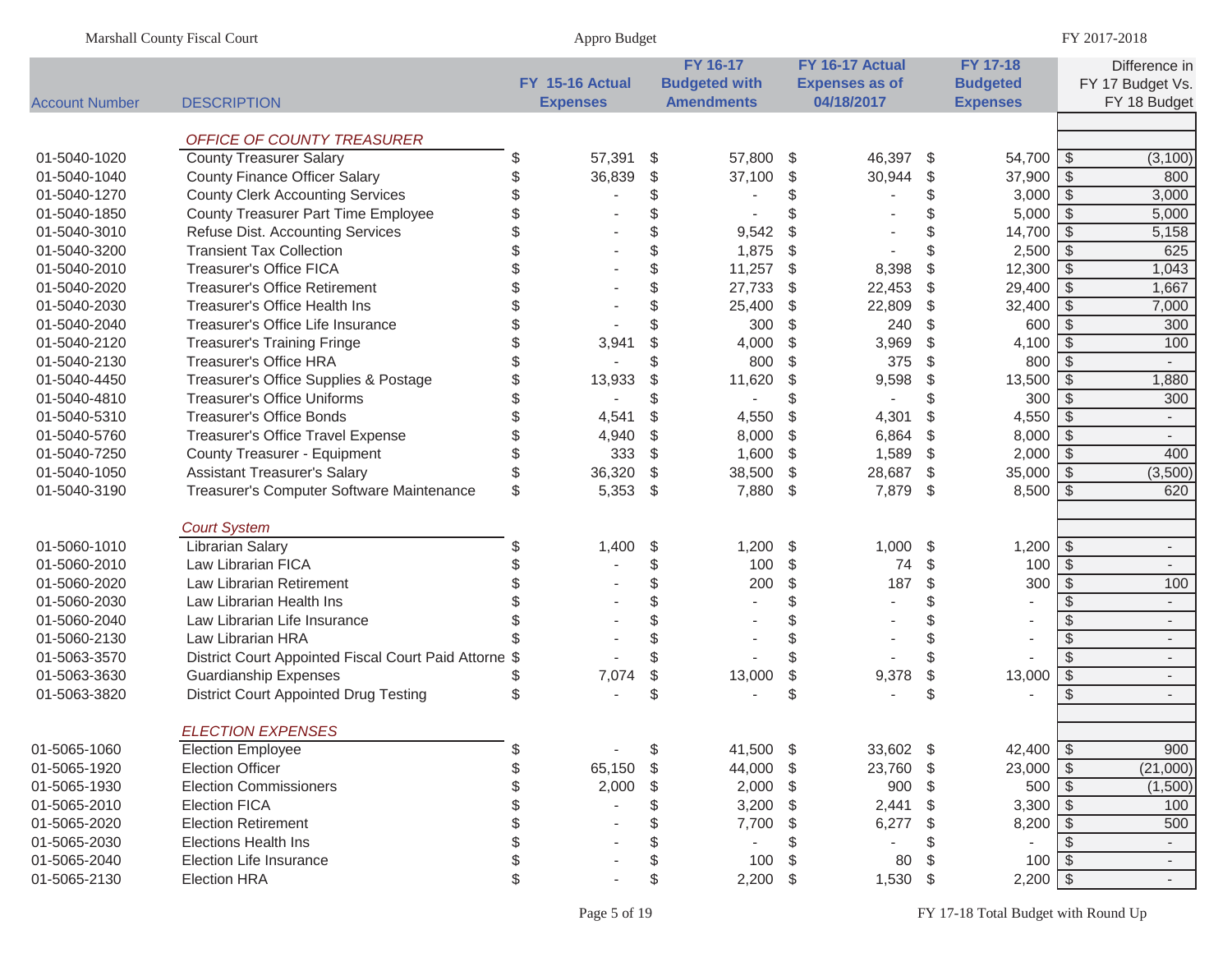|                       | <b>Marshall County Fiscal Court</b>                 |     | Appro Budget    |               |                      |    |                       |      |                          |               | FY 2017-2018             |
|-----------------------|-----------------------------------------------------|-----|-----------------|---------------|----------------------|----|-----------------------|------|--------------------------|---------------|--------------------------|
|                       |                                                     |     |                 |               | <b>FY 16-17</b>      |    | FY 16-17 Actual       |      | <b>FY 17-18</b>          |               | Difference in            |
|                       |                                                     |     | FY 15-16 Actual |               | <b>Budgeted with</b> |    | <b>Expenses as of</b> |      | <b>Budgeted</b>          |               | FY 17 Budget Vs.         |
| <b>Account Number</b> | <b>DESCRIPTION</b>                                  |     | <b>Expenses</b> |               | <b>Amendments</b>    |    | 04/18/2017            |      | <b>Expenses</b>          |               | FY 18 Budget             |
| 01-5065-3470          | <b>Polling Places</b>                               |     | 1,800           | \$            | 1,500                | \$ | 600 \$                |      | $600$   \$               |               | (900)                    |
| 01-5065-4450          | <b>Office Supplies</b>                              |     | 2,697           | $\frac{1}{2}$ | 5,000                | \$ | 1,181                 | \$   | $2,500$   \$             |               | (2,500)                  |
| 01-5065-5650          | <b>Ballots &amp; Instructions</b>                   |     | 62,693          | \$            | 50,000               | \$ | 26,106                | \$   |                          |               | (25,000)                 |
| 01-5065-7250          | Equipment                                           | \$. |                 | \$            | 15,000               | \$ | 13,139 \$             |      | $15,000$ \$              |               |                          |
|                       | Water Vision 20/20 - NMWD                           |     |                 |               |                      |    |                       |      |                          |               |                          |
| 01-5070-1070          | Water Vision 20/20 - NMWD                           | \$  | 44,524          | \$            |                      | \$ |                       | \$   | $\overline{\phantom{a}}$ | \$            | (44, 524)                |
| 01-5070-5760          | WV20/20 Travel                                      | \$  | 2,088           | -\$           |                      | \$ |                       | \$   |                          | \$            | (2,088)                  |
|                       | <b>ECONOMIC DEVELOPMENT</b>                         |     |                 |               |                      |    |                       |      |                          |               |                          |
| 01-5075-1060          | Economic Development Coordinator Salary             | \$  | 77,548          | \$            | 78,100               | \$ | 61,853 \$             |      | 79,800   \$              |               | 1,700                    |
| 01-5075-1650          | Economic Development Secretary Salary               |     | 55,258          | \$            | 26,300               | \$ | 20,814                | - \$ | $13,500$ \$              |               | (12,800)                 |
| 01-5075-2010          | <b>ED's FICA</b>                                    |     |                 | \$            | 8,000                | \$ | 5,869                 | \$   | $7,300$ \$               |               | (700)                    |
| 01-5075-2020          | <b>ED's Retirement</b>                              |     |                 | \$            | 19,500               | \$ | 15,531                | \$   | $15,300$ \$              |               | (4,200)                  |
| 01-5075-2030          | ED's Health Ins                                     |     |                 | \$            | 18,400               | \$ | 12,984                | \$   | $9,600$ \$               |               | (8,800)                  |
| 01-5075-2040          | ED's Life Insurance                                 |     |                 | S.            | 200                  | \$ | 160                   | \$   | 200                      | $\sqrt[3]{2}$ |                          |
| 01-5075-2130          | <b>ED's HRA</b>                                     |     |                 | \$            | 1,100                | \$ | 500                   | \$.  | 800                      | $\sqrt{2}$    | (300)                    |
| 01-5075-4450          | <b>Economic Development Office Supplies</b>         |     | 3,095           | \$            | 2,000                | \$ | 1,141                 | \$   |                          |               |                          |
| 01-5075-5760          | <b>Economic Development Travel</b>                  |     | 9,586           | \$            | 8,244                | \$ | 7,107                 | \$   | $8,000$ \$               |               | (244)                    |
| 01-5075-7150          | Economic Development - Industrial Park              |     |                 | \$            |                      | \$ |                       | \$   | $400,000$ \$             |               | 400,000                  |
| 01-5075-7390          | Economic Deleopment Office Equipment                | \$  | 1,699           | \$            |                      | \$ |                       | \$   |                          |               |                          |
|                       | <b>COURTHOUSE - Administrative</b>                  |     |                 |               |                      |    |                       |      |                          |               |                          |
| 01-5080-1750          | <b>Custodial &amp; Maintenance Salaries</b>         |     | 50,179          | \$            | 54,900               | \$ | 41,425                | \$   | $56,100$ \$              |               | 1,200                    |
| 01-5080-1790          | Part Time Help - Summer Progam                      |     | 5,334           | \$            |                      | \$ |                       | \$   |                          | $\mathcal{L}$ |                          |
| 01-5080-2010          | Courthouse Janitorial FICA                          |     |                 | \$            | 4,200                | \$ | 2,716                 | \$   | $4,300$ \ \$             |               | 100                      |
| 01-5080-2020          | <b>Courthouse Janitorial Retirement</b>             |     |                 | \$            | 9,400                | \$ | 7,474                 | \$   | $10,800$ \$              |               | 1,400                    |
| 01-5080-2030          | Courthouse Janitorial Health Ins.                   |     |                 | \$            | 22,800               | \$ | 15,438                | \$   | $20,800$ \$              |               | (2,000)                  |
| 01-5080-2040          | Courthouse Janitorial Life Insurance                |     |                 | \$            | 200                  | \$ | 160                   | \$   | 300                      | $\sqrt{3}$    | 100                      |
| 01-5080-2130          | Courthouse Janitorial HRA                           |     |                 |               | 800                  | \$ | 375                   | \$   | 800                      | \$            |                          |
| 01-5080-3460          | <b>Pest Control</b>                                 |     | 670             | \$            | 2,000                | \$ | 475                   | \$   | $1,000$ \$               |               | (1,000)                  |
| 01-5080-3990          | <b>Other Contract Services</b>                      |     | 6,178           | \$            | 4,000                | \$ | 2,521                 | \$   | $4,000$ \$               |               |                          |
| 01-5080-4060          | Courthouse Maint. Repair Supplies                   |     | 810             | S.            |                      | \$ | $\blacksquare$        | \$   |                          | \$            |                          |
| 01-5080-4110          | <b>Custodial Cleaning Supplies</b>                  |     | 6,065           | ¢             | 6,000                | ¢  | 4,893                 |      | $6,000$ \$               |               |                          |
| 01-5080-4810          | Janitorial/Maintenance Uniforms \$300-Labor/\$10(\$ |     |                 |               |                      | \$ |                       |      | $2,000$ \$               |               | 2,000                    |
| 01-5080-5710          | Repairs & Maintenance-Courthouse                    |     | 26,169          | S             | 30,000               | \$ | 19,664                | - \$ | $30,000$ \$              |               |                          |
| 01-5080-5780          | <b>Courthouse Utilities</b>                         |     | 45,554          |               | 50,000               | S. | 39,513                | - \$ | $50,000$ \ \$            |               | $\overline{\phantom{a}}$ |
| 01-5080-5990          | Miscellaneous                                       |     | 993             | S             | 1,000                | S. | 479                   |      | $1,000$ \$               |               | $\sim$                   |
| 01-5080-7390          | Equipment                                           |     |                 |               |                      |    |                       |      |                          |               | $\sim$                   |
| 01-5080-7420          | <b>Remolding Courthouse</b>                         |     | 6,950           | - \$          | 20,000               | \$ | 11,518 \$             |      | $25,000$ \$              |               | 5,000                    |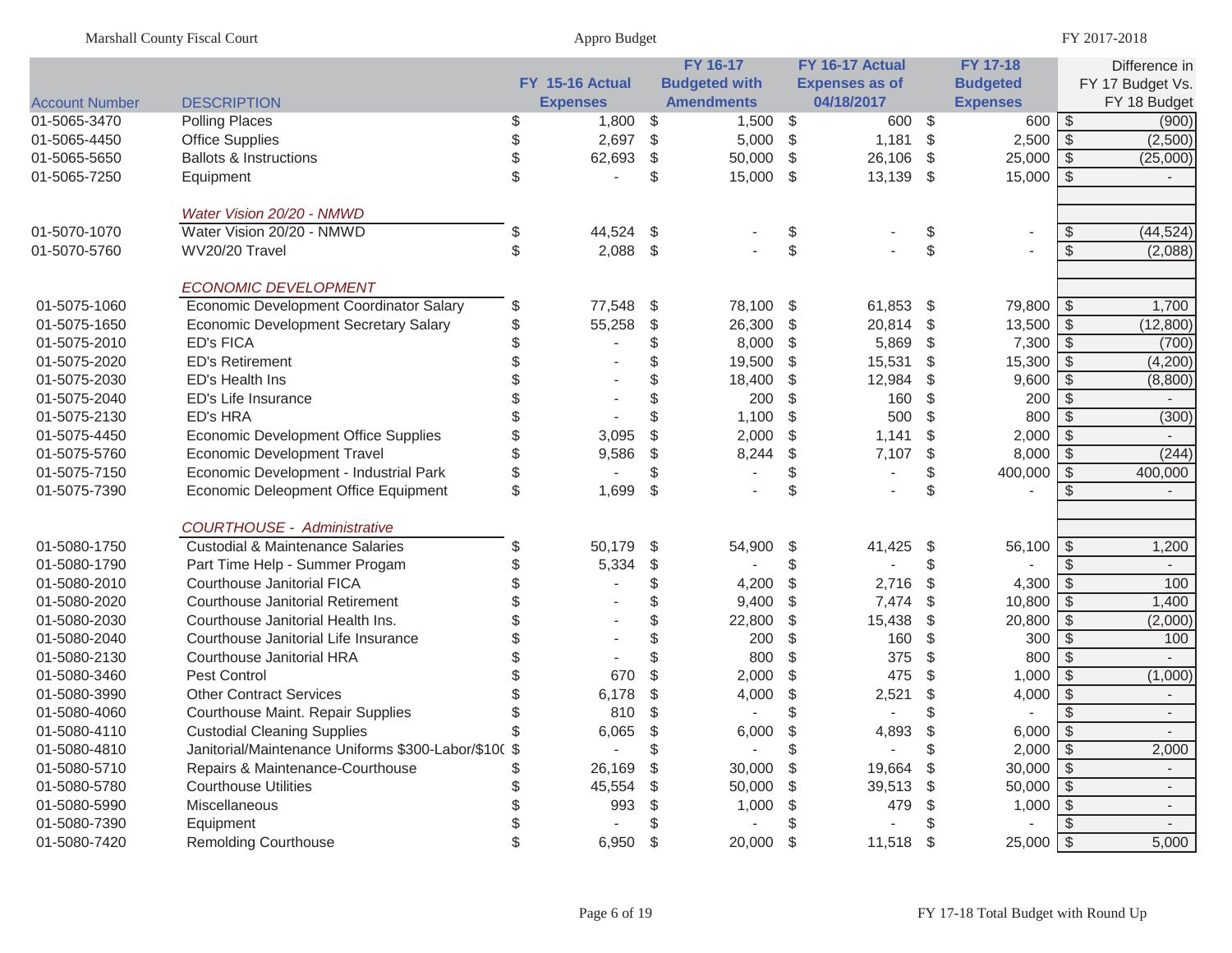|                       | Marshall County Fiscal Court                   |          | Appro Budget    |       |                      |                         |                       |                         |                 |                          | FY 2017-2018                     |
|-----------------------|------------------------------------------------|----------|-----------------|-------|----------------------|-------------------------|-----------------------|-------------------------|-----------------|--------------------------|----------------------------------|
|                       |                                                |          |                 |       | FY 16-17             |                         | FY 16-17 Actual       |                         | <b>FY 17-18</b> |                          | Difference in                    |
|                       |                                                |          | FY 15-16 Actual |       | <b>Budgeted with</b> |                         | <b>Expenses as of</b> |                         | <b>Budgeted</b> |                          | FY 17 Budget Vs.                 |
| <b>Account Number</b> | <b>DESCRIPTION</b>                             |          | <b>Expenses</b> |       | <b>Amendments</b>    |                         | 04/18/2017            |                         | <b>Expenses</b> |                          | FY 18 Budget                     |
|                       |                                                |          |                 |       |                      |                         |                       |                         |                 |                          |                                  |
|                       | <b>OTHER COUNTY BLDGS Maintenance Supplies</b> |          |                 |       |                      |                         |                       |                         |                 |                          |                                  |
| 01-5085-1750          | Sheriff Office Custodian                       | \$       | 6,078           | \$    | 6,100                | $\sqrt{3}$              | 4,812                 | $\sqrt{3}$              | 6,300           | -\$                      | 200                              |
| 01-5085-1770          | <b>Maintenance Salaries</b>                    | \$       | 193,225         | \$    | 239,000              | $\sqrt[6]{\frac{1}{2}}$ | 173,485               | $\sqrt[6]{\frac{1}{2}}$ | 207,000         | $\sqrt[6]{\frac{1}{2}}$  | (32,000)                         |
| 01-5085-2010          | Maintenance FICA                               | \$       |                 | \$    | 18,300               | \$                      | 11,984                | \$                      | 16,400          | -\$                      | (1,900)                          |
| 01-5085-2020          | <b>Maintenance Retirement</b>                  | \$       |                 | \$    | 44,600               | $\frac{1}{2}$           | 32,523                | $\sqrt[6]{\frac{1}{2}}$ | 40,900          | $\sqrt[6]{\frac{1}{2}}$  | (3,700)                          |
| 01-5085-2030          | Maintenance Health Insurance                   | \$       |                 | \$    | 62,300               | \$                      | 44,030                | $\sqrt[6]{\frac{1}{2}}$ | 60,400          | $\sqrt[3]{2}$            | (1,900)                          |
| 01-5085-2040          | Maintenance Life Insurance                     | \$       |                 | \$    | 600                  | \$                      | 447                   | $\sqrt[6]{\frac{1}{2}}$ | 600             | $\sqrt[6]{\frac{1}{2}}$  | $\sim$                           |
| 01-5085-2130          | Maintenance HRA                                | \$       |                 | \$    | 2,800                | $\frac{1}{2}$           | 1,500                 | $\sqrt[6]{\frac{1}{2}}$ | 2,800           | $\sqrt{2}$               | $\sim$                           |
| 01-5085-3460          | Other Buildings - Pest Control                 | \$       | 1,940           | \$    | 2,500                | \$                      | 1,710                 | $\sqrt[6]{\frac{1}{2}}$ | 3,500           | $\sqrt[6]{\frac{1}{2}}$  | 1,000                            |
| 01-5085-4060          | Other County Bldgs. Maintenance Supplies       | \$       | 38,751          | \$    | 40,689               | \$                      | 38,370                | $\frac{1}{2}$           | 45,000          | $\overline{\mathcal{S}}$ | 4,311                            |
| 01-5085-5780          | Utilities, Other County Bldgs.                 | \$       | 92,378          | \$    | 100,000              | $\frac{1}{2}$           | 75,012                | $\frac{1}{2}$           | 220,700         | $\sqrt[6]{\frac{1}{2}}$  | 120,700                          |
| 01-5085-7390          | Equipment/Tools                                | \$       | 26,852          | $\$\$ | 1,000                | \$                      | 942                   | -\$                     | 2,500           | \$                       | 1,500                            |
|                       | <b>JUDICIAL COURTHOUSE</b>                     |          |                 |       |                      |                         |                       |                         |                 |                          |                                  |
| 01-5087-1750          | Judicial Custodial & Maintenance Salaries      | \$       | 95,351          | \$    | 73,600               | \$                      | 58,630                | \$                      | 68,600          | \$                       | (5,000)                          |
| 01-5087-1790          | Part Time Help                                 | \$       |                 | \$    |                      | \$                      |                       | \$                      |                 | \$                       | $\overline{a}$                   |
| 01-5087-2010          | <b>Judicial FICA</b>                           | \$       |                 | \$    | 5,600                | $\frac{1}{2}$           | 3,781                 | \$                      | 5,300           | $\sqrt[6]{\frac{1}{2}}$  | (300)                            |
| 01-5087-2020          | <b>Judicial Retirement</b>                     | \$       |                 | \$    | 13,600               | $\frac{1}{2}$           | 10,018                | $\sqrt[6]{\frac{1}{2}}$ | 13,000          | $\sqrt{2}$               | (600)                            |
| 01-5087-2030          | <b>Judicial Health Insurance</b>               | \$       |                 | \$    | 18,550               | $\frac{1}{2}$           | 14,031                | $\frac{1}{2}$           | 17,600          | $\sqrt[6]{\frac{1}{2}}$  | (950)                            |
| 01-5087-2040          | Judicial Life Insurance                        | \$       |                 | \$    | 200                  | \$                      | 102                   | $\sqrt[6]{\frac{1}{2}}$ | 200             | \$                       | $\blacksquare$                   |
| 01-5087-2130          | Judicial HRA                                   | \$       |                 | \$    | 500                  | \$                      | 250                   | $\sqrt[6]{\frac{1}{2}}$ | 500             | $\sqrt{2}$               | $\blacksquare$                   |
| 01-5087-3300          | <b>Judicial Carpet Cleaning Services</b>       | \$       | 600             | \$    | 100                  | \$                      | 100                   | $\mathbb{S}$            | 1,000           | \$                       | 900                              |
| 01-5087-3330          | Judicial Maint. Bldg. & Grounds                | \$       | 56,525          | \$    | 32,500               | $\frac{1}{2}$           | 30,940                | $\frac{1}{2}$           | 32,500          | $\sqrt[6]{\frac{1}{2}}$  | $\blacksquare$                   |
| 01-5087-3460          | <b>Judicial Pest Control</b>                   | \$       | 890             | \$    | 1,200                | $\frac{1}{2}$           | 890                   | $\sqrt[6]{\frac{1}{2}}$ | 1,200           | $\sqrt[6]{\frac{1}{2}}$  |                                  |
| 01-5087-4060          | Judicial Maintenance Supplies                  | \$       | 219             | \$    | 3,900                | \$                      | 2,893                 | $\sqrt[6]{\frac{1}{2}}$ | 3,500           | $\sqrt{2}$               | (400)                            |
| 01-5087-4110          | <b>Judicial Custodial Supplies</b>             | \$       | 6,877           | \$    | 6,000                | $\frac{1}{2}$           | 5,257                 | $\frac{1}{2}$           | 6,000           | $\overline{\mathcal{S}}$ | $\mathcal{L}_{\mathcal{A}}$      |
| 01-5087-4230          | <b>Jury Expenses</b>                           | \$       | 543             | \$    |                      | \$                      |                       | \$                      | 500             | $\sqrt[6]{\frac{1}{2}}$  | 500                              |
| 01-5087-4290          | Judicial Bldg Gas for Generator                | \$       | 198             | \$    |                      | \$                      |                       | \$                      | 500             | $\mathfrak{S}$           | 500                              |
| 01-5087-4810          | Judicial Janitorial Uniforms \$100 each        | \$       |                 | \$    |                      | \$                      |                       | \$                      | 200             | $\overline{\mathcal{S}}$ | 200                              |
| 01-5087-5210          | <b>Judicial Center Insurance</b>               | \$       | 31,100          | \$    | 62,202               | \$                      | 62,202                | \$                      | 62,202          | $\mathfrak{S}$           | $\overline{a}$                   |
| 01-5087-5490          | <b>Judicial Medical Supplies</b>               | \$       | 128             | \$    | 200                  | $\mathcal{L}$           |                       | \$                      | 200             | $\sqrt[6]{\frac{1}{2}}$  | $\overline{a}$                   |
| 01-5087-5710          | <b>AOC Remodel Projects</b>                    | \$       |                 | \$    | 8,500                | \$                      | 8,446                 | \$                      |                 | \$                       | (8,500)                          |
|                       |                                                |          | 727             |       |                      |                         |                       |                         | 500             |                          |                                  |
| 01-5087-5760          | <b>Judicial Travel Expenses</b>                | \$<br>\$ |                 | \$    | 500                  | \$                      |                       | \$                      | 90,000          | \$                       | $\blacksquare$<br>$\overline{a}$ |
| 01-5087-5780          | <b>Judicial Utilities</b>                      |          | 84,250          | \$    | 90,000               | $\frac{1}{2}$           | 71,795                | $\frac{1}{2}$           |                 | $\sqrt{2}$               |                                  |
| 01-5087-7210          | Judicial Maintenance Equipment                 |          |                 | \$    |                      | \$                      |                       | \$                      | 1,000           | $\sqrt[6]{\frac{1}{2}}$  | 1,000                            |
| 01-5087-7390          | <b>Judicial Equipment</b>                      | \$       | 5,858           | \$    | 4,500                | \$                      | 148                   | \$                      |                 | \$                       | (4,500)                          |
| 01-5087-7420          | <b>Judicial Center Construction Projects</b>   | \$       | 20,268          | \$    | $\sim$               | $\mathfrak{L}$          | $\sim$                | \$                      |                 | $\sqrt[6]{\frac{1}{2}}$  | $\overline{\phantom{a}}$         |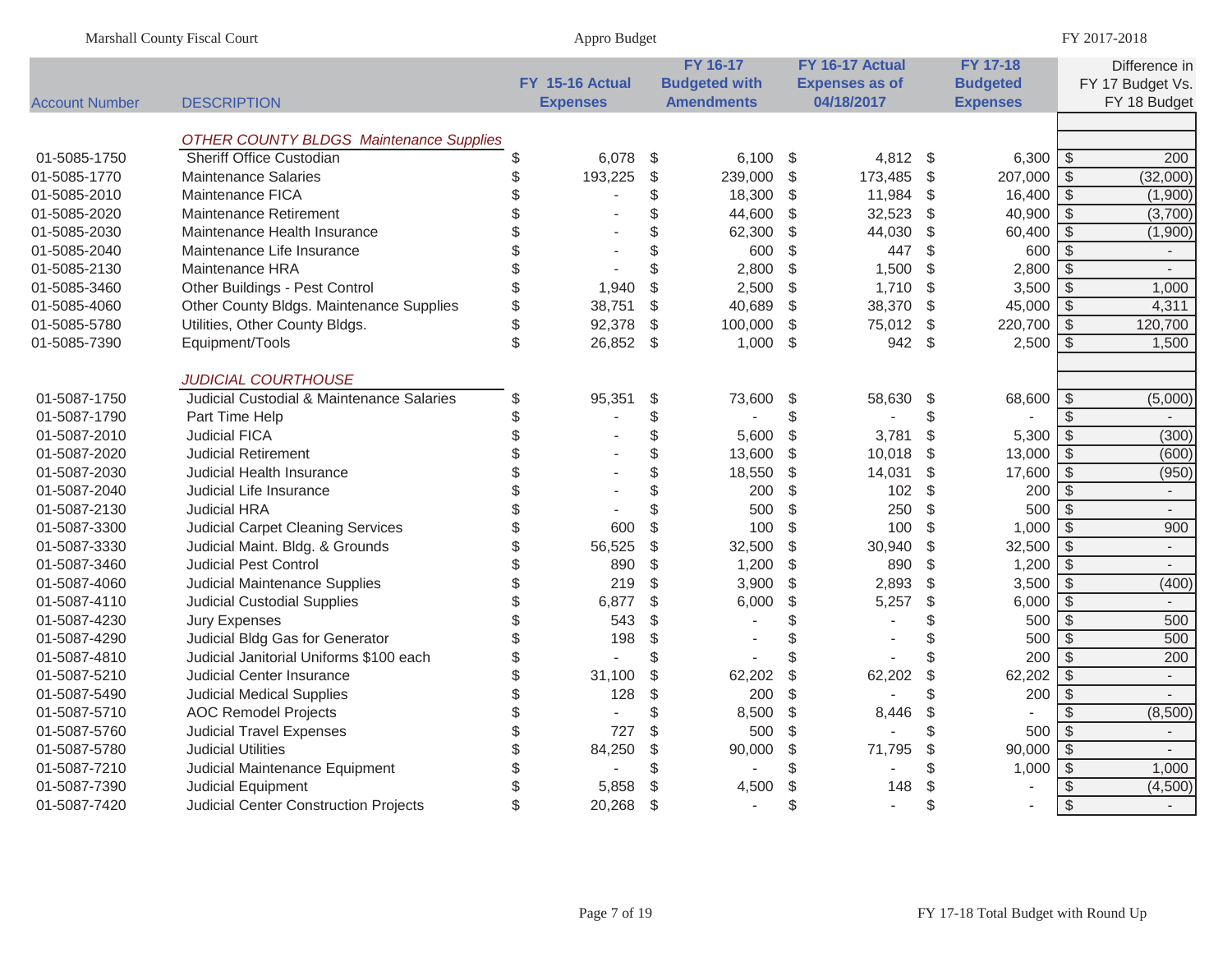|                       | Marshall County Fiscal Court                |               | Appro Budget    |                      |                         |                          |                           |                 |                          | FY 2017-2018             |
|-----------------------|---------------------------------------------|---------------|-----------------|----------------------|-------------------------|--------------------------|---------------------------|-----------------|--------------------------|--------------------------|
|                       |                                             |               |                 | FY 16-17             |                         | FY 16-17 Actual          |                           | <b>FY 17-18</b> |                          | Difference in            |
|                       |                                             |               | FY 15-16 Actual | <b>Budgeted with</b> |                         | <b>Expenses as of</b>    |                           | <b>Budgeted</b> |                          | FY 17 Budget Vs.         |
| <b>Account Number</b> | <b>DESCRIPTION</b>                          |               | <b>Expenses</b> | <b>Amendments</b>    |                         | 04/18/2017               |                           | <b>Expenses</b> |                          | FY 18 Budget             |
|                       | <b>GEOGRAPHICAL INFORMATION SYSTEM</b>      |               |                 |                      |                         |                          |                           |                 |                          |                          |
| 01-5091-1060          | <b>GIS County Paid Salaries</b>             | \$            | 147,580         | \$<br>176,300 \$     |                         | 107,934                  | - \$                      | 184,300 \$      |                          | 8,000                    |
| 01-5091-2010          | <b>GIS FICA</b>                             | \$            |                 | \$<br>13,500 \$      |                         | 7,559                    | \$                        | 14,100          | \$                       | 600                      |
| 01-5091-2020          | <b>GIS Retirement</b>                       | \$            |                 | \$<br>32,900         | $\sqrt[6]{2}$           | 20,162                   | \$                        | 35,400          | $\sqrt[6]{3}$            | 2,500                    |
| 01-5091-2030          | <b>GIS Health Ins</b>                       | \$            |                 | \$<br>45,900         | \$                      | 22,049                   | $\sqrt{2}$                | 45,900          | $\sqrt[6]{3}$            | $\overline{\phantom{a}}$ |
| 01-5091-2040          | <b>GIS Life Insurance</b>                   | \$            |                 | \$<br>400            | \$                      | 240                      | \$                        | 500             | $\sqrt[3]{2}$            | 100                      |
| 01-5091-2130          | <b>GIS HRA</b>                              | \$            |                 | \$<br>2,300          | \$                      | 750                      | \$                        | 2,300           | \$                       |                          |
| 01-5091-3150          | <b>IT Support Contracts</b>                 | \$            | 31,720          | \$<br>37,500         | $\sqrt[6]{\frac{1}{2}}$ | 26,260                   | $\sqrt{2}$                | 21,000          | $\sqrt[6]{3}$            | (16,500)                 |
| 01-5091-3180          | <b>Website Expenses</b>                     | $\mathcal{S}$ | 2,161           | \$<br>500            | \$                      | 224                      | \$                        | 500             | \$                       | $\overline{\phantom{a}}$ |
| 01-5091-3190          | Computer Software Development (Maint.)      | \$            | 28,110          | \$<br>40,000         | $\sqrt[6]{\frac{1}{2}}$ | 20,539                   | $\boldsymbol{\mathsf{S}}$ | 40,000          | \$                       | $\overline{\phantom{a}}$ |
| 01-5091-3380          | Communications Equipment (Phone Sys.)       | \$            | 8,580           | \$<br>20,000         | \$                      | 10,163                   | $\sqrt{2}$                | 20,000          | $\sqrt[6]{3}$            | $\overline{\phantom{a}}$ |
| 01-5091-5900          | Desktop Management                          | \$            |                 | \$                   | \$                      |                          | \$                        | 29,700          | $\sqrt[6]{3}$            | 29,700                   |
| 01-5091-4130          | Data Processing Supplies (Server Main.)     | \$            | 20,482          | \$<br>20,000         | \$                      | 12,545                   | $\boldsymbol{\mathsf{S}}$ | 20,000          | $\sqrt[6]{3}$            | $\overline{\phantom{a}}$ |
| 01-5091-4450          | <b>Office Supplies</b>                      | \$            | 1,255           | \$<br>1,000          | $\sqrt[6]{\frac{1}{2}}$ | 686                      | $\mathcal{L}$             | 1,000           | $\sqrt[6]{3}$            | $\overline{\phantom{a}}$ |
| 01-5091-4810          | <b>GIS Uniforms</b>                         | \$            |                 | \$                   | \$                      |                          | \$                        | 300             | $\mathcal{S}$            | 300                      |
| 01-5091-5760          | <b>GIS County Paid Travel Expense</b>       | \$            | 8,118           | \$<br>8,000          | \$                      | 3,644                    | $\boldsymbol{\mathsf{S}}$ | 8,000           | \$                       | $\sim$                   |
| 01-5091-5920          | GIS Auto Fuel/Maintenance                   | \$            | 72              | \$<br>750            | $\sqrt[6]{\frac{1}{2}}$ | 27                       | \$                        | 1,500           | $\sqrt[3]{2}$            | 750                      |
|                       | TOTAL 5000                                  | \$            | 3,486,261 \$    | 6,154,949 \$         |                         | 4,456,513 \$             |                           | 6,918,627       | $\sqrt{3}$               | 763,678                  |
|                       | Juvenile Officer                            |               |                 |                      |                         |                          |                           |                 |                          |                          |
| 01-5102-1850          | Juvenile Officer, Salary                    | \$            | 57,604          | \$                   | \$                      |                          | \$                        |                 | -\$                      | (57, 604)                |
| 01-5102-3140          | <b>Housing Juveniles</b>                    | S             | 5,373           | \$                   | \$                      | $\blacksquare$           | \$                        | 2,500           | $\overline{\$}$          | (2, 873)                 |
| 01-5102-4450          | <b>Office Supplies</b>                      | \$            | 66              | \$                   | $\frac{1}{2}$           | $\overline{\phantom{a}}$ | \$                        |                 | $\sqrt[3]{2}$            | (66)                     |
| 01-5102-5760          | Travel                                      | $\mathcal{S}$ |                 | \$                   | $\$\$                   |                          | \$                        |                 | \$                       |                          |
|                       |                                             |               |                 |                      |                         |                          |                           |                 |                          |                          |
|                       | <b>Building Inspection</b>                  |               |                 |                      |                         |                          |                           |                 |                          |                          |
| 01-5125-1910          | <b>Expanded Jurisdiction Board/Expenses</b> | S             | 200             | \$                   | \$                      |                          | \$                        |                 | $\sqrt[6]{3}$            | (200)                    |
| 01-5125-1990          | <b>Building Inspection Expense</b>          | S             | 26,398          | \$                   | \$                      |                          | \$                        |                 | $\overline{\mathcal{S}}$ | (26, 398)                |
| 01-5125-4450          | <b>Building Inspection Office Supplies</b>  |               | 1,537           | \$                   | \$                      |                          | \$                        |                 | $\sqrt[6]{\frac{1}{2}}$  | (1, 537)                 |
| 01-5125-5760          | <b>Building Inspection Travel Expenses</b>  | \$            | 150             | \$                   | \$                      |                          | \$                        |                 | $\overline{\mathcal{S}}$ | (150)                    |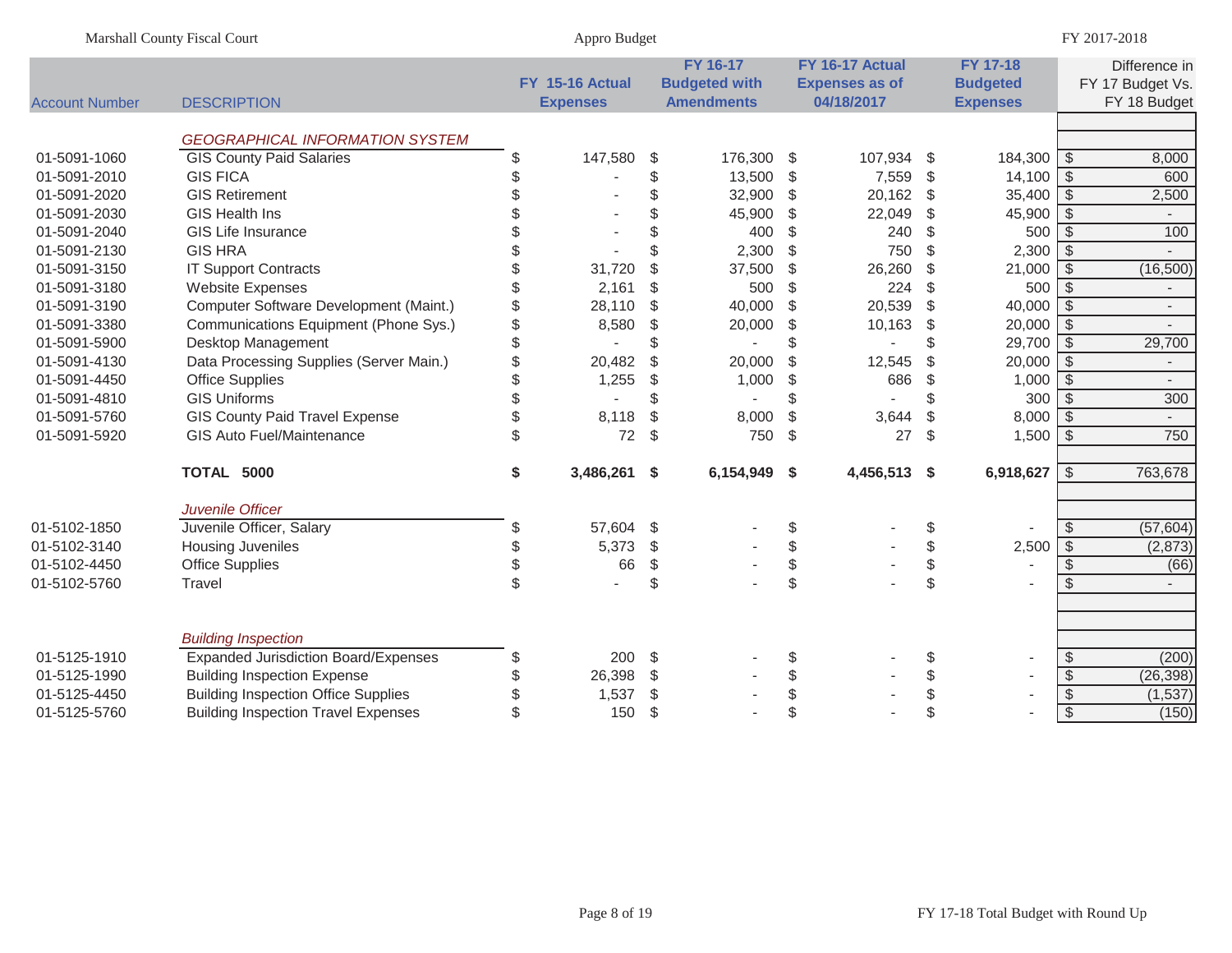|                       | Marshall County Fiscal Court                   |               | Appro Budget    |       |                      |                           |                       |                         |                          |                          | FY 2017-2018             |
|-----------------------|------------------------------------------------|---------------|-----------------|-------|----------------------|---------------------------|-----------------------|-------------------------|--------------------------|--------------------------|--------------------------|
|                       |                                                |               |                 |       | FY 16-17             |                           | FY 16-17 Actual       |                         | <b>FY 17-18</b>          |                          | Difference in            |
|                       |                                                |               | FY 15-16 Actual |       | <b>Budgeted with</b> |                           | <b>Expenses as of</b> |                         | <b>Budgeted</b>          |                          | FY 17 Budget Vs.         |
| <b>Account Number</b> | <b>DESCRIPTION</b>                             |               | <b>Expenses</b> |       | <b>Amendments</b>    |                           | 04/18/2017            |                         | <b>Expenses</b>          |                          | FY 18 Budget             |
|                       | O.E.M.                                         |               |                 |       |                      |                           |                       |                         |                          |                          |                          |
| 01-5130-7030          | Rescue Squad Grant                             | \$            |                 | \$    |                      | $\frac{1}{2}$             |                       | \$                      | $\sim$                   | $\frac{1}{2}$            | $\blacksquare$           |
| 01-5130-4290          | Rescue Squad Fuel                              | \$            |                 | \$    |                      | \$                        |                       | \$                      |                          | $\mathcal{S}$            | $\overline{\phantom{a}}$ |
| 01-5130-4460          | <b>Rescue Squad Operational Expenses</b>       | \$            | 15,367          | \$    |                      | \$                        |                       | \$                      |                          | $\overline{\mathcal{S}}$ | $\overline{\phantom{a}}$ |
| 01-5130-5710          | Rescue Squad Maintenance/Repairs               | \$            | 6,760           | \$    |                      | \$                        |                       | \$                      |                          | $\sqrt[6]{\frac{1}{2}}$  | $\overline{\phantom{a}}$ |
| 01-5130-5760          | Rescue Squad Travel & Training                 | \$            |                 | \$    |                      | \$                        |                       | \$                      |                          | $\overline{\mathcal{S}}$ | $\overline{\phantom{a}}$ |
| 01-5130-5780          | <b>Rescue Squad Utilities</b>                  |               |                 | \$    |                      | \$                        |                       | \$                      |                          | $\overline{\mathcal{S}}$ | $\blacksquare$           |
| 01-5130-7390          | <b>Rescue Squad Equipment</b>                  | \$            |                 | \$    | 35,000               | \$                        | 31,826                | \$                      |                          | $\mathcal{S}$            | (35,000)                 |
| 01-5135-1070          | O.E.M. Salary                                  | \$            | 74,788          | \$    | 78,600               | \$                        | 63,265                | $\sqrt[6]{\frac{1}{2}}$ | 83,000                   | $\sqrt[6]{3}$            | 4,400                    |
| 01-5135-2010          | <b>OEM FICA</b>                                | \$            |                 | \$    | 6,000                | \$                        | 4,341                 | $\sqrt[6]{\frac{1}{2}}$ | 6,400                    | $\overline{\mathcal{S}}$ | 400                      |
| 01-5135-2020          | <b>OEM Retirement</b>                          | \$            |                 | \$    | 14,300               | $\boldsymbol{\mathsf{S}}$ | 11,536                | $\$\$                   | 15,600                   | $\overline{\mathcal{S}}$ | 1,300                    |
| 01-5135-2030          | <b>OEM Health Ins</b>                          |               |                 | \$    | 20,800               | \$                        | 14,682                | $\$\$                   | 20,800                   | $\overline{\mathcal{S}}$ | $\sim$                   |
| 01-5135-2040          | <b>OEM Life Insurance</b>                      | \$            |                 | \$    | 200                  | \$                        | 160                   | $\sqrt[6]{\frac{1}{2}}$ | 300                      | $\overline{\mathcal{S}}$ | 100                      |
| 01-5135-2130          | <b>OEM HRA</b>                                 | \$            |                 | \$    | 800                  | \$                        | 375                   | $\$\$                   | 800                      | $\sqrt[6]{\frac{1}{2}}$  | $\sim$                   |
| 01-5135-4210          | O.E.M. - Disaster Expenses                     |               |                 | \$    |                      | \$                        | $\omega$              | \$                      |                          | $\mathfrak{L}$           | $\sim$                   |
| 01-5135-4450          | O.E.M. Office Supplies                         |               | 1,443           | \$    | 2,500                | $\mathcal{L}$             | 763                   | $\mathcal{S}$           | 5,000                    | $\overline{\mathcal{S}}$ | 2,500                    |
| 01-5135-5740          | O.E.M. Safety Supplies/Training                | \$            | 729             | \$    | 5,500                | $\boldsymbol{\mathsf{S}}$ | 540                   | \$                      | 6,500                    | $\overline{\mathcal{S}}$ | 1,000                    |
| 01-5135-5760          | O.E.M. Travel                                  | \$            | 2,306           | \$    | 2,000                | \$                        | 1,064                 | $\sqrt[6]{\frac{1}{2}}$ | 2,000                    | $\sqrt[6]{\frac{1}{2}}$  | $\sim$                   |
| 01-5135-5780          | O.E.M. Utilities                               | \$            | 3,018           | \$    | 3,000                | $\frac{1}{2}$             | 1,461                 | \$                      | 3,000                    | $\overline{\mathcal{S}}$ | $\overline{\phantom{a}}$ |
| 01-5135-5850          | O.E.M. Maintenance Repair                      | \$            | 1,020           | \$    | 3,000                | $\frac{1}{2}$             | 293                   | $\mathbb{S}$            | 5,000                    | $\overline{\mathcal{S}}$ | 2,000                    |
| 01-5135-5950          | O.E.M. Education                               |               |                 | \$    |                      | \$                        | $\sim$                | \$                      |                          | $\mathfrak{S}$           | $\overline{\phantom{a}}$ |
| 01-5135-7060          | O.E.M. Emergency Notification Software (Code R | \$            | 820             | \$    |                      | \$                        |                       | \$                      | 12,000                   | $\overline{\mathcal{S}}$ | 12,000                   |
| 01-5135-7250          | O.E.M. Equipment                               | \$            | 2,424           | $\$\$ |                      | \$                        |                       | \$                      |                          | \$                       | $\sim$                   |
|                       | <b>AMBULANCE SERVICE</b>                       |               |                 |       |                      |                           |                       |                         |                          |                          |                          |
| 01-5140-1070          | Ambulance Service Director Salary              | \$            |                 | \$    |                      | \$                        |                       | \$                      | $\overline{\phantom{a}}$ | \$                       | $\blacksquare$           |
| 01-5140-1410          | <b>Personnel Cost</b>                          | \$            |                 | \$    |                      | \$                        |                       | \$                      |                          | $\sqrt[6]{\frac{1}{2}}$  | $\blacksquare$           |
| 01-5140-3030          | Ambulance Contract-Hospital                    | \$            | 196,342         | \$    | 203,000              | \$                        | 169,440               | \$                      | 203,000                  | $\sqrt[6]{\frac{1}{2}}$  | $\overline{\phantom{a}}$ |
| 01-5140-3640          | Rent - Calvert City Ambulance Building         | \$            | 14,379          | \$    |                      | \$                        |                       | \$                      |                          | $\mathcal{L}$            | $\overline{\phantom{a}}$ |
| 01-5140-4060          | <b>Building Maintance and Supplies</b>         | \$            | 98              | \$    | 500                  | \$                        |                       | \$                      | 500                      | $\sqrt[6]{\frac{1}{2}}$  | $\overline{\phantom{a}}$ |
| 01-5140-4450          | Ambulance Service Office Supplies              | \$            | 285             | \$    |                      | \$                        |                       | \$                      |                          | $\sqrt[6]{\frac{1}{2}}$  | $\overline{\phantom{a}}$ |
| 01-5140-4810          | <b>Ambulance Uniforms</b>                      | \$            | 8,002           | \$    | 8,000                | \$                        | 4,092                 | \$                      | 8,000                    | $\sqrt[6]{\frac{1}{2}}$  | $\sim$                   |
| 01-5140-5710          | <b>Ambulance Parts/Repairs</b>                 | \$            | 2,330           | \$    | 246                  | $\mathcal{L}$             | 246                   | \$                      |                          | $\mathcal{S}$            | (246)                    |
| 01-5140-5740          | <b>Ambulance Service Recertifications</b>      | \$            |                 | \$    | 500                  | \$                        | 435                   | \$                      | 500                      | $\frac{1}{2}$            | $\blacksquare$           |
| 01-5140-7130          | Ambulance Grant Purchased Equipment            | \$            | 13,000          | \$    |                      | \$                        |                       | \$                      |                          | $\mathcal{S}$            | $\blacksquare$           |
| 01-5140-7390          | Ambulance - County Paid Equipment              | $\mathcal{S}$ | 100,864         | \$    | 141,400              | $\frac{1}{2}$             | 48,478                | \$                      | 125,000                  | $\sqrt{S}$               | (16, 400)                |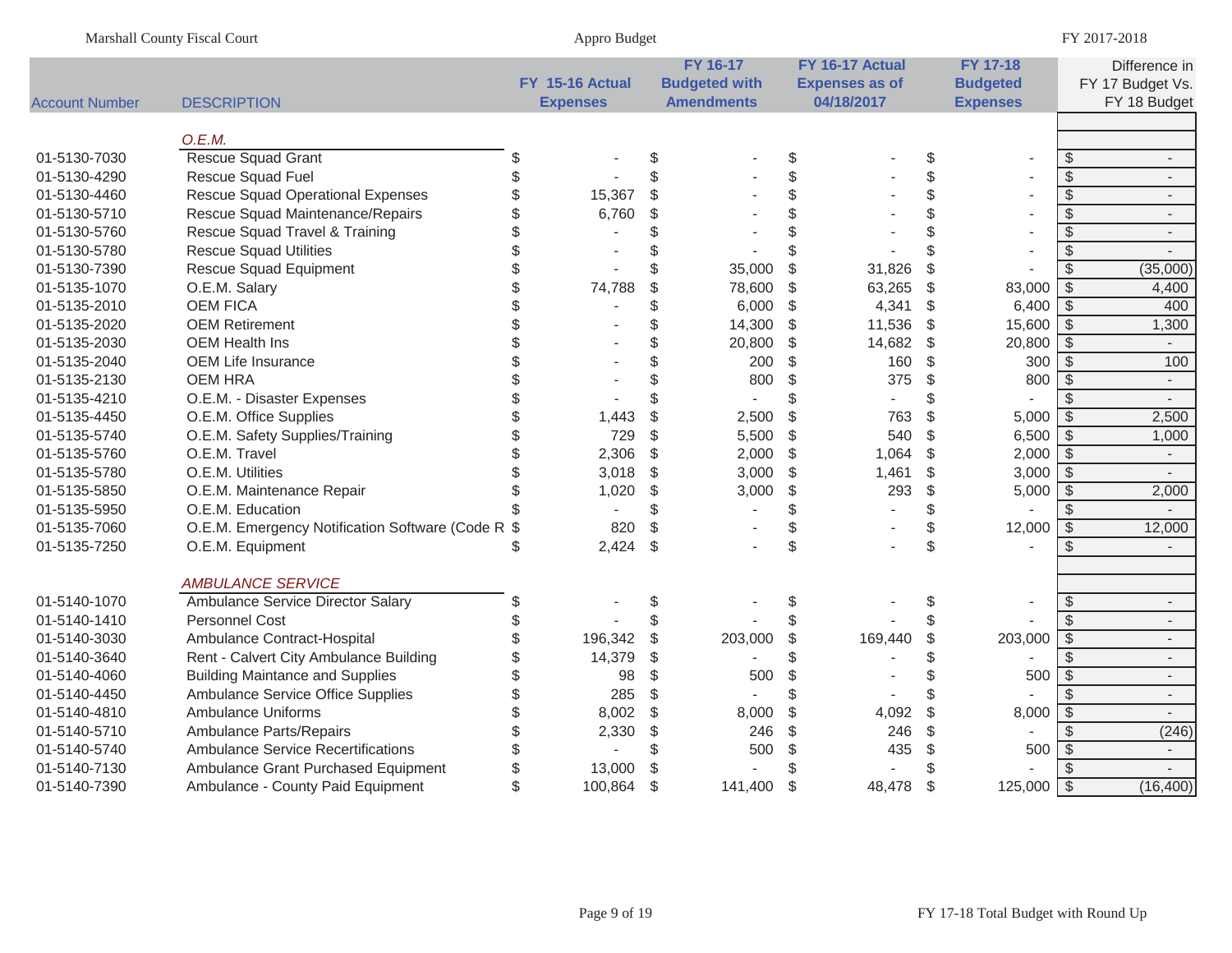| Marshall County Fiscal Court |                                                | Appro Budget                       |                                                       |               | FY 2017-2018                                           |       |                                                |                          |                                                   |
|------------------------------|------------------------------------------------|------------------------------------|-------------------------------------------------------|---------------|--------------------------------------------------------|-------|------------------------------------------------|--------------------------|---------------------------------------------------|
| <b>Account Number</b>        | <b>DESCRIPTION</b>                             | FY 15-16 Actual<br><b>Expenses</b> | FY 16-17<br><b>Budgeted with</b><br><b>Amendments</b> |               | FY 16-17 Actual<br><b>Expenses as of</b><br>04/18/2017 |       | FY 17-18<br><b>Budgeted</b><br><b>Expenses</b> |                          | Difference in<br>FY 17 Budget Vs.<br>FY 18 Budget |
|                              |                                                |                                    |                                                       |               |                                                        |       |                                                |                          |                                                   |
|                              | <b>FIRE PROTECTION</b>                         |                                    |                                                       |               |                                                        |       |                                                |                          |                                                   |
| 01-5150-5130                 | State Fire Protection - Statutory              | \$<br>$1,046$ \$                   | $1,250$ \$                                            |               | 1,046                                                  | \$    | $1,250$ \$                                     |                          |                                                   |
| 01-5175-9030                 | Public Defender Allotment - Statutory          | \$<br>$3,931$ \$                   | 4,000 \$                                              |               | 3,931                                                  | \$    | $3,775$ \$                                     |                          | (225)                                             |
|                              | <b>TOTAL 5100</b>                              | \$<br>540,280 \$                   | 530,596 \$                                            |               | 357,971                                                | \$    | $504,925$ \$                                   |                          | (25, 671)                                         |
|                              | ANIMAL CONTROL / ANIMAL SHELTER                |                                    |                                                       |               |                                                        |       |                                                |                          |                                                   |
| 01-5201-3990                 | <b>Animal Control Officer Salaries</b>         | \$<br>24,905 \$                    |                                                       | \$            |                                                        | \$    | $\overline{\phantom{a}}$                       | $\frac{1}{2}$            | $\overline{\phantom{a}}$                          |
| 01-5201-3020                 | <b>ACO Supplies</b>                            | \$<br>150                          | \$                                                    | $\$\,$        |                                                        | \$    | $\overline{\phantom{a}}$                       | $\sqrt[6]{\frac{1}{2}}$  | $\overline{\phantom{a}}$                          |
| 01-5201-4290                 | <b>ACO Fuel</b>                                | \$<br>1,886                        | \$                                                    | \$            |                                                        | \$    |                                                | $\frac{1}{2}$            | $\overline{\phantom{a}}$                          |
| 01-5201-5760                 | <b>ACO Training &amp; Travel</b>               | \$<br>$\blacksquare$               | \$                                                    | $\frac{1}{2}$ |                                                        | \$    |                                                | $\sqrt[6]{\frac{1}{2}}$  | $\overline{\phantom{a}}$                          |
| 01-5201-7390                 | <b>ACO Equipment</b>                           | \$<br>3,121                        | \$                                                    | \$            |                                                        | \$    |                                                | \$                       |                                                   |
| 01-5205-1720                 | Kennel Personnel                               | \$<br>78,218                       | \$<br>77,100                                          | \$            | 76,851                                                 | \$    | 78,600                                         | $\sqrt{3}$               | 1,500                                             |
| 01-5205-2010                 | <b>ACO FICA</b>                                | $\blacksquare$                     | \$<br>5,900                                           | \$            | 5,484                                                  | \$    | 6,100                                          | \$                       | 200                                               |
| 01-5205-2020                 | <b>ACO Retirement</b>                          |                                    | \$<br>12,200                                          | \$            | 10,928                                                 | \$    | 12,800                                         | $\sqrt{3}$               | 600                                               |
| 01-5205-2030                 | <b>ACO Health Ins</b>                          |                                    | \$<br>26,100                                          | \$            | 16,040                                                 | $\$\$ | 22,700                                         | $\sqrt[6]{3}$            | (3,400)                                           |
| 01-5205-2040                 | <b>ACO Life Insurance</b>                      |                                    | \$<br>200                                             | \$            | 160                                                    | \$    | 300                                            | $\overline{\mathcal{S}}$ | 100                                               |
| 01-5205-2130                 | ACO HRA                                        |                                    | \$<br>1,500                                           | \$            | 500                                                    | \$    | 1,000                                          | $\sqrt[6]{2}$            | (500)                                             |
| 01-5205-3840                 | Spay/Nueter                                    | 960                                | \$<br>1,000                                           | \$            | 180                                                    | \$    |                                                | \$                       | (1,000)                                           |
| 01-5205-3850                 | <b>Euthanization Expense</b>                   | 358                                | \$<br>500                                             | \$            | 133                                                    | \$    | 500                                            | $\sqrt[6]{\frac{1}{2}}$  | $\sim$                                            |
| 01-5205-4030                 | Animal Shelter Food & Supplies                 | 4,343                              | \$<br>2,250                                           | \$            | 1,603                                                  | \$    | 2,500                                          | <b>S</b>                 | 250                                               |
| 01-5205-4060                 | Animal Shelter Building Maintance and Supplies | \$<br>3,336                        | \$<br>3,500                                           | \$            | 3,351                                                  | $\$\$ | 7,500                                          | $\sqrt[6]{3}$            | 4,000                                             |
| 01-5205-4450                 | Kennel Office Supplies                         | \$<br>2,087                        | \$<br>1,500                                           | \$            | 600                                                    | \$    | 1,500                                          | $\overline{\mathcal{S}}$ | $\sim$                                            |
| 01-5205-4810                 | <b>Animal Shelter Uniforms</b>                 | \$<br>300                          | \$                                                    | \$            |                                                        | \$    | 600                                            | $\sqrt[6]{\frac{1}{2}}$  | 600                                               |
| 01-5205-5500                 | <b>Animal Medical Supplies</b>                 | \$<br>8,884                        | \$<br>7,000                                           | \$            | 5,345                                                  | \$    | 7,000                                          | $\sqrt[6]{\frac{1}{2}}$  |                                                   |
| 01-5205-5710                 | <b>Animal Shelter Repairs</b>                  | 1,073                              | \$<br>1,500                                           | \$            | 979                                                    | \$    |                                                | $\mathcal{S}$            | (1,500)                                           |
| 01-5205-5760                 | Animal Shelter Travel Expense                  | 3,167                              | \$<br>4,250                                           | \$            | 4,065                                                  | \$    |                                                |                          | (250)                                             |
| 01-5205-7390                 | Animal Shelter Equipment                       | \$<br>2,081                        | \$<br>5,000                                           | \$            | 3,790                                                  | \$    |                                                |                          | $\overline{\phantom{a}}$                          |
| 01-5205-7420                 | <b>Animal Shelter Construction</b>             | \$<br>$\overline{a}$               | \$<br>$3,500$ \$                                      |               |                                                        | \$    |                                                |                          | $\blacksquare$                                    |
|                              | <b>MC Sanitation</b>                           |                                    |                                                       |               |                                                        |       |                                                |                          |                                                   |
| 01-5225-1020                 | <b>MC Sanitation Engineer Salary</b>           | \$                                 | \$<br>56,700 \$                                       |               | 21,667                                                 | \$    | $40,900$ \ \$                                  |                          | (15,800)                                          |
| 01-5225-1650                 | MC Sanitation Bookkeeper Salary                |                                    | 16,000 \$                                             |               | 5,500                                                  | \$    |                                                |                          | (3,700)                                           |
| 01-5225-2010                 | <b>MC Sanitation FICA</b>                      |                                    | \$<br>$5,233$ \$                                      |               | 1,841                                                  | \$    | 4,200 $\sqrt{$}$                               |                          | (1,033)                                           |
| 01-5225-2020                 | <b>MC Sanitation Retirment</b>                 |                                    | \$<br>10,604 \$                                       |               | 4,047                                                  | \$    | $7,900$ \$                                     |                          | (2,704)                                           |
| 01-5225-2030                 | MC Sanitation Health Insurance                 |                                    | \$<br>16,728 \$                                       |               | 6,696                                                  | - \$  | 15,000                                         | \$                       | (1,728)                                           |
| 01-5225-2040                 | <b>MC Sanitation Life Insurance</b>            |                                    | \$<br>$175$ \$                                        |               | 50                                                     | \$    | 100                                            | \$                       | (75)                                              |
| 01-5225-2130                 | <b>MC Sanitation HRA</b>                       |                                    | \$<br>$1,300$ \$                                      |               | 375                                                    | \$    | 800                                            | $\sqrt{3}$               | (500)                                             |
| 01-5225-5730                 | <b>MC Sanitation Phone</b>                     | \$                                 | \$<br>$1,000$ \$                                      |               | 444                                                    | \$    | $800$ \$                                       |                          | (200)                                             |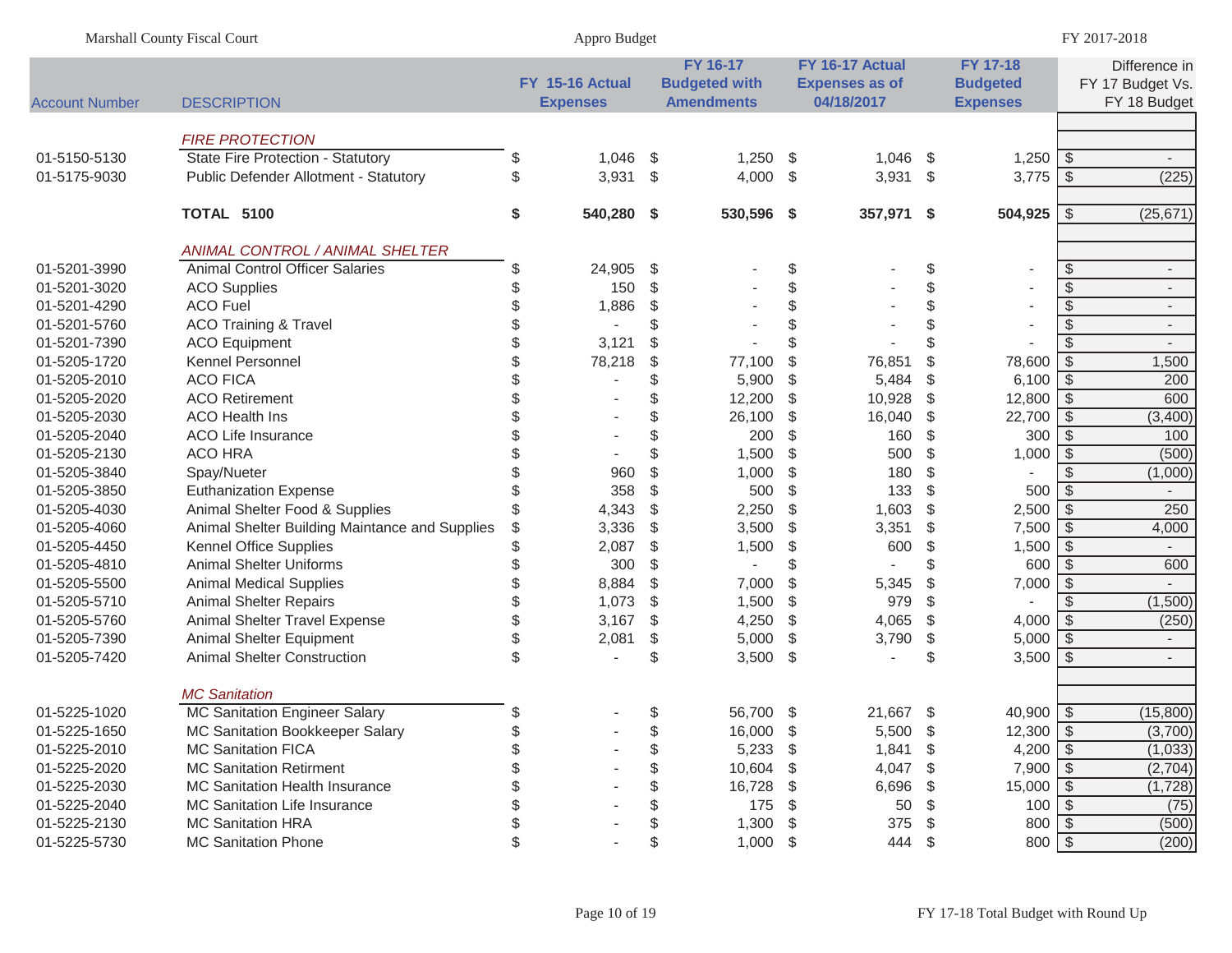| Marshall County Fiscal Court |                                                     | Appro Budget     |     |                      |                                           |                       |                            | FY 2017-2018             |                         |                          |
|------------------------------|-----------------------------------------------------|------------------|-----|----------------------|-------------------------------------------|-----------------------|----------------------------|--------------------------|-------------------------|--------------------------|
|                              |                                                     |                  |     | FY 16-17             |                                           | FY 16-17 Actual       |                            | FY 17-18                 |                         | Difference in            |
|                              |                                                     | FY 15-16 Actual  |     | <b>Budgeted with</b> |                                           | <b>Expenses as of</b> |                            | <b>Budgeted</b>          |                         | FY 17 Budget Vs.         |
| <b>Account Number</b>        | <b>DESCRIPTION</b>                                  | <b>Expenses</b>  |     | <b>Amendments</b>    |                                           | 04/18/2017            |                            | <b>Expenses</b>          |                         | FY 18 Budget             |
|                              | <b>Misc. Health Services</b>                        |                  |     |                      |                                           |                       |                            |                          |                         |                          |
| 01-5230-5470                 | Misc. Health Care                                   | \$<br>186        | -\$ |                      | \$                                        |                       | \$                         |                          | \$                      | $\overline{\phantom{a}}$ |
| 01-5232-5490                 | Misc. Health Services (physicals)                   | \$<br>646        | \$  |                      | $\, \, \raisebox{12pt}{$\scriptstyle \$}$ |                       | \$                         |                          | $\sqrt[6]{\frac{1}{2}}$ | $\overline{\phantom{a}}$ |
| 01-5233-5490                 | Misc. Mental Health Services                        | \$               | \$  |                      | \$                                        |                       | \$                         |                          | $\frac{1}{2}$           | $\overline{\phantom{a}}$ |
|                              |                                                     |                  |     |                      |                                           |                       |                            |                          |                         |                          |
|                              | <b>CEMETERY BOARD</b>                               |                  |     |                      |                                           |                       |                            |                          |                         |                          |
| 01-5235-5040                 | <b>Cemetary Maintenance</b>                         | \$<br>10,014     | -\$ | 10,000               | \$                                        | 4,743                 | \$                         | 10,000                   | -\$                     | $\overline{\phantom{a}}$ |
| 01-5235-5480                 | Soldier Creek Church Project                        | \$               | \$  |                      | \$                                        |                       | \$                         |                          | \$.                     | $\overline{\phantom{a}}$ |
| 01-5235-5760                 | <b>Cemetary Board Travel Expenses</b>               | \$<br>1,800      | \$  | 1,800                | \$                                        | 1,530                 | $\boldsymbol{\mathsf{\$}}$ | 1,800                    | \$                      | $\overline{\phantom{a}}$ |
| 01-5235-7390                 | <b>Cemetary Board Equipment</b>                     | \$               | \$  |                      | \$                                        |                       | \$                         |                          | \$                      |                          |
|                              | TOTAL 5200                                          | \$<br>147,516 \$ |     | 272,540 \$           |                                           | 176,901               | -\$                        | 247,400                  | -\$                     | (25, 140)                |
|                              | <b>SENIOR CITIZENS</b>                              |                  |     |                      |                                           |                       |                            |                          |                         |                          |
| 01-5305-1650                 | Senior Citizens - County Paid Salaries              | \$<br>17,361     | \$  | 16,500               | - \$                                      | 13,408                | -\$                        |                          | \$                      | (16, 500)                |
| 01-5305-2010                 | <b>Senior Citizens FICA</b>                         | \$               | \$  | 1,300                | \$                                        | 787                   | \$                         |                          | \$                      | (1,300)                  |
| 01-5305-2020                 | <b>Senior Citiens Retirement</b>                    |                  | \$  | 2,800                | $\frac{1}{2}$                             | 2,248                 | \$                         |                          | \$                      | (2,800)                  |
| 01-5305-2030                 | Senior Citizens Health Insurance                    | 7,454            | \$  | 22,600               | \$                                        | 12,295                | $\sqrt[6]{\frac{1}{2}}$    |                          | $\sqrt[6]{\frac{1}{2}}$ | (22,600)                 |
| 01-5305-2040                 | Senior Citizens Life Insurance                      |                  |     | 50                   | \$                                        | 38                    | \$                         |                          | $\sqrt[6]{\frac{1}{2}}$ | (50)                     |
| 01-5305-2130                 | Senior Citizens HRA                                 |                  |     | 500                  | \$                                        | 375                   | $\sqrt[6]{\frac{1}{2}}$    |                          | $\mathcal{S}$           | (500)                    |
| 01-5305-3460                 | Senior Citizens Pest Control                        | 495              | \$  | 1,000                | \$                                        | 310                   | \$                         |                          | $\sqrt[6]{\frac{1}{2}}$ | (1,000)                  |
| 01-5305-4060                 | Senior Citizen Building Maintenance and Supplies \$ | 448              | \$  | 1,000                | $\$\$                                     | $\sim$                | \$                         | $\overline{\phantom{a}}$ | $\sqrt[6]{\frac{1}{2}}$ | (1,000)                  |
| 01-5305-5070                 | Senior Citizens Direct Subsidy                      | \$<br>67,391     | \$  | 72,500               | \$                                        | 72,500                | $\sqrt{S}$                 | $\omega$                 | $\sqrt{2}$              | (72, 500)                |
| 01-5305-5710                 | Senior Citizen Repairs                              | \$               |     | $\blacksquare$       | \$                                        |                       | \$                         | $\overline{a}$           | $\sqrt[6]{\frac{1}{2}}$ | $\blacksquare$           |
| 01-5305-5780                 | <b>Senior Citizens Utilities</b>                    | \$<br>1,353      | \$  |                      | \$                                        |                       | \$                         |                          | $\mathcal{S}$           | $\sim$                   |
|                              | <b>OTHER COUNTY SERVICES</b>                        |                  |     |                      |                                           |                       |                            |                          |                         |                          |
| 01-5301-3440                 | <b>Pauper Burials</b>                               | \$<br>500        | -\$ | $1,000$ \$           |                                           |                       | \$                         | $1,000$ \ \$             |                         | $\overline{\phantom{a}}$ |
| 01-5320-5070                 | <b>Special Service Group Grants</b>                 | \$<br>10,050 \$  |     | 12,000 \$            |                                           | 11,250                | $\$\$                      | 205,000                  | $\sqrt{3}$              | 193,000                  |
|                              |                                                     |                  |     |                      |                                           |                       |                            |                          |                         |                          |
|                              | <b>NUISSANCE BOARD</b>                              |                  |     |                      |                                           |                       |                            |                          |                         |                          |
| 01-5340-1030                 | Nuissance Ordinance Enforement Officer              | \$               | \$  | $3,200$ \$           |                                           |                       | \$                         | 4,400                    | -\$                     | 1,200                    |
| 01-5340-2010                 | Nuissance Ordinance FICA                            |                  | Ψ   | 250                  | - \$                                      | 135                   | -\$                        | $400$   \$               |                         | 150                      |
| 01-5340-2020                 | Nuissance Ordinance Retirement                      |                  | \$  | 600                  | \$                                        | 334                   | - \$                       | 900                      | -\$                     | 300                      |
| 01-5340-4180                 | Nuissance Ordinance Funding                         |                  | \$  |                      | S                                         |                       |                            |                          |                         | $\blacksquare$           |
| 01-5340-4450                 | Nuissance Ordinance Office Supplies                 |                  | \$  |                      | S                                         |                       | \$                         | 500                      | \$                      | 500                      |
| 01-5340-5760                 | Nuissance Ordinance Travel & Mileage                | \$               | \$  | $1,000$ \$           |                                           | 530                   | \$                         | 1,000                    | - \$                    |                          |
|                              | TOTAL 5300                                          | \$<br>105,053 \$ |     | 136,300 \$           |                                           | 114,210 \$            |                            | $213,200$ \$             |                         | 76,900                   |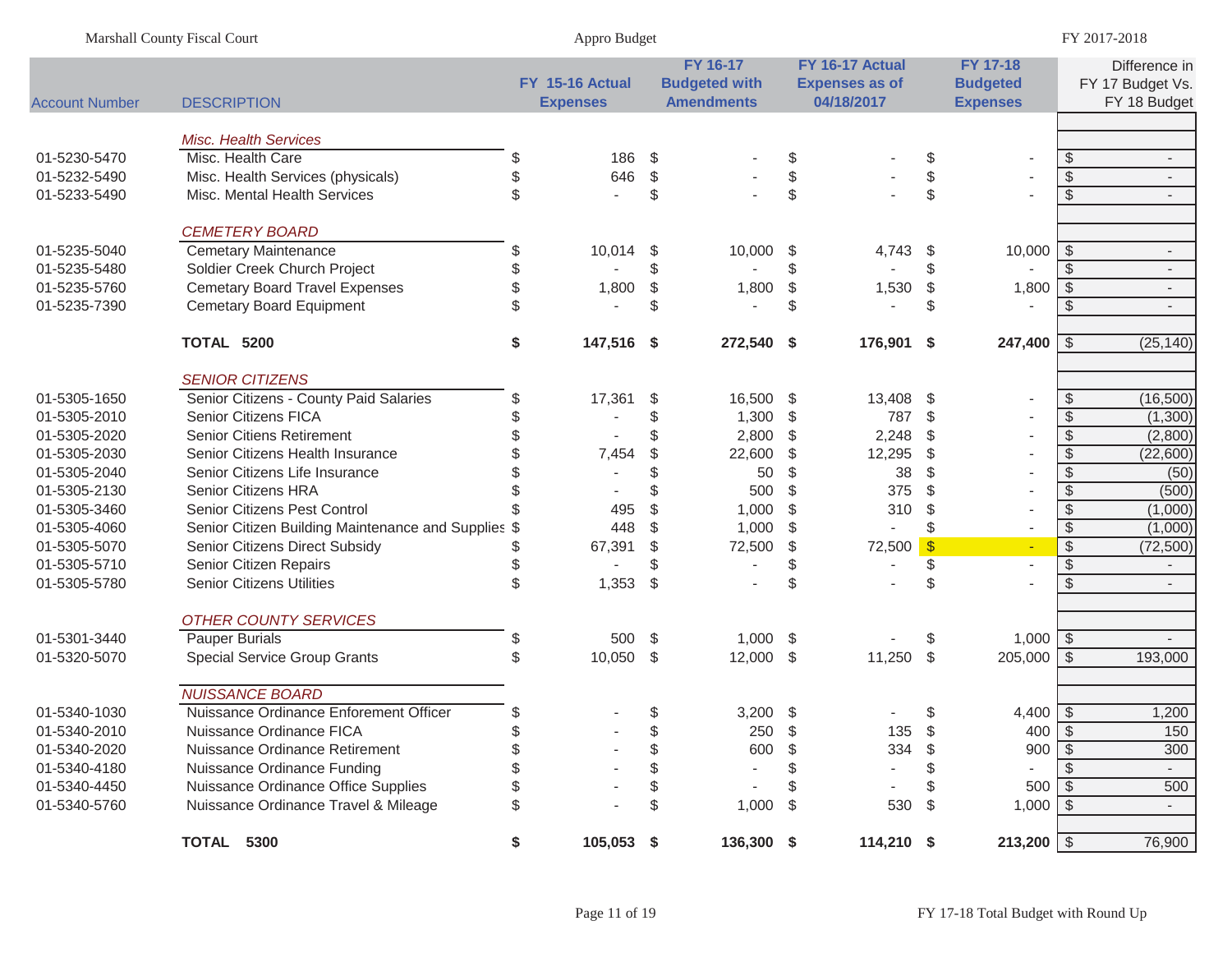| Marshall County Fiscal Court |                                                             |          | Appro Budget                       |               |                                                       |               |                                                        |                         |                                                       | FY 2017-2018            |                                                   |  |
|------------------------------|-------------------------------------------------------------|----------|------------------------------------|---------------|-------------------------------------------------------|---------------|--------------------------------------------------------|-------------------------|-------------------------------------------------------|-------------------------|---------------------------------------------------|--|
| <b>Account Number</b>        | <b>DESCRIPTION</b>                                          |          | FY 15-16 Actual<br><b>Expenses</b> |               | FY 16-17<br><b>Budgeted with</b><br><b>Amendments</b> |               | FY 16-17 Actual<br><b>Expenses as of</b><br>04/18/2017 |                         | <b>FY 17-18</b><br><b>Budgeted</b><br><b>Expenses</b> |                         | Difference in<br>FY 17 Budget Vs.<br>FY 18 Budget |  |
|                              |                                                             |          |                                    |               |                                                       |               |                                                        |                         |                                                       |                         |                                                   |  |
|                              | <b>PARKS &amp; RECREATION</b>                               |          |                                    |               |                                                       |               |                                                        |                         |                                                       |                         |                                                   |  |
| 01-5401-1070<br>01-5401-1610 | <b>County Parks Salaried Employees</b><br>County Park Labor | \$<br>\$ | 84,087<br>320,135                  | \$<br>\$      | 80,000<br>314,600                                     | \$<br>\$      | 63,368<br>240,666                                      | - \$<br>\$              | $49,400$ \$<br>$323,100$ \ \$                         |                         | (30,600)<br>8,500                                 |  |
| 01-5401-1650                 | <b>County Park Clerical Employees</b>                       | \$       | 9,988                              | \$            | 8,000                                                 | \$            | 320                                                    | \$                      | $32,400$ \$                                           |                         | 24,400                                            |  |
| 01-5401-2010                 | Park FICA                                                   |          |                                    | \$            | 30,800                                                | \$            | 20,889                                                 | \$                      | 31,100 $\sqrt{$}$                                     |                         | 300                                               |  |
| 01-5401-2020                 | <b>Park Retirement</b>                                      |          |                                    | \$            | 73,700                                                | \$            | 56,635                                                 | \$                      | 76,200                                                | \$                      | 2,500                                             |  |
| 01-5401-2030                 | Park Health Ins                                             |          |                                    | \$            | 96,700                                                | $\frac{1}{2}$ | 63,083                                                 | $\$\$                   | 97,000                                                | $\sqrt[3]{2}$           | 300                                               |  |
| 01-5401-2040                 | Park Life Insurance                                         |          |                                    |               | 1,000                                                 | $\frac{1}{2}$ | 777                                                    | \$                      | 1,200                                                 | $\sqrt[6]{\frac{1}{2}}$ | 200                                               |  |
| 01-5401-2130                 | Park HRA                                                    |          |                                    |               | 3,750                                                 | $\frac{1}{2}$ | 3,100                                                  | $\sqrt[6]{\frac{1}{2}}$ | 3,600                                                 | $\sqrt[6]{\frac{1}{2}}$ | (150)                                             |  |
| 01-5401-3460                 | <b>County Park Pest Control</b>                             |          | 1,155                              | \$            | 1,500                                                 | $\frac{1}{2}$ | 805                                                    | $\$\$                   | 3,000                                                 | $\sqrt[6]{\frac{1}{2}}$ | 1,500                                             |  |
| 01-5401-4080                 | <b>County Park Mower Repair</b>                             | \$       | 3,855                              | \$            | 1,500                                                 | $\frac{1}{2}$ | 1,307                                                  | $\$\$                   | 4,500                                                 | $\sqrt[3]{2}$           | 3,000                                             |  |
| 01-5401-4290                 | <b>County Park Gas</b>                                      | \$       | 16,281                             | $\frac{1}{2}$ | 20,000                                                | $\frac{1}{2}$ | 11,317                                                 | $\$\$                   | 20,000                                                | $\sqrt[3]{2}$           |                                                   |  |
| 01-5401-4450                 | <b>County Parks Office Supplies</b>                         | \$       | 3,531                              | $\frac{1}{2}$ | 2,500                                                 | \$            | 1,708                                                  | $\$\$                   | 3,000                                                 | $\sqrt[3]{2}$           | 500                                               |  |
| 01-5401-4460                 | <b>County Parks General Supplies</b>                        | \$       | 26,066                             | \$            | 16,500                                                | \$            | 15,708                                                 | \$                      | 27,000                                                | -\$                     | 10,500                                            |  |
| 01-5401-4670                 | County Parks Rec. Supplies                                  |          | 22,388                             | \$            | 17,000                                                | \$            | 10,086                                                 | $\$\$                   | 22,000                                                | $\sqrt[3]{2}$           | 5,000                                             |  |
| 01-5401-4810                 | County Park Uniforms - \$300 Labor/\$100 Support \$         |          | 2,730                              | \$            |                                                       | \$            |                                                        | \$                      | 2,600                                                 | $\sqrt[3]{2}$           | 2,600                                             |  |
| 01-5401-5490                 | <b>County Park Physicals</b>                                | S        |                                    | \$            | 500                                                   | \$            |                                                        | \$                      | 500                                                   | \$                      | $\sim$                                            |  |
| 01-5401-5760                 | <b>County Parks Travel</b>                                  | \$       | 7,042                              | \$            | 1,000                                                 | \$            | 306                                                    | \$                      | 4,000                                                 | -\$                     | 3,000                                             |  |
| 01-5401-5780                 | <b>County Parks Utilities</b>                               | \$       | 80,818                             | \$            | 80,000                                                | $\frac{1}{2}$ | 67,468                                                 | \$                      | 80,000                                                | - \$                    |                                                   |  |
| 01-5401-7180                 | <b>County Park Construction</b>                             | \$       | 21,202                             | \$            |                                                       | \$            |                                                        | \$                      | 42,500 \$                                             |                         | 42,500                                            |  |
| 01-5401-7390                 | <b>County Parks Equipment</b>                               |          | 73,044                             | \$            | 4,500                                                 | \$            | 3,783                                                  | $\sqrt[6]{\frac{1}{2}}$ | $40,000$ \$                                           |                         | 35,500                                            |  |
| 01-5405-4060                 | Day Use Parks Mowing & Improvements                         | \$       | 31,220                             | \$            | 24,500                                                | \$            | 23,438                                                 | \$                      | $30,000$ \$                                           |                         | 5,500                                             |  |
| 01-5405-4670                 | Day Use Parks-Maintenance & Supplies                        | \$       | 5,340                              | \$            | 37,139                                                | \$            | 35,752                                                 | \$                      | $12,000$ \$                                           |                         | (25, 139)                                         |  |
| 01-5405-5480                 | Special Projects - Christmas                                | \$       | 14,235                             | \$            | 8,540                                                 | \$            | 8,530                                                  | \$                      | 10,000                                                | \$                      | 1,460                                             |  |
| 01-5420-4460                 | <b>Aurora Tourist Park Supplies</b>                         | \$       | 8,033                              | \$            | 2,250                                                 | \$            | 2,250                                                  | \$                      |                                                       | \$                      | (2, 250)                                          |  |
|                              | TOTAL 5400                                                  | \$       | 731,152 \$                         |               | 825,979 \$                                            |               | 631,295                                                | -\$                     | $915,100$ \$                                          |                         | 89,121                                            |  |
|                              | <b>OTHER EXPENSES</b>                                       |          |                                    |               |                                                       |               |                                                        |                         |                                                       |                         |                                                   |  |
| 01-7100-6010                 | <b>Judicial Center Bonds</b>                                | \$       | 78,150 \$                          |               | 40,000 \$                                             |               |                                                        | \$                      | $22,700$ \$                                           |                         | (17, 300)                                         |  |
| 01-7500-6030                 | <b>Arts Commission Debt Service</b>                         | \$       | 18,036                             | \$            | 19,970                                                | \$            | 16,642                                                 | \$                      | 19,745                                                | $\sqrt{3}$              | (225)                                             |  |
| 01-7600-6030                 | <b>KIA Debt Service Loan</b>                                | \$       | 11,554                             | \$            | 22,000                                                | \$            | 9,467                                                  | \$                      |                                                       | $\frac{1}{2}$           | (22,000)                                          |  |
|                              | <b>TOTAL 7000</b>                                           | \$       | 107,739 \$                         |               | 81,970 \$                                             |               | 26,109 \$                                              |                         | $42,445$   \$                                         |                         | (39, 525)                                         |  |
| 01-8009-5800                 | MCSD#2 Loan/Expenses                                        |          | 20,000 \$                          |               | 450,000                                               | \$            | 330,000                                                | - \$                    | $55,000$ \$                                           |                         | (395,000)                                         |  |
| 01-8011-5610                 | Port Authority Expense                                      |          | 80,000 \$                          |               |                                                       | \$            |                                                        | \$                      |                                                       | S                       |                                                   |  |
| 01-8099-5080                 | Marshall Co. Sanitation Expansion Project                   |          | 5,830                              | S.            |                                                       | \$            |                                                        | \$                      | 200,000                                               | - \$                    | 200,000                                           |  |
| 01-8099-9990                 | Marshall Co. Sanitation Cont. Reserve                       |          |                                    |               |                                                       |               |                                                        | \$                      | $30,000$ \$                                           |                         | 30,000                                            |  |
|                              | <b>Total 8000</b>                                           |          | 105,830                            | \$            | 450,000                                               | \$            | 330,000 \$                                             |                         | $285,000$ \$                                          |                         | (165,000)                                         |  |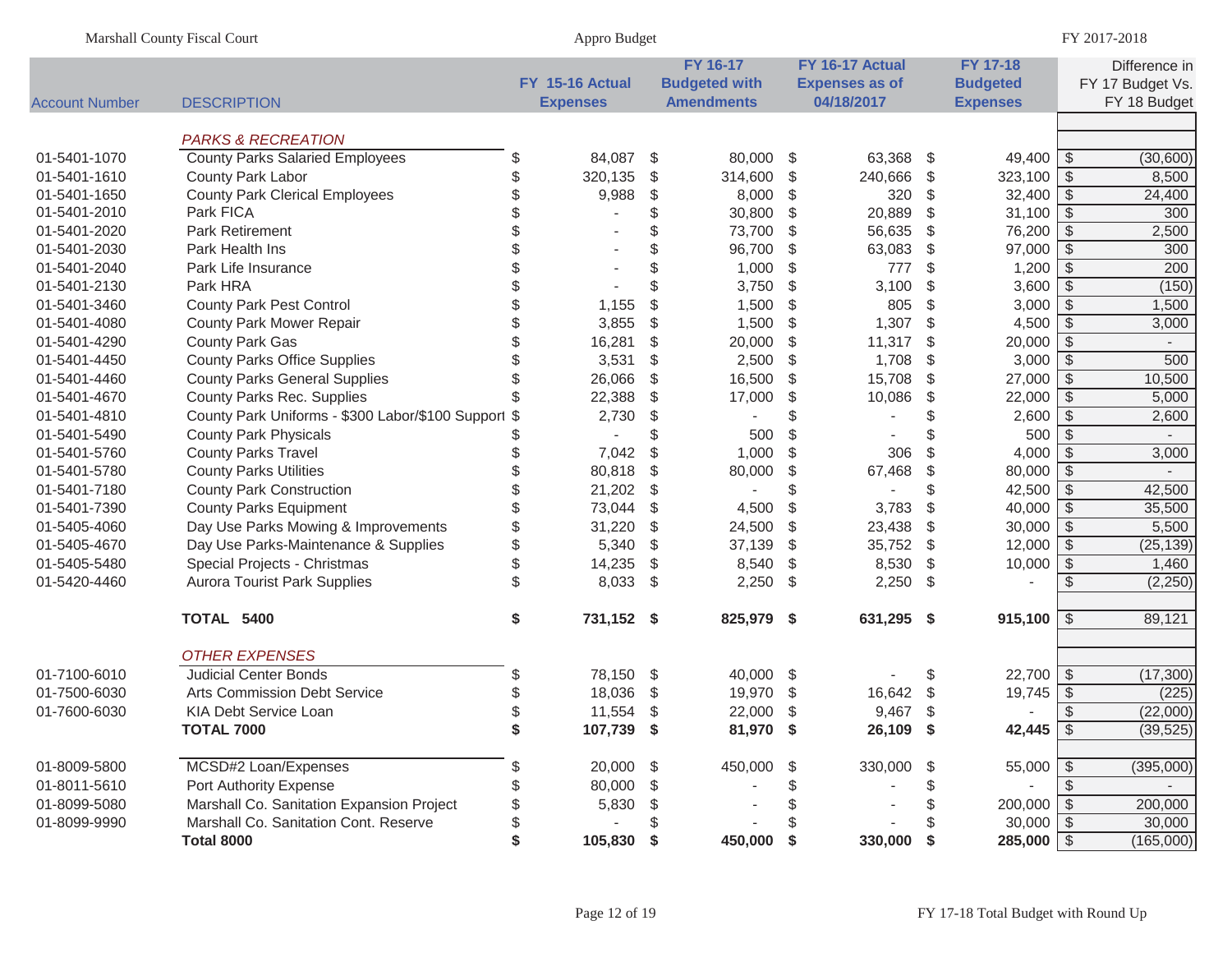| Marshall County Fiscal Court |                                              | Appro Budget |                                    |    |                                                              |     |                                                        |               | FY 2017-2018                                          |               |                                                   |  |  |
|------------------------------|----------------------------------------------|--------------|------------------------------------|----|--------------------------------------------------------------|-----|--------------------------------------------------------|---------------|-------------------------------------------------------|---------------|---------------------------------------------------|--|--|
| <b>Account Number</b>        | <b>DESCRIPTION</b>                           |              | FY 15-16 Actual<br><b>Expenses</b> |    | <b>FY 16-17</b><br><b>Budgeted with</b><br><b>Amendments</b> |     | FY 16-17 Actual<br><b>Expenses as of</b><br>04/18/2017 |               | <b>FY 17-18</b><br><b>Budgeted</b><br><b>Expenses</b> |               | Difference in<br>FY 17 Budget Vs.<br>FY 18 Budget |  |  |
| 01-9100-3070                 | <b>State Auditors</b>                        | \$           | 17,000                             | \$ | 20,346 \$                                                    |     | 20,346                                                 | \$            | $27,500$ \$                                           |               | 7,154                                             |  |  |
| 01-9100-5210                 | County Insurance                             |              | 375,448                            | \$ | 333,537                                                      | -\$ | 331,019                                                | \$            | $325,000$ \$                                          |               | (8,537)                                           |  |  |
| 01-9100-7390                 | Loss/Risk/Safety Prevention                  |              |                                    | \$ |                                                              |     |                                                        | \$            |                                                       | \$            |                                                   |  |  |
| 01-9100-5510                 | Membership Dues                              |              | 31,645                             | \$ | 26,000                                                       | \$  | 11,924                                                 | $\mathcal{L}$ | $26,000$ \$                                           |               |                                                   |  |  |
| 01-9100-5690                 | Registrations, Conference and Trainings Fees | \$           | 11,737                             | \$ | 12,000                                                       | \$  | 11,035                                                 | \$            | $17,000$ \$                                           |               | 5,000                                             |  |  |
|                              | TOTAL 9100                                   | \$           | 435,830                            | \$ | 391,883                                                      | \$  | 374,324                                                | \$            | 395,500 $\frac{1}{3}$                                 |               | 3,617                                             |  |  |
| 01-9200-9990                 | <b>Reserves</b>                              |              |                                    | \$ | 808,902 \$                                                   |     |                                                        | \$            | $3,045,428$ \$                                        |               | 2,236,526                                         |  |  |
|                              | TOTAL 9200                                   |              |                                    | \$ | 808,902 \$                                                   |     |                                                        | \$            | $3,045,428$ \$                                        |               | 2,236,526                                         |  |  |
| 01-9400-2010                 | <b>Social Security Match</b>                 |              | 304,900                            | \$ |                                                              | \$  |                                                        | \$            | $\overline{\phantom{a}}$                              | \$            | $\overline{\phantom{a}}$                          |  |  |
| 01-9400-2020                 | <b>Retirement Match</b>                      |              | 907,330                            | \$ |                                                              |     |                                                        |               | $\blacksquare$                                        | \$            |                                                   |  |  |
| 01-9400-2030                 | Employee Insurance                           |              | 808,754                            | \$ | 127,103                                                      | \$  | 127,103                                                | \$            | $\blacksquare$                                        | $\mathcal{S}$ | (127, 103)                                        |  |  |
| 01-9400-2040                 | Employee Life Insurance                      |              | 14,852                             | \$ | 2,585                                                        | \$  | 2,585                                                  | \$            |                                                       | \$            | (2, 585)                                          |  |  |
| 01-9400-2050                 | <b>Health Insurance Administration Fee</b>   |              | 11,637                             | \$ | 13,500                                                       | \$  | 9,841                                                  | \$            | $13,500$ \$                                           |               |                                                   |  |  |
| 01-9400-2080                 | Unemployment Insurance                       | ß.           |                                    | \$ | 19,500                                                       | \$  | 19,216                                                 | \$            | $26,000$ \$                                           |               | 6,500                                             |  |  |
| 01-9400-2090                 | Workman's Comp. Insurance                    |              | 211,224                            | \$ | 219,200                                                      | \$  | 219,180                                                | \$            | $233,000$ \$                                          |               | 13,800                                            |  |  |
| 01-9400-2100                 | Retirement Expense Allowance Match           |              | 2,868                              | \$ | 4,200                                                        | \$  | 1,898                                                  | \$            | $4,000$ \ \$                                          |               | (200)                                             |  |  |
| 01-9400-2130                 | <b>HRA Account Funding</b>                   |              | 98,485                             | \$ | 10,000                                                       | \$  | 9,678                                                  | \$            | $10,000$ \$                                           |               |                                                   |  |  |
| 01-9400-2150                 | Insurance Administrators Expense             |              | 37,500                             | \$ | 37,500                                                       | \$  | 37,500                                                 | \$            | $37,500$ \$                                           |               |                                                   |  |  |
| 01-9400-2990                 | <b>Employee Vacation Payout</b>              | \$           | 81,909                             | \$ | 10,000                                                       | \$  |                                                        |               | $19,500$ \$                                           |               | 9,500                                             |  |  |
| 01-9400-3820                 | Drug Free Workplace Exepnses                 | \$           | 11,265                             | \$ | 13,500                                                       | \$  | 12,445                                                 | \$            | $13,500$ \$                                           |               |                                                   |  |  |
| 01-9400-5950                 | <b>Wellness Program Expenses</b>             | \$           | 44,105                             | \$ | 50,000                                                       | \$  | 47,897                                                 | \$            | 55,000                                                | -\$           | 5,000                                             |  |  |
|                              | TOTAL 9400                                   | \$           | 2,534,831 \$                       |    | 507,088 \$                                                   |     | 487,343 \$                                             |               | 412,000 $\frac{1}{3}$                                 |               | (95,088)                                          |  |  |
|                              | <b>TOTAL GENERAL FUND</b>                    |              | 8,194,492 \$                       |    | 10,160,207 \$                                                |     | 6,954,666 \$                                           |               | $12,979,625$ \$                                       |               | 2,819,418                                         |  |  |
|                              |                                              |              |                                    |    |                                                              |     |                                                        |               |                                                       |               |                                                   |  |  |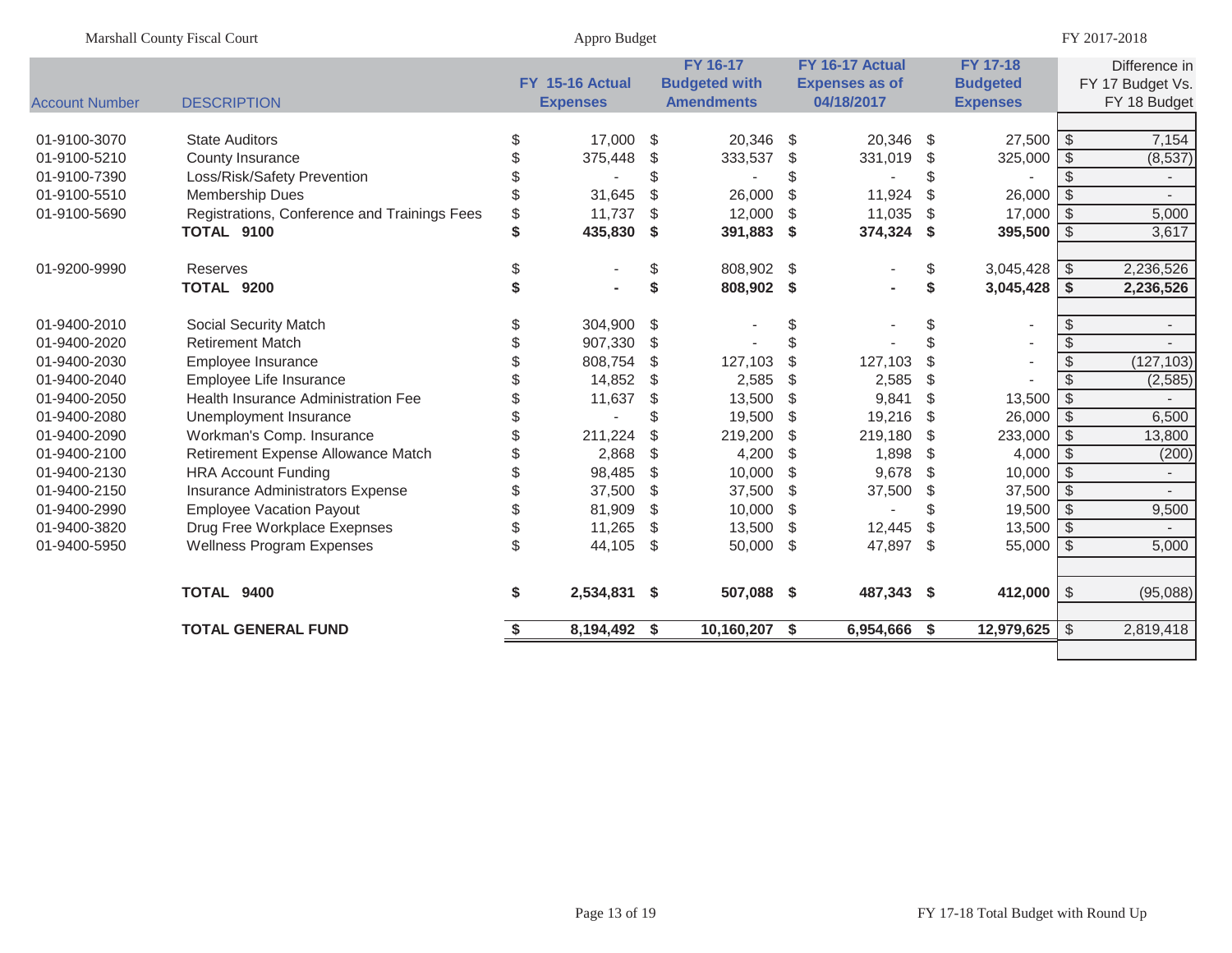| Marshall County Fiscal Court |                                             | Appro Budget                       |                         |                                                              | FY 2017-2018              |                                                        |                         |                                                       |                          |                                                   |  |
|------------------------------|---------------------------------------------|------------------------------------|-------------------------|--------------------------------------------------------------|---------------------------|--------------------------------------------------------|-------------------------|-------------------------------------------------------|--------------------------|---------------------------------------------------|--|
| <b>Account Number</b>        | <b>DESCRIPTION</b>                          | FY 15-16 Actual<br><b>Expenses</b> |                         | <b>FY 16-17</b><br><b>Budgeted with</b><br><b>Amendments</b> |                           | FY 16-17 Actual<br><b>Expenses as of</b><br>04/18/2017 |                         | <b>FY 17-18</b><br><b>Budgeted</b><br><b>Expenses</b> |                          | Difference in<br>FY 17 Budget Vs.<br>FY 18 Budget |  |
| <b>ROAD FUND</b>             | <b>BUDGET APPROPRIATIONS</b>                |                                    |                         |                                                              |                           |                                                        |                         |                                                       |                          |                                                   |  |
| 02-6103-1020                 | <b>Road Engineer Salary</b>                 | \$<br>65,527                       | -\$                     | 83,400                                                       | - \$                      | 70,897                                                 | -\$                     | 66,400 \$                                             |                          | (17,000)                                          |  |
| 02-6103-1050                 | Asst. Rd. Engineer Salaries                 | \$<br>103,489                      | \$                      | 118,000                                                      | \$                        | 96,727                                                 | $\mathcal{L}$           | 114,700                                               | $\sqrt[6]{\frac{1}{2}}$  | (3,300)                                           |  |
| 02-6103-1650                 | <b>Secretary Salary</b>                     | \$<br>36,987                       | \$                      | 29,100                                                       | $\sqrt[6]{3}$             | 17,460                                                 | \$                      | 27,900                                                | $\sqrt{3}$               | (1,200)                                           |  |
| 02-6103-1790                 | <b>Part Time</b>                            | \$<br>$\mathbf{r}$                 | \$                      | 37,400                                                       | \$                        | 18,771                                                 | \$                      | 37,500                                                | $\frac{1}{2}$            | 100                                               |  |
| 02-6103-3190                 | <b>Computer Software Maintenance</b>        | \$                                 | \$                      |                                                              | \$                        |                                                        | \$                      |                                                       | $\sqrt[6]{\frac{1}{2}}$  |                                                   |  |
| 02-6103-4450                 | <b>Office Supplies</b>                      | \$<br>2,237                        | \$                      | 6,000                                                        | $\frac{1}{2}$             | 2,961                                                  | \$                      | 3,600                                                 | $\overline{\mathcal{S}}$ | (2,400)                                           |  |
| 02-6103-5730                 | <b>Phone Service</b>                        | \$                                 | \$                      | $\overline{\phantom{a}}$                                     | \$                        |                                                        | \$                      |                                                       | $\overline{\mathcal{S}}$ |                                                   |  |
| 02-6103-5740                 | Road Department Employee Training           | \$                                 |                         | 5,000                                                        | $\frac{1}{2}$             | 2,007                                                  | \$                      | 5,000                                                 | $\sqrt[6]{\frac{1}{2}}$  |                                                   |  |
| 02-6103-5760                 | Travel                                      | \$<br>1,544                        | \$                      | 7,500                                                        | $\sqrt[6]{\frac{1}{2}}$   | 1,045                                                  | \$                      | 3,000                                                 | $\sqrt[6]{\frac{1}{2}}$  | (4,500)                                           |  |
| 02-6103-7390                 | <b>Office Equipment</b>                     | \$<br>4,375                        | $\frac{1}{2}$           | 2,500                                                        | $\frac{1}{2}$             | 1,457                                                  | $\mathcal{L}$           | 7,500                                                 | $\overline{\mathcal{S}}$ | 5,000                                             |  |
| 02-6105-1430                 | <b>Road Personnel Salaries</b>              | \$<br>974,455                      | \$                      | 857,100                                                      | $\sqrt[6]{3}$             | 642,368                                                | \$                      | 875,100                                               | $\sqrt{3}$               | 18,000                                            |  |
| 02-6105-3100                 | <b>State Paid Paving</b>                    | \$<br>1,000,271                    | $\frac{1}{2}$           | 979,503                                                      | -\$                       | 979,503                                                | \$                      | 269,059                                               | $\overline{\mathcal{S}}$ | (710, 444)                                        |  |
| 02-6105-3110                 | Paving                                      | \$<br>13,577                       | $\frac{1}{2}$           | 18,775                                                       | \$                        | 18,775                                                 | \$                      | 625,000                                               | $\overline{\mathcal{S}}$ | 606,225                                           |  |
| 02-6105-3460                 | Pest Control                                | \$<br>550                          | \$                      | 1,000                                                        | $\boldsymbol{\mathsf{S}}$ | 480                                                    | \$                      | 1,000                                                 | $\sqrt[6]{\frac{1}{2}}$  |                                                   |  |
| 02-6105-3990                 | <b>Other Services</b>                       | \$<br>3,330                        | $\frac{1}{2}$           | 1,000                                                        | $\sqrt[6]{\frac{1}{2}}$   | 634                                                    | \$                      | 800                                                   | $\overline{\$}$          | (200)                                             |  |
| 02-6105-4050                 | Paving at Road Department                   | \$                                 | \$                      | 15,000                                                       | $\boldsymbol{\mathsf{S}}$ |                                                        | \$                      |                                                       | $\overline{\mathcal{S}}$ | (15,000)                                          |  |
| 02-6105-4060                 | <b>Building Repairs &amp; Expenses</b>      | \$<br>1,639                        | \$                      | 8,000                                                        | \$                        | 5,446                                                  | \$                      | 50,000                                                | $\overline{\mathcal{S}}$ | 42,000                                            |  |
| 02-6105-4110                 | <b>Cleaning Supplies</b>                    | \$<br>4,708                        | \$                      | 5,000                                                        | $\frac{1}{2}$             | 949                                                    | \$                      | 2,500                                                 | $\overline{\mathcal{S}}$ | (2,500)                                           |  |
| 02-6105-4230                 | Ice                                         | \$                                 | \$                      |                                                              | \$                        | $\overline{a}$                                         | \$                      |                                                       | $\mathcal{S}$            | $\blacksquare$                                    |  |
| 02-6105-4290                 | Gas & Fuel                                  | \$<br>146,415                      | $\sqrt[6]{\frac{1}{2}}$ | 175,000                                                      | $\sqrt{2}$                | 114,458                                                | \$                      | 175,000                                               | $\overline{\$}$          | $\overline{\phantom{a}}$                          |  |
| 02-6105-4470                 | <b>Road Materials</b>                       | \$<br>251,081                      | $\sqrt[6]{\frac{1}{2}}$ | 350,000                                                      | $\frac{1}{2}$             | 80,632                                                 | \$                      | 150,000                                               | $\sqrt[6]{\frac{1}{2}}$  | (200,000)                                         |  |
| 02-6105-4610                 | Pipe, Culverts, Sewers                      | \$<br>64,290                       | $\sqrt[6]{3}$           | 150,000                                                      | $\sqrt[6]{3}$             | 75,133                                                 | $\sqrt[6]{\frac{1}{2}}$ | 100,000                                               | $\sqrt[6]{\frac{1}{2}}$  | (50,000)                                          |  |
| 02-6105-4690                 | <b>Sign Materials</b>                       | \$<br>20,200                       | $\frac{1}{2}$           | 20,715                                                       | \$                        | 14,937                                                 | $\frac{1}{2}$           | 20,000                                                | $\sqrt{5}$               | (715)                                             |  |
| 02-6105-4710                 | Salt                                        | \$<br>91,370                       | $\frac{1}{2}$           | 60,000                                                       | \$                        | 44,017                                                 | \$                      | 30,000                                                | $\mathfrak{S}$           | (30,000)                                          |  |
| 02-6105-4810                 | Uniforms - \$300 Road Labor/ \$100 Support  | \$<br>4,050                        | \$                      |                                                              | \$                        |                                                        | \$                      | 7,000                                                 | $\sqrt[6]{\frac{1}{2}}$  | 7,000                                             |  |
| 02-6105-5480                 | Road Dept. - Special Project - Flood Repair | \$                                 | \$                      | 653,127                                                      | $\frac{1}{2}$             | 192,113                                                | $\mathcal{L}$           |                                                       | $\overline{\mathcal{S}}$ | (653, 127)                                        |  |
| 02-6105-5490                 | Health Service (physicals)                  | \$<br>2,146                        | \$                      | 2,500                                                        | $\boldsymbol{\mathsf{S}}$ | 1,146                                                  | \$                      | 2,000                                                 | $\overline{\mathcal{S}}$ | (500)                                             |  |
| 02-6105-5710                 | Parts & Repairs                             | \$<br>247,313                      | $\frac{1}{2}$           | 240,000                                                      | \$                        | 147,497                                                | \$                      | 225,000                                               | $\overline{\mathcal{S}}$ | (15,000)                                          |  |
| 02-6105-5780                 | <b>Utilities</b>                            | \$<br>18,855                       | $\frac{1}{2}$           | 24,000                                                       | $\frac{1}{2}$             | 14,396                                                 | $\frac{1}{2}$           | 19,200                                                | $\overline{\mathcal{E}}$ | (4,800)                                           |  |
| 02-6105-5990                 | <b>Miscellaneous</b>                        | \$<br>928                          | \$                      | 1,000                                                        | $\sqrt[6]{3}$             | 42                                                     | \$                      | 1,000                                                 | $\overline{\mathcal{S}}$ |                                                   |  |
| 02-6105-6990                 | Equipment - Debt Service                    | \$<br>13,996                       | $\frac{1}{2}$           | 18,750                                                       | \$                        | 11,588                                                 | \$                      |                                                       | $\overline{\mathcal{S}}$ | (18, 750)                                         |  |
| 02-6105-7130                 | Equipment                                   | \$<br>208,437                      | \$                      | 126,000                                                      | \$                        | 119,831                                                | \$                      | 90,000                                                | $\overline{\mathcal{S}}$ | (36,000)                                          |  |
| 02-6105-7300                 | <b>Bridges/Bridge Repair</b>                | \$<br>13,481                       | $\sqrt[6]{\frac{1}{2}}$ |                                                              | \$                        |                                                        | \$                      | 20,000                                                | $\sqrt[6]{\frac{1}{2}}$  | 20,000                                            |  |
| 02-6105-7420                 | Road Dept. Construction                     | \$                                 | \$                      | 25,000                                                       | \$                        | 15,492                                                 | \$                      |                                                       | $\sqrt[6]{\frac{1}{2}}$  | (25,000)                                          |  |
|                              | <b>TOTAL 6100</b>                           | \$<br>3,295,251                    | \$                      | 4,020,371                                                    | -\$                       | 2,690,766                                              | \$                      | $2,928,259$ \$                                        |                          | (1,092,112)                                       |  |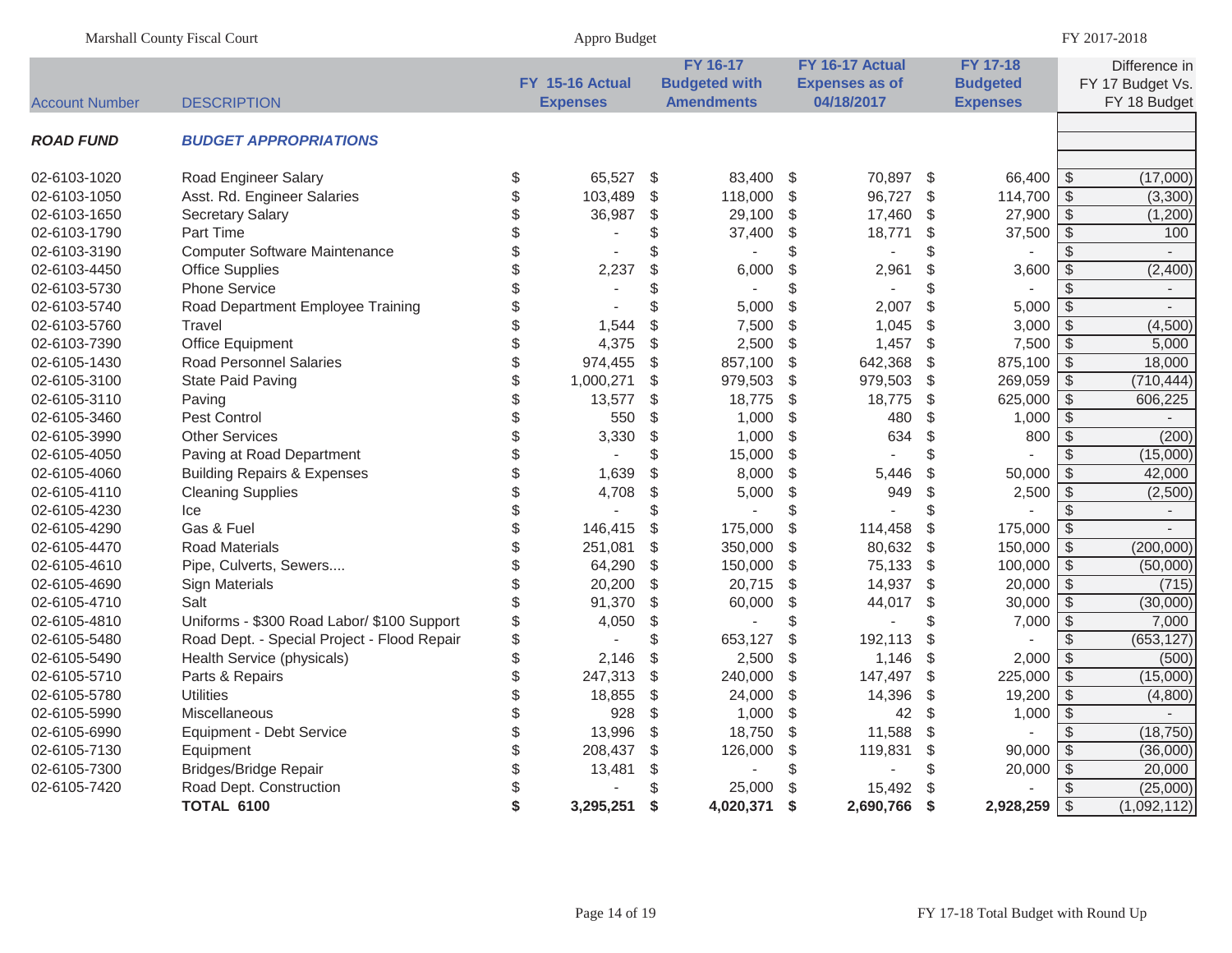| Marshall County Fiscal Court |                                                        |          | Appro Budget                       |               |                                                       | FY 2017-2018  |                                                        |               |                                                |                            |                                                   |
|------------------------------|--------------------------------------------------------|----------|------------------------------------|---------------|-------------------------------------------------------|---------------|--------------------------------------------------------|---------------|------------------------------------------------|----------------------------|---------------------------------------------------|
| <b>Account Number</b>        | <b>DESCRIPTION</b>                                     |          | FY 15-16 Actual<br><b>Expenses</b> |               | FY 16-17<br><b>Budgeted with</b><br><b>Amendments</b> |               | FY 16-17 Actual<br><b>Expenses as of</b><br>04/18/2017 |               | FY 17-18<br><b>Budgeted</b><br><b>Expenses</b> |                            | Difference in<br>FY 17 Budget Vs.<br>FY 18 Budget |
| 02-9100-4810                 | Safety Equipment<br><b>TOTAL 9100</b>                  | \$<br>\$ | $6,737$ \$<br>6,737 \$             |               | 7,500 \$<br>7,500 \$                                  |               | $3,793$ \$<br>$3,793$ \$                               |               | $5,500$ \$<br>5,500                            |                            | (2,000)                                           |
| 02-9200-9990<br>02-9200-7130 | <b>Reserves</b><br><b>Contingent Equipment Reserve</b> | \$       |                                    | \$<br>\$      | 350,463 \$                                            | \$            |                                                        | \$<br>\$      | $575,000$ \$<br>100,000                        | l \$                       | 224,537<br>100,000                                |
|                              | TOTAL 9200                                             |          |                                    | \$            | 350,463 \$                                            |               |                                                        | \$            | 675,000                                        |                            |                                                   |
| 02-9400-2010<br>02-9400-2020 | Social Security Match<br><b>Retirement Match</b>       | \$<br>\$ | 82,418 \$<br>192,547               | $\frac{1}{2}$ | 86,100 \$<br>203,100                                  | $\frac{1}{2}$ | 60,241 \$<br>149,878 \$                                |               | $86,000$ \ \$<br>$208,100$ \$                  |                            | (100)<br>5,000                                    |
| 02-9400-2030                 | Employee Insurance                                     |          | 216,199                            | \$            | 260,429                                               | \$            | 184,098 \$                                             |               | 221,200                                        | $\sqrt{3}$                 | (39, 229)                                         |
| 02-9400-2040                 | Road Dept. Life Insurance                              |          |                                    | \$            | $2,600$ \$                                            |               | $1,842$ \$                                             |               | 2,800                                          | $\sqrt{3}$                 | 200                                               |
| 02-9400-2130                 | Road Dept. HRA                                         |          |                                    | \$            | 16,800 \$                                             |               | $9,770$ \$                                             |               | 17,400                                         | $\vert$ \$                 | 600                                               |
|                              | <b>TOTAL 9400</b>                                      | \$       | 491,164 \$                         |               | 569,029 \$                                            |               | 405,829 \$                                             |               | $535,500$ \ \$                                 |                            | (33, 529)                                         |
|                              | <b>TOTAL ROAD FUND</b>                                 | S        | 3,793,152.53                       | \$            | 4,947,362.57 \$                                       |               | 3,100,387.31 \$                                        |               | 4,144,259.00                                   | \$                         | (803, 104)                                        |
| <b>JAIL FUND</b>             | <b>BUDGET APPROPRIATIONS</b>                           |          |                                    |               |                                                       |               |                                                        |               |                                                |                            |                                                   |
| 03-5101-1010                 | Jailer's Salary                                        | \$       | 94,919 \$                          |               | 95,280 \$                                             |               | 80,045 \$                                              |               | $97,300$ \ \$                                  |                            | 2,020                                             |
| 03-5101-1030                 | Deputies Salaries                                      |          | 674,554                            | \$            | 724,100 \$                                            |               | 509,025                                                | $\mathfrak s$ | 759,200 \$                                     |                            | 35,100                                            |
| 03-5101-1650                 | Secretary Salary                                       |          | 76,454                             | \$            | 77,200                                                | -\$           | 61,693 \$                                              |               | $83,200$ \ \$                                  |                            | 6,000                                             |
| 03-5101-1730                 | Cooks                                                  |          | 69,383                             | \$            | 78,500                                                | \$            | 54,507                                                 | $\frac{1}{2}$ | $86,300$ \ \$                                  |                            | 7,800                                             |
| 03-5101-1770                 | Maintenance Salary                                     |          | ÷,                                 | \$            |                                                       |               | $\blacksquare$                                         | \$            | $40,700$ \$                                    |                            | 40,700                                            |
| 03-5101-1790                 | Part Time                                              |          |                                    |               |                                                       |               |                                                        |               | 8,800                                          | $\vert$ \$<br>$\mathbb{S}$ | 8,800                                             |
| 03-5101-1990<br>03-5101-2120 | State Inmate Pay<br><b>Jailer Training Fringe</b>      |          | 12,637<br>3,969                    | \$<br>\$      | 10,000<br>4,070                                       | \$<br>\$      | 4,757<br>4,052                                         | \$<br>\$      | 4,100 $\sqrt{$}$                               |                            | (10,000)<br>30                                    |
| 03-5101-3460                 | Pest Control                                           |          | 1,895                              | \$            | 3,000                                                 | \$            | 1,525                                                  | -\$           | $3,000$ \$                                     |                            |                                                   |
| 03-5101-4110                 | <b>Cleaning Supplies</b>                               |          | 28,202                             | \$            | 25,000                                                | \$            | 24,421                                                 | \$            | $30,000$ \ \$                                  |                            | 5,000                                             |
| 03-5101-4250                 | Food                                                   |          | 200,672                            | \$            | 225,740                                               | \$            | 190,354                                                | \$            | $210,000$ \$                                   |                            | (15, 740)                                         |
| 03-5101-4290                 | Gas                                                    |          |                                    | \$            | 4,500                                                 | \$            | 1,401                                                  | -\$           | 4,500                                          | l \$                       | $\sim$                                            |
| 03-5101-4370                 | Linens                                                 |          | 2,510                              | \$            | 3,000                                                 |               | 1,448                                                  | \$            | $3,000$ \$                                     |                            | $\sim$                                            |
| 03-5101-4450                 | Office Supplies                                        | \$.      | 6,393                              | \$            | 6,000                                                 | \$            | 5,526                                                  | \$            | $7,000$ \$                                     |                            | 1,000                                             |
| 03-5101-4650                 | <b>Prisoner Clothing</b>                               | \$       | 9,539                              | - \$          | 1,750 \$                                              |               |                                                        | \$            | $1,750$ \$                                     |                            | $\overline{\phantom{a}}$                          |
| 03-5101-4810                 | <b>Staff Uniforms</b>                                  |          | 1,313                              | - \$          | 6,000                                                 | - \$          |                                                        | \$            | $6,000$ \$                                     |                            | $\sim$                                            |
| 03-5101-5310                 | Jailer Bond                                            |          | 102                                | -S            | 200                                                   | S.            | 102                                                    | \$            | 200                                            | \$                         |                                                   |
| 03-5101-5490                 | <b>Medical Care</b>                                    |          | 145,787                            | - \$          | 145,000                                               | S.            | 121,176                                                | - \$          | 155,000                                        | \$                         | 10,000                                            |
| 03-5101-5710                 | Parts and Repairs                                      |          |                                    | \$            |                                                       |               |                                                        |               |                                                | \$                         |                                                   |
| 03-5101-5760                 | Travel & Training                                      |          | 11,874                             | -\$           | 8,500                                                 | -\$           | 6,203                                                  | - \$          | 13,000                                         | \$                         | 4,500                                             |
| 03-5101-5780                 | Utilities (Jail & Sheriff Offices)                     |          | 144,168                            | - \$          | 153,000                                               | - \$          | 133,710 \$                                             |               |                                                | \$                         | (153,000)                                         |
| 03-5101-5860                 | <b>Building Maint. &amp; Repairs</b>                   |          | 25,570 \$                          |               | 45,000 \$                                             |               | 27,822 \$                                              |               | $25,000$ \$                                    |                            | (20,000)                                          |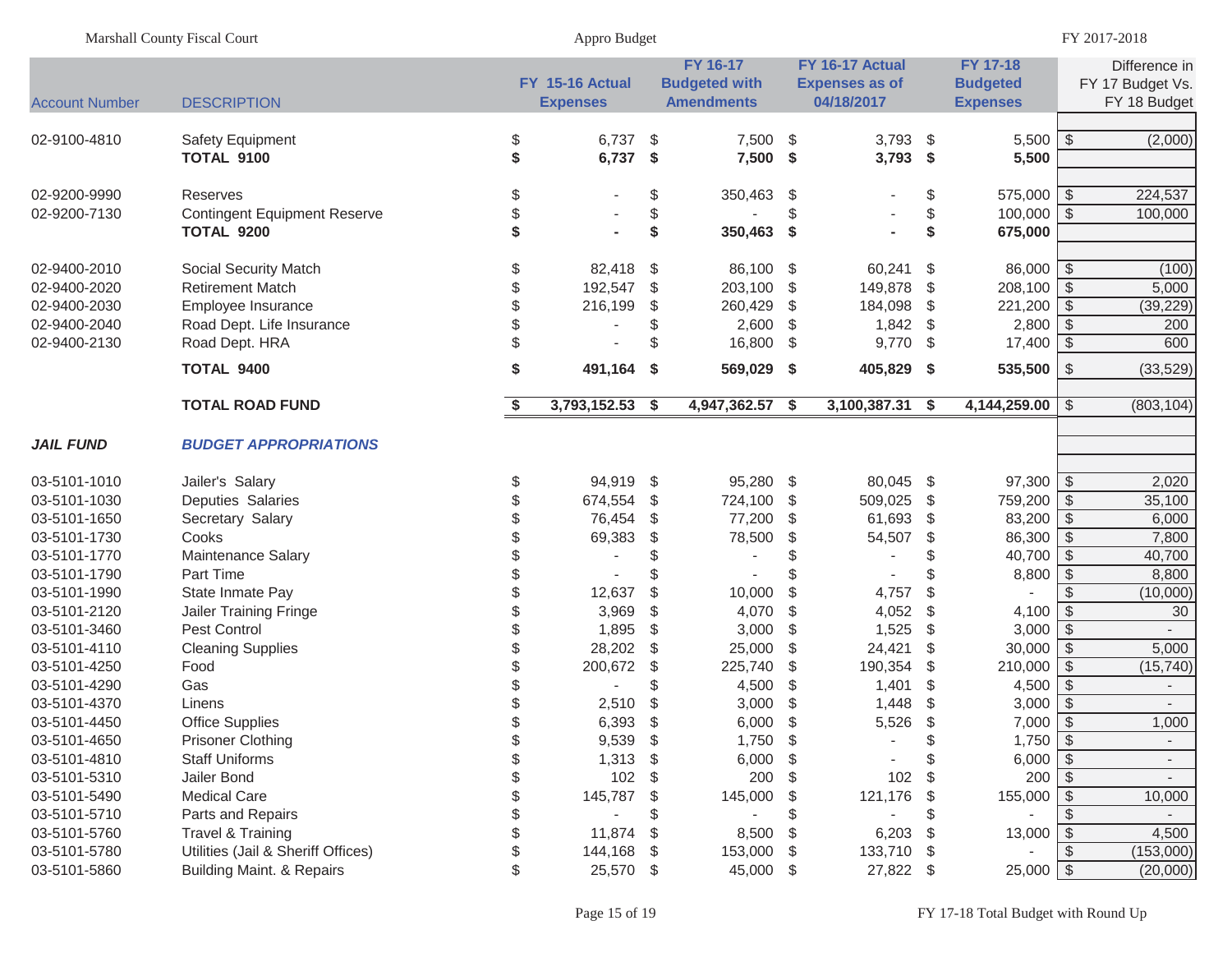| FY 16-17<br>FY 16-17 Actual<br>FY 17-18<br>Difference in<br>FY 15-16 Actual<br><b>Budgeted with</b><br><b>Budgeted</b><br>FY 17 Budget Vs.<br><b>Expenses as of</b><br>04/18/2017<br><b>DESCRIPTION</b><br><b>Expenses</b><br><b>Amendments</b><br><b>Expenses</b><br>FY 18 Budget<br><b>Account Number</b><br>$7,500$ \$<br>03-5101-5880<br><b>Equipment Repair</b><br>1,404<br>$5,000$ \$<br>$2,175$ \$<br>2,500<br>\$<br>\$<br>\$<br>$1,000$ \$<br>\$<br>$1,000$ \$<br>647<br>\$<br>03-5101-5990<br>Miscellaneous<br>$7,600$ \ \$<br>\$<br>7,440<br>\$<br>4,950 $$$<br>1,884<br>\$<br>2,650<br>03-5101-7250<br>Office Equipment<br>\$<br>$30,000$ \$<br>Equipment<br>26,132<br>\$<br>30,000<br>\$<br>4,008<br>\$<br>03-5101-7390<br>\$<br><b>TOTAL 5100</b><br>1,544,917 \$<br>1,656,790 \$<br>1,236,481 \$<br>$1,584,150$ \$<br>(72, 640)<br>03-9200-9990<br>Jail Reserves<br>\$<br>\$<br>$40,900$ \ \$<br>(128, 249)<br>\$<br>169,149 \$<br>\$<br>\$<br>03-9200-7390<br>\$<br>$20,000$ \ \$<br>20,000<br>Jail Contingent Appropriations<br>\$<br>\$<br>\$<br><b>TOTAL 9200</b><br>\$<br>169,149 \$<br>60,900<br>60,333<br>48,341<br>03-9400-2010<br>Jail Social Security<br>\$<br>-\$<br>74,900 \$<br>\$<br>$82,900$ \ \$<br>8,000<br>290,700 \$<br>209,743<br>$318,500$ \$<br>Jail Retirement<br>\$<br>290,496<br>\$<br>27,800<br>03-9400-2020<br>\$<br>281,000 \$<br>Jail Employee Insurance<br>\$<br>241,765<br>\$<br>298,400<br>224,111<br>03-9400-2030<br>-\$<br>\$<br>(17, 400)<br>$3,400$ \$<br>\$<br>$3,100$ \$<br>2,043<br>300<br>03-9400-2040<br>Jail Life Insurance<br>\$<br>\$<br>Jail HRA<br>\$<br>700<br>03-9400-2130<br>\$<br>13,200 \$<br>$6,585$ \$<br>$13,900$ \$<br>\$<br>592,594 \$<br>680,300 \$<br>699,700   \$<br>TOTAL 9400<br>490,823 \$<br>19,400<br><b>TOTAL JAIL FUND</b><br>2,137,511 \$<br>2,506,239 \$<br>1,727,304 \$<br>2,344,750<br>\$<br>(161, 489)<br>\$<br><b>GRANT FUND</b><br><b>BUDGET APPROPRIATIONS</b><br>07-5220-7270<br>22,870 \$<br>\$<br>Water Vision 20/20 KIA Project<br>\$<br>\$<br>\$<br>$\overline{\phantom{a}}$<br>\$<br>\$<br>17,989<br>\$<br>07-5224-7270<br>Delta Regional Authority Project<br>\$<br>\$<br>$\overline{\phantom{a}}$<br>\$<br>\$<br><b>TOTAL 5000</b><br>\$<br>40,859 \$<br>$\blacksquare$<br>(1, 161)<br><b>Transfer to Other Funds</b><br>\$<br>$1,161$ \$<br>\$<br>07-9300-9990<br>\$<br>\$<br>$\overline{\phantom{a}}$<br>\$<br>TOTAL 9300<br>\$<br>$1,161$ \$<br>\$<br>$\blacksquare$<br><b>TOTAL GRANT FUNDS</b><br>40,859 \$<br>$1,161$ \$<br>\$<br>(1, 161)<br>\$<br>\$<br>$\sim$<br>$\sim$<br>E 911<br><b>BUDGET APPROPRIATIONS</b><br>911 Salaries<br>272,377<br>$\sqrt{3}$<br>75-5145-1590<br>256,425<br>209,568<br>$\frac{1}{2}$<br>$373,000$   \$<br>116,575<br>D<br>500<br>75-5145-3020<br>Advertising<br>\$<br>$500$   \$<br>$4,000$ \$<br><b>Office Supplies</b><br>2,004<br>2,400<br>2,155<br>1,600<br>75-5145-4450<br>\$<br>\$<br>1,750<br>900<br>900<br>75-5145-4810<br>Uniforms<br>S<br>- \$<br>49<br>75-5145-5630<br>Postage<br>S<br>S<br>$\overline{\phantom{a}}$<br>200<br>Dues & Subscriptions<br>162<br>\$<br>200<br>162<br>75-5145-5690<br>\$<br>\$<br>- \$<br>$\overline{\phantom{a}}$<br><b>Phone Services</b><br>22,046<br>22,868<br>$60,000$ \$<br>31,125<br>75-5145-5730<br>\$<br>28,875<br>\$<br>\$<br>$5,000$ \$<br>Travel & Training<br>6,424<br>5,000<br>3,402<br>75-5145-5740<br>-S<br>\$<br>- \$<br>10,634<br>14,170 \$<br>75-5145-5880<br>Maintenance Communication Equip<br>13,814 \$<br>$\frac{1}{2}$<br>-\$<br>S | <b>Marshall County Fiscal Court</b> |  | Appro Budget |  | FY 2017-2018 |  |  |  |  |           |
|----------------------------------------------------------------------------------------------------------------------------------------------------------------------------------------------------------------------------------------------------------------------------------------------------------------------------------------------------------------------------------------------------------------------------------------------------------------------------------------------------------------------------------------------------------------------------------------------------------------------------------------------------------------------------------------------------------------------------------------------------------------------------------------------------------------------------------------------------------------------------------------------------------------------------------------------------------------------------------------------------------------------------------------------------------------------------------------------------------------------------------------------------------------------------------------------------------------------------------------------------------------------------------------------------------------------------------------------------------------------------------------------------------------------------------------------------------------------------------------------------------------------------------------------------------------------------------------------------------------------------------------------------------------------------------------------------------------------------------------------------------------------------------------------------------------------------------------------------------------------------------------------------------------------------------------------------------------------------------------------------------------------------------------------------------------------------------------------------------------------------------------------------------------------------------------------------------------------------------------------------------------------------------------------------------------------------------------------------------------------------------------------------------------------------------------------------------------------------------------------------------------------------------------------------------------------------------------------------------------------------------------------------------------------------------------------------------------------------------------------------------------------------------------------------------------------------------------------------------------------------------------------------------------------------------------------------------------------------------------------------------------------------------------------------------------------------------------------------------------------------------------------------------------------------------------------------------------------------------------------------------------------------------------------------------------------------------------------------------------------------------------------------------------------------------------------------------------------------------------------------------------------------------------|-------------------------------------|--|--------------|--|--------------|--|--|--|--|-----------|
|                                                                                                                                                                                                                                                                                                                                                                                                                                                                                                                                                                                                                                                                                                                                                                                                                                                                                                                                                                                                                                                                                                                                                                                                                                                                                                                                                                                                                                                                                                                                                                                                                                                                                                                                                                                                                                                                                                                                                                                                                                                                                                                                                                                                                                                                                                                                                                                                                                                                                                                                                                                                                                                                                                                                                                                                                                                                                                                                                                                                                                                                                                                                                                                                                                                                                                                                                                                                                                                                                                                                        |                                     |  |              |  |              |  |  |  |  |           |
|                                                                                                                                                                                                                                                                                                                                                                                                                                                                                                                                                                                                                                                                                                                                                                                                                                                                                                                                                                                                                                                                                                                                                                                                                                                                                                                                                                                                                                                                                                                                                                                                                                                                                                                                                                                                                                                                                                                                                                                                                                                                                                                                                                                                                                                                                                                                                                                                                                                                                                                                                                                                                                                                                                                                                                                                                                                                                                                                                                                                                                                                                                                                                                                                                                                                                                                                                                                                                                                                                                                                        |                                     |  |              |  |              |  |  |  |  |           |
|                                                                                                                                                                                                                                                                                                                                                                                                                                                                                                                                                                                                                                                                                                                                                                                                                                                                                                                                                                                                                                                                                                                                                                                                                                                                                                                                                                                                                                                                                                                                                                                                                                                                                                                                                                                                                                                                                                                                                                                                                                                                                                                                                                                                                                                                                                                                                                                                                                                                                                                                                                                                                                                                                                                                                                                                                                                                                                                                                                                                                                                                                                                                                                                                                                                                                                                                                                                                                                                                                                                                        |                                     |  |              |  |              |  |  |  |  |           |
|                                                                                                                                                                                                                                                                                                                                                                                                                                                                                                                                                                                                                                                                                                                                                                                                                                                                                                                                                                                                                                                                                                                                                                                                                                                                                                                                                                                                                                                                                                                                                                                                                                                                                                                                                                                                                                                                                                                                                                                                                                                                                                                                                                                                                                                                                                                                                                                                                                                                                                                                                                                                                                                                                                                                                                                                                                                                                                                                                                                                                                                                                                                                                                                                                                                                                                                                                                                                                                                                                                                                        |                                     |  |              |  |              |  |  |  |  |           |
|                                                                                                                                                                                                                                                                                                                                                                                                                                                                                                                                                                                                                                                                                                                                                                                                                                                                                                                                                                                                                                                                                                                                                                                                                                                                                                                                                                                                                                                                                                                                                                                                                                                                                                                                                                                                                                                                                                                                                                                                                                                                                                                                                                                                                                                                                                                                                                                                                                                                                                                                                                                                                                                                                                                                                                                                                                                                                                                                                                                                                                                                                                                                                                                                                                                                                                                                                                                                                                                                                                                                        |                                     |  |              |  |              |  |  |  |  |           |
|                                                                                                                                                                                                                                                                                                                                                                                                                                                                                                                                                                                                                                                                                                                                                                                                                                                                                                                                                                                                                                                                                                                                                                                                                                                                                                                                                                                                                                                                                                                                                                                                                                                                                                                                                                                                                                                                                                                                                                                                                                                                                                                                                                                                                                                                                                                                                                                                                                                                                                                                                                                                                                                                                                                                                                                                                                                                                                                                                                                                                                                                                                                                                                                                                                                                                                                                                                                                                                                                                                                                        |                                     |  |              |  |              |  |  |  |  |           |
|                                                                                                                                                                                                                                                                                                                                                                                                                                                                                                                                                                                                                                                                                                                                                                                                                                                                                                                                                                                                                                                                                                                                                                                                                                                                                                                                                                                                                                                                                                                                                                                                                                                                                                                                                                                                                                                                                                                                                                                                                                                                                                                                                                                                                                                                                                                                                                                                                                                                                                                                                                                                                                                                                                                                                                                                                                                                                                                                                                                                                                                                                                                                                                                                                                                                                                                                                                                                                                                                                                                                        |                                     |  |              |  |              |  |  |  |  |           |
|                                                                                                                                                                                                                                                                                                                                                                                                                                                                                                                                                                                                                                                                                                                                                                                                                                                                                                                                                                                                                                                                                                                                                                                                                                                                                                                                                                                                                                                                                                                                                                                                                                                                                                                                                                                                                                                                                                                                                                                                                                                                                                                                                                                                                                                                                                                                                                                                                                                                                                                                                                                                                                                                                                                                                                                                                                                                                                                                                                                                                                                                                                                                                                                                                                                                                                                                                                                                                                                                                                                                        |                                     |  |              |  |              |  |  |  |  |           |
|                                                                                                                                                                                                                                                                                                                                                                                                                                                                                                                                                                                                                                                                                                                                                                                                                                                                                                                                                                                                                                                                                                                                                                                                                                                                                                                                                                                                                                                                                                                                                                                                                                                                                                                                                                                                                                                                                                                                                                                                                                                                                                                                                                                                                                                                                                                                                                                                                                                                                                                                                                                                                                                                                                                                                                                                                                                                                                                                                                                                                                                                                                                                                                                                                                                                                                                                                                                                                                                                                                                                        |                                     |  |              |  |              |  |  |  |  |           |
|                                                                                                                                                                                                                                                                                                                                                                                                                                                                                                                                                                                                                                                                                                                                                                                                                                                                                                                                                                                                                                                                                                                                                                                                                                                                                                                                                                                                                                                                                                                                                                                                                                                                                                                                                                                                                                                                                                                                                                                                                                                                                                                                                                                                                                                                                                                                                                                                                                                                                                                                                                                                                                                                                                                                                                                                                                                                                                                                                                                                                                                                                                                                                                                                                                                                                                                                                                                                                                                                                                                                        |                                     |  |              |  |              |  |  |  |  |           |
|                                                                                                                                                                                                                                                                                                                                                                                                                                                                                                                                                                                                                                                                                                                                                                                                                                                                                                                                                                                                                                                                                                                                                                                                                                                                                                                                                                                                                                                                                                                                                                                                                                                                                                                                                                                                                                                                                                                                                                                                                                                                                                                                                                                                                                                                                                                                                                                                                                                                                                                                                                                                                                                                                                                                                                                                                                                                                                                                                                                                                                                                                                                                                                                                                                                                                                                                                                                                                                                                                                                                        |                                     |  |              |  |              |  |  |  |  |           |
|                                                                                                                                                                                                                                                                                                                                                                                                                                                                                                                                                                                                                                                                                                                                                                                                                                                                                                                                                                                                                                                                                                                                                                                                                                                                                                                                                                                                                                                                                                                                                                                                                                                                                                                                                                                                                                                                                                                                                                                                                                                                                                                                                                                                                                                                                                                                                                                                                                                                                                                                                                                                                                                                                                                                                                                                                                                                                                                                                                                                                                                                                                                                                                                                                                                                                                                                                                                                                                                                                                                                        |                                     |  |              |  |              |  |  |  |  |           |
|                                                                                                                                                                                                                                                                                                                                                                                                                                                                                                                                                                                                                                                                                                                                                                                                                                                                                                                                                                                                                                                                                                                                                                                                                                                                                                                                                                                                                                                                                                                                                                                                                                                                                                                                                                                                                                                                                                                                                                                                                                                                                                                                                                                                                                                                                                                                                                                                                                                                                                                                                                                                                                                                                                                                                                                                                                                                                                                                                                                                                                                                                                                                                                                                                                                                                                                                                                                                                                                                                                                                        |                                     |  |              |  |              |  |  |  |  |           |
|                                                                                                                                                                                                                                                                                                                                                                                                                                                                                                                                                                                                                                                                                                                                                                                                                                                                                                                                                                                                                                                                                                                                                                                                                                                                                                                                                                                                                                                                                                                                                                                                                                                                                                                                                                                                                                                                                                                                                                                                                                                                                                                                                                                                                                                                                                                                                                                                                                                                                                                                                                                                                                                                                                                                                                                                                                                                                                                                                                                                                                                                                                                                                                                                                                                                                                                                                                                                                                                                                                                                        |                                     |  |              |  |              |  |  |  |  |           |
|                                                                                                                                                                                                                                                                                                                                                                                                                                                                                                                                                                                                                                                                                                                                                                                                                                                                                                                                                                                                                                                                                                                                                                                                                                                                                                                                                                                                                                                                                                                                                                                                                                                                                                                                                                                                                                                                                                                                                                                                                                                                                                                                                                                                                                                                                                                                                                                                                                                                                                                                                                                                                                                                                                                                                                                                                                                                                                                                                                                                                                                                                                                                                                                                                                                                                                                                                                                                                                                                                                                                        |                                     |  |              |  |              |  |  |  |  |           |
|                                                                                                                                                                                                                                                                                                                                                                                                                                                                                                                                                                                                                                                                                                                                                                                                                                                                                                                                                                                                                                                                                                                                                                                                                                                                                                                                                                                                                                                                                                                                                                                                                                                                                                                                                                                                                                                                                                                                                                                                                                                                                                                                                                                                                                                                                                                                                                                                                                                                                                                                                                                                                                                                                                                                                                                                                                                                                                                                                                                                                                                                                                                                                                                                                                                                                                                                                                                                                                                                                                                                        |                                     |  |              |  |              |  |  |  |  |           |
|                                                                                                                                                                                                                                                                                                                                                                                                                                                                                                                                                                                                                                                                                                                                                                                                                                                                                                                                                                                                                                                                                                                                                                                                                                                                                                                                                                                                                                                                                                                                                                                                                                                                                                                                                                                                                                                                                                                                                                                                                                                                                                                                                                                                                                                                                                                                                                                                                                                                                                                                                                                                                                                                                                                                                                                                                                                                                                                                                                                                                                                                                                                                                                                                                                                                                                                                                                                                                                                                                                                                        |                                     |  |              |  |              |  |  |  |  |           |
|                                                                                                                                                                                                                                                                                                                                                                                                                                                                                                                                                                                                                                                                                                                                                                                                                                                                                                                                                                                                                                                                                                                                                                                                                                                                                                                                                                                                                                                                                                                                                                                                                                                                                                                                                                                                                                                                                                                                                                                                                                                                                                                                                                                                                                                                                                                                                                                                                                                                                                                                                                                                                                                                                                                                                                                                                                                                                                                                                                                                                                                                                                                                                                                                                                                                                                                                                                                                                                                                                                                                        |                                     |  |              |  |              |  |  |  |  |           |
|                                                                                                                                                                                                                                                                                                                                                                                                                                                                                                                                                                                                                                                                                                                                                                                                                                                                                                                                                                                                                                                                                                                                                                                                                                                                                                                                                                                                                                                                                                                                                                                                                                                                                                                                                                                                                                                                                                                                                                                                                                                                                                                                                                                                                                                                                                                                                                                                                                                                                                                                                                                                                                                                                                                                                                                                                                                                                                                                                                                                                                                                                                                                                                                                                                                                                                                                                                                                                                                                                                                                        |                                     |  |              |  |              |  |  |  |  |           |
|                                                                                                                                                                                                                                                                                                                                                                                                                                                                                                                                                                                                                                                                                                                                                                                                                                                                                                                                                                                                                                                                                                                                                                                                                                                                                                                                                                                                                                                                                                                                                                                                                                                                                                                                                                                                                                                                                                                                                                                                                                                                                                                                                                                                                                                                                                                                                                                                                                                                                                                                                                                                                                                                                                                                                                                                                                                                                                                                                                                                                                                                                                                                                                                                                                                                                                                                                                                                                                                                                                                                        |                                     |  |              |  |              |  |  |  |  |           |
|                                                                                                                                                                                                                                                                                                                                                                                                                                                                                                                                                                                                                                                                                                                                                                                                                                                                                                                                                                                                                                                                                                                                                                                                                                                                                                                                                                                                                                                                                                                                                                                                                                                                                                                                                                                                                                                                                                                                                                                                                                                                                                                                                                                                                                                                                                                                                                                                                                                                                                                                                                                                                                                                                                                                                                                                                                                                                                                                                                                                                                                                                                                                                                                                                                                                                                                                                                                                                                                                                                                                        |                                     |  |              |  |              |  |  |  |  |           |
|                                                                                                                                                                                                                                                                                                                                                                                                                                                                                                                                                                                                                                                                                                                                                                                                                                                                                                                                                                                                                                                                                                                                                                                                                                                                                                                                                                                                                                                                                                                                                                                                                                                                                                                                                                                                                                                                                                                                                                                                                                                                                                                                                                                                                                                                                                                                                                                                                                                                                                                                                                                                                                                                                                                                                                                                                                                                                                                                                                                                                                                                                                                                                                                                                                                                                                                                                                                                                                                                                                                                        |                                     |  |              |  |              |  |  |  |  |           |
|                                                                                                                                                                                                                                                                                                                                                                                                                                                                                                                                                                                                                                                                                                                                                                                                                                                                                                                                                                                                                                                                                                                                                                                                                                                                                                                                                                                                                                                                                                                                                                                                                                                                                                                                                                                                                                                                                                                                                                                                                                                                                                                                                                                                                                                                                                                                                                                                                                                                                                                                                                                                                                                                                                                                                                                                                                                                                                                                                                                                                                                                                                                                                                                                                                                                                                                                                                                                                                                                                                                                        |                                     |  |              |  |              |  |  |  |  |           |
|                                                                                                                                                                                                                                                                                                                                                                                                                                                                                                                                                                                                                                                                                                                                                                                                                                                                                                                                                                                                                                                                                                                                                                                                                                                                                                                                                                                                                                                                                                                                                                                                                                                                                                                                                                                                                                                                                                                                                                                                                                                                                                                                                                                                                                                                                                                                                                                                                                                                                                                                                                                                                                                                                                                                                                                                                                                                                                                                                                                                                                                                                                                                                                                                                                                                                                                                                                                                                                                                                                                                        |                                     |  |              |  |              |  |  |  |  |           |
|                                                                                                                                                                                                                                                                                                                                                                                                                                                                                                                                                                                                                                                                                                                                                                                                                                                                                                                                                                                                                                                                                                                                                                                                                                                                                                                                                                                                                                                                                                                                                                                                                                                                                                                                                                                                                                                                                                                                                                                                                                                                                                                                                                                                                                                                                                                                                                                                                                                                                                                                                                                                                                                                                                                                                                                                                                                                                                                                                                                                                                                                                                                                                                                                                                                                                                                                                                                                                                                                                                                                        |                                     |  |              |  |              |  |  |  |  |           |
|                                                                                                                                                                                                                                                                                                                                                                                                                                                                                                                                                                                                                                                                                                                                                                                                                                                                                                                                                                                                                                                                                                                                                                                                                                                                                                                                                                                                                                                                                                                                                                                                                                                                                                                                                                                                                                                                                                                                                                                                                                                                                                                                                                                                                                                                                                                                                                                                                                                                                                                                                                                                                                                                                                                                                                                                                                                                                                                                                                                                                                                                                                                                                                                                                                                                                                                                                                                                                                                                                                                                        |                                     |  |              |  |              |  |  |  |  |           |
|                                                                                                                                                                                                                                                                                                                                                                                                                                                                                                                                                                                                                                                                                                                                                                                                                                                                                                                                                                                                                                                                                                                                                                                                                                                                                                                                                                                                                                                                                                                                                                                                                                                                                                                                                                                                                                                                                                                                                                                                                                                                                                                                                                                                                                                                                                                                                                                                                                                                                                                                                                                                                                                                                                                                                                                                                                                                                                                                                                                                                                                                                                                                                                                                                                                                                                                                                                                                                                                                                                                                        |                                     |  |              |  |              |  |  |  |  |           |
|                                                                                                                                                                                                                                                                                                                                                                                                                                                                                                                                                                                                                                                                                                                                                                                                                                                                                                                                                                                                                                                                                                                                                                                                                                                                                                                                                                                                                                                                                                                                                                                                                                                                                                                                                                                                                                                                                                                                                                                                                                                                                                                                                                                                                                                                                                                                                                                                                                                                                                                                                                                                                                                                                                                                                                                                                                                                                                                                                                                                                                                                                                                                                                                                                                                                                                                                                                                                                                                                                                                                        |                                     |  |              |  |              |  |  |  |  |           |
|                                                                                                                                                                                                                                                                                                                                                                                                                                                                                                                                                                                                                                                                                                                                                                                                                                                                                                                                                                                                                                                                                                                                                                                                                                                                                                                                                                                                                                                                                                                                                                                                                                                                                                                                                                                                                                                                                                                                                                                                                                                                                                                                                                                                                                                                                                                                                                                                                                                                                                                                                                                                                                                                                                                                                                                                                                                                                                                                                                                                                                                                                                                                                                                                                                                                                                                                                                                                                                                                                                                                        |                                     |  |              |  |              |  |  |  |  |           |
|                                                                                                                                                                                                                                                                                                                                                                                                                                                                                                                                                                                                                                                                                                                                                                                                                                                                                                                                                                                                                                                                                                                                                                                                                                                                                                                                                                                                                                                                                                                                                                                                                                                                                                                                                                                                                                                                                                                                                                                                                                                                                                                                                                                                                                                                                                                                                                                                                                                                                                                                                                                                                                                                                                                                                                                                                                                                                                                                                                                                                                                                                                                                                                                                                                                                                                                                                                                                                                                                                                                                        |                                     |  |              |  |              |  |  |  |  |           |
|                                                                                                                                                                                                                                                                                                                                                                                                                                                                                                                                                                                                                                                                                                                                                                                                                                                                                                                                                                                                                                                                                                                                                                                                                                                                                                                                                                                                                                                                                                                                                                                                                                                                                                                                                                                                                                                                                                                                                                                                                                                                                                                                                                                                                                                                                                                                                                                                                                                                                                                                                                                                                                                                                                                                                                                                                                                                                                                                                                                                                                                                                                                                                                                                                                                                                                                                                                                                                                                                                                                                        |                                     |  |              |  |              |  |  |  |  |           |
|                                                                                                                                                                                                                                                                                                                                                                                                                                                                                                                                                                                                                                                                                                                                                                                                                                                                                                                                                                                                                                                                                                                                                                                                                                                                                                                                                                                                                                                                                                                                                                                                                                                                                                                                                                                                                                                                                                                                                                                                                                                                                                                                                                                                                                                                                                                                                                                                                                                                                                                                                                                                                                                                                                                                                                                                                                                                                                                                                                                                                                                                                                                                                                                                                                                                                                                                                                                                                                                                                                                                        |                                     |  |              |  |              |  |  |  |  |           |
|                                                                                                                                                                                                                                                                                                                                                                                                                                                                                                                                                                                                                                                                                                                                                                                                                                                                                                                                                                                                                                                                                                                                                                                                                                                                                                                                                                                                                                                                                                                                                                                                                                                                                                                                                                                                                                                                                                                                                                                                                                                                                                                                                                                                                                                                                                                                                                                                                                                                                                                                                                                                                                                                                                                                                                                                                                                                                                                                                                                                                                                                                                                                                                                                                                                                                                                                                                                                                                                                                                                                        |                                     |  |              |  |              |  |  |  |  |           |
|                                                                                                                                                                                                                                                                                                                                                                                                                                                                                                                                                                                                                                                                                                                                                                                                                                                                                                                                                                                                                                                                                                                                                                                                                                                                                                                                                                                                                                                                                                                                                                                                                                                                                                                                                                                                                                                                                                                                                                                                                                                                                                                                                                                                                                                                                                                                                                                                                                                                                                                                                                                                                                                                                                                                                                                                                                                                                                                                                                                                                                                                                                                                                                                                                                                                                                                                                                                                                                                                                                                                        |                                     |  |              |  |              |  |  |  |  |           |
|                                                                                                                                                                                                                                                                                                                                                                                                                                                                                                                                                                                                                                                                                                                                                                                                                                                                                                                                                                                                                                                                                                                                                                                                                                                                                                                                                                                                                                                                                                                                                                                                                                                                                                                                                                                                                                                                                                                                                                                                                                                                                                                                                                                                                                                                                                                                                                                                                                                                                                                                                                                                                                                                                                                                                                                                                                                                                                                                                                                                                                                                                                                                                                                                                                                                                                                                                                                                                                                                                                                                        |                                     |  |              |  |              |  |  |  |  |           |
|                                                                                                                                                                                                                                                                                                                                                                                                                                                                                                                                                                                                                                                                                                                                                                                                                                                                                                                                                                                                                                                                                                                                                                                                                                                                                                                                                                                                                                                                                                                                                                                                                                                                                                                                                                                                                                                                                                                                                                                                                                                                                                                                                                                                                                                                                                                                                                                                                                                                                                                                                                                                                                                                                                                                                                                                                                                                                                                                                                                                                                                                                                                                                                                                                                                                                                                                                                                                                                                                                                                                        |                                     |  |              |  |              |  |  |  |  | (14, 170) |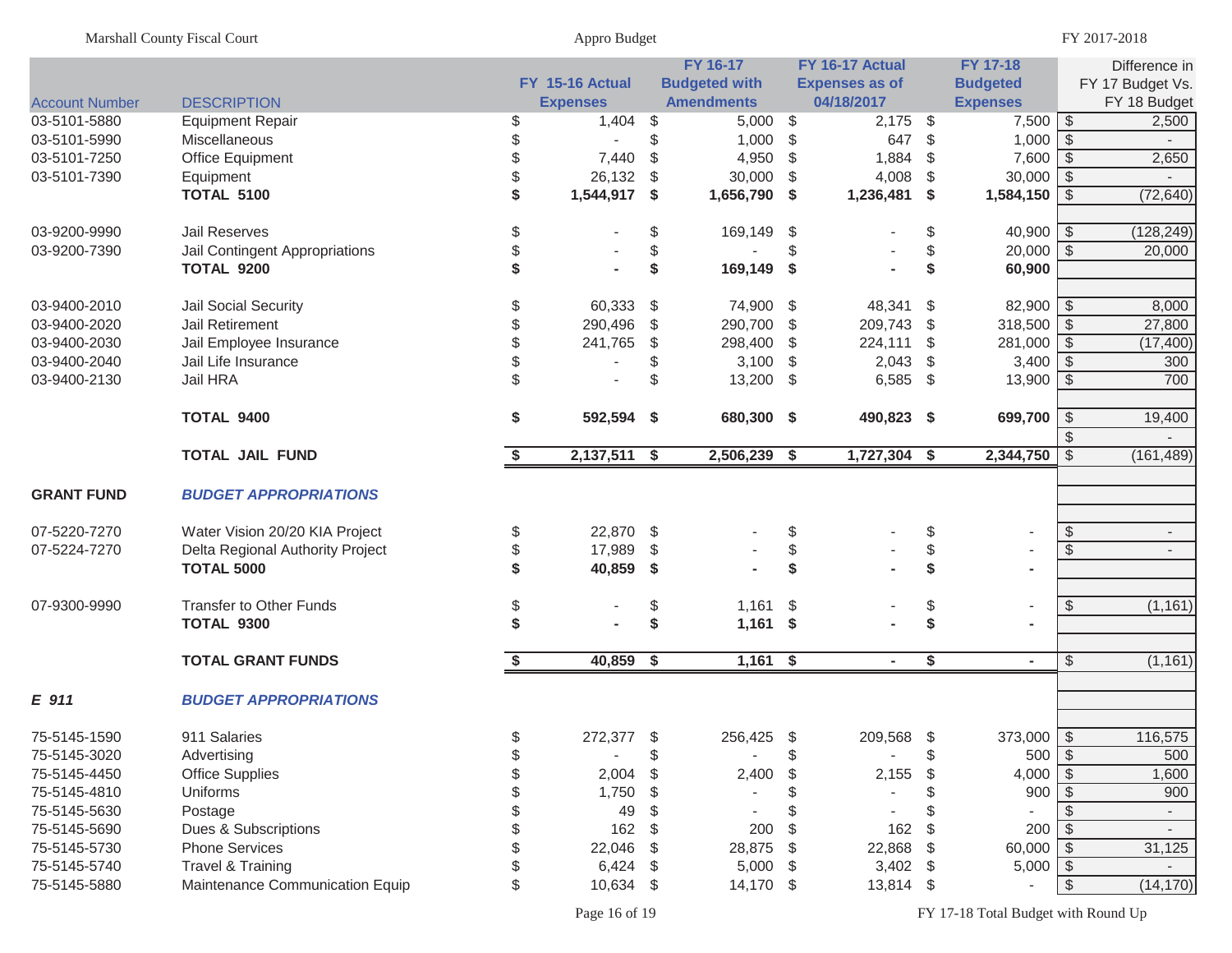|                       | Marshall County Fiscal Court                     |              | Appro Budget    |                           |                      |     |                       |     |                          |               | FY 2017-2018     |  |  |
|-----------------------|--------------------------------------------------|--------------|-----------------|---------------------------|----------------------|-----|-----------------------|-----|--------------------------|---------------|------------------|--|--|
|                       |                                                  |              |                 |                           | FY 16-17             |     | FY 16-17 Actual       |     | FY 17-18                 |               | Difference in    |  |  |
|                       |                                                  |              | FY 15-16 Actual |                           | <b>Budgeted with</b> |     | <b>Expenses as of</b> |     | <b>Budgeted</b>          |               | FY 17 Budget Vs. |  |  |
| <b>Account Number</b> | <b>DESCRIPTION</b>                               |              | <b>Expenses</b> |                           | <b>Amendments</b>    |     | 04/18/2017            |     | <b>Expenses</b>          |               | FY 18 Budget     |  |  |
| 75-5145-5990          | <b>Miscellaneous</b>                             | \$           | 479             | \$                        | 500 \$               |     |                       | \$  |                          |               |                  |  |  |
| 75-5145-7030          | <b>Communication Maintenance &amp; Equipment</b> | \$           | 11,052          | \$                        | 102,775              | -\$ | 90,326                | \$  | 42,500                   | $\sqrt{S}$    | (60, 275)        |  |  |
| 75-5145-7250          | Office Equipment                                 | \$           | 3,140           | \$                        |                      | \$  |                       | \$  | 5,000                    | $\sqrt{3}$    | 5,000            |  |  |
| 75-5145-7390          | <b>Grant Equipment</b>                           | $\mathbb{S}$ | $\overline{a}$  | \$                        | 109,598              | -\$ | 109,598               | \$  |                          | \$            | (109, 598)       |  |  |
| 75-5146-1590          | Wireless 911 Salaries                            | \$           | 90,792          | \$                        | 85,475 \$            |     | 69,856                | \$  | $\overline{\phantom{a}}$ | \$            | (85, 475)        |  |  |
| 75-5146-5450          | Mapping                                          |              |                 | \$                        |                      | \$  |                       | \$  |                          | \$            |                  |  |  |
| 75-5146-5730          | Phone Expense                                    | \$           | 20,460          | \$                        | 28,875               | \$  | 20,247                | \$  | $\blacksquare$           | \$            | (28, 875)        |  |  |
| 75-5146-7030          | <b>Communication Equipment</b>                   |              | 81              | \$                        |                      |     |                       |     |                          | \$            |                  |  |  |
|                       | <b>TOTAL 5100</b>                                | \$           | 441,450         | $\boldsymbol{\mathsf{s}}$ | 634,293              | -\$ | 541,997               | -\$ | 491,600                  | \$            | (142, 693)       |  |  |
| 75-9200-9990          | Reserves                                         | \$           |                 | \$                        | 1                    | \$  |                       | \$  | $52,900$ \ \$            |               | 52,899           |  |  |
|                       | <b>TOTAL 9200</b>                                | \$           |                 | \$                        | $\mathbf{1}$         | \$  |                       | \$  | 52,900                   |               |                  |  |  |
| 75-9400-2010          | Social Security                                  | \$           | 25,222          | \$                        | 26,200 \$            |     | 19,294 \$             |     | $28,600$ \ \$            |               | 2,400            |  |  |
| 75-9400-2020          | Retirement                                       | \$           | 57,920          | \$                        | 60,100               | \$  | 50,008                | -\$ | 67,700 \$                |               | 7,600            |  |  |
| 75-9400-2030          | Health Insurance                                 | \$           | 58,433          | \$                        | 77,600               | \$  | 65,937                | \$  | 87,700   \$              |               | 10,100           |  |  |
| 75-9400-2040          | 911 Life Insurance                               |              |                 | \$                        | 900                  | \$  | 688                   | \$  | $1,000$ \$               |               | 100              |  |  |
| 75-9400-2130          | 911 HRA                                          | \$           |                 | \$                        | 5,200                | \$  | 2,295                 | \$  | $5,700$ \$               |               | 500              |  |  |
|                       | <b>TOTAL 9400</b>                                | \$           | 141,576         | -\$                       | 170,000              | -\$ | 138,222 \$            |     | 190,700 $\sqrt{3}$       |               | 20,700           |  |  |
|                       | <b>TOTAL 911 FUND</b>                            | \$           | 583,026 \$      |                           | 804,294 \$           |     | 680,219 \$            |     | 735,200                  | $\sqrt{3}$    | (69,094)         |  |  |
|                       |                                                  |              |                 |                           |                      |     |                       |     |                          |               |                  |  |  |
|                       | OCC TAX ADMIN FUI BUDGET APPROPRIATIONS          |              |                 |                           |                      |     |                       |     |                          |               |                  |  |  |
| 76-5047-5660          | <b>OTA Refunds</b>                               |              | 103,338         |                           | 115,000 \$           |     | 78,091 \$             |     | $120,000$ \$             |               | 5,000            |  |  |
|                       | <b>TOTAL 5000</b>                                | \$<br>\$     | 103,338 \$      | -\$                       | 115,000 \$           |     | 78,091 \$             |     |                          |               |                  |  |  |
|                       |                                                  |              |                 |                           |                      |     |                       |     | 120,000                  |               |                  |  |  |
| 76-9200-9990          | <b>OTA Reserve</b>                               | \$           |                 | \$                        | 511,960 \$           |     |                       | \$  | $\overline{\phantom{a}}$ | $\frac{1}{2}$ | (511,960)        |  |  |
|                       | <b>TOTAL 9200</b>                                | \$           |                 | \$                        | 511,960 \$           |     |                       | \$  | ٠                        |               |                  |  |  |
| 76-9300-9990          | <b>OTA Intrafund Transfers</b>                   |              |                 | \$                        | 468,383 \$           |     |                       |     |                          |               |                  |  |  |
|                       | TOTAL 9300                                       | \$           | $\blacksquare$  | \$                        | 468,383 \$           |     |                       | \$  | $\blacksquare$           |               |                  |  |  |
|                       |                                                  |              |                 |                           |                      |     |                       |     |                          |               |                  |  |  |
|                       | TOTAL OCCUPATIONAL TAX ADMINISTRATOR \$          |              | $103,338$ \$    |                           | 1,095,343 \$         |     | 78,091 \$             |     | $120,000$   \$           |               | (975, 343)       |  |  |
| <b>VET VAN FUND</b>   | <b>BUDGET APPROPRIATIONS</b>                     |              |                 |                           |                      |     |                       |     |                          |               |                  |  |  |
| 79-6401-1710          | <b>VET VAN PROJECTS</b>                          | \$           | 1,989 \$        |                           | $3,200$ \$           |     | 540 \$                |     |                          | - \$          | (3,200)          |  |  |
| 79-6401-4060          | VET VAN EXPENSES                                 | \$           | $\sim$          | \$                        | $3,310$ \$           |     | $2,060$ \$            |     |                          | $\sqrt{5}$    | (3,310)          |  |  |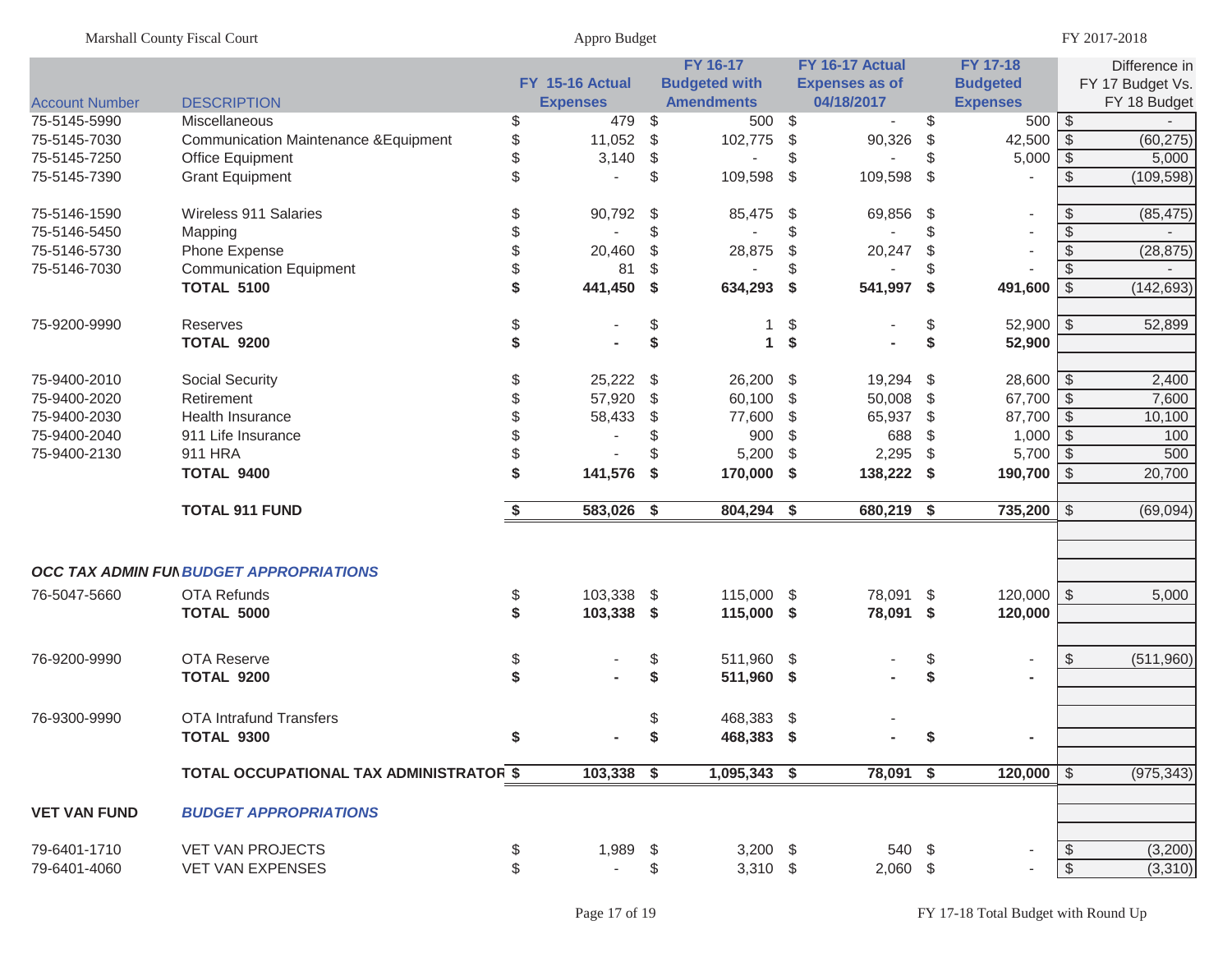| <b>Marshall County Fiscal Court</b> | Appro Budget | FY 2017-2018 |
|-------------------------------------|--------------|--------------|
|                                     |              |              |

|                       |                                       |    | FY 15-16 Actual | <b>FY 16-17</b><br><b>Budgeted with</b> |     | FY 16-17 Actual<br><b>Expenses as of</b> |     | <b>FY 17-18</b><br><b>Budgeted</b> |                          | Difference in<br>FY 17 Budget Vs. |
|-----------------------|---------------------------------------|----|-----------------|-----------------------------------------|-----|------------------------------------------|-----|------------------------------------|--------------------------|-----------------------------------|
| <b>Account Number</b> | <b>DESCRIPTION</b>                    |    | <b>Expenses</b> | <b>Amendments</b>                       |     | 04/18/2017                               |     | <b>Expenses</b>                    |                          | FY 18 Budget                      |
|                       | TOTAL 9300                            | \$ | 1,989           | \$<br>$6,510$ \$                        |     | $2,600$ \$                               |     |                                    |                          |                                   |
| 79-9200-9990          | <b>RESERVE FOR TRANSFER</b>           | \$ |                 | \$<br>2,979                             | \$  |                                          | \$  | $\overline{\phantom{a}}$           | \$                       | (2,979)                           |
|                       | <b>TOTAL 9200</b>                     | \$ |                 | \$<br>2,979                             | \$  |                                          | \$  |                                    |                          |                                   |
|                       |                                       |    |                 |                                         |     |                                          |     |                                    |                          |                                   |
|                       | <b>TOTAL VETERAN VAN FUND</b>         | \$ | 1,989           | \$<br>9,489                             | \$  | $2,600\quad$ \$                          |     | $\sim$                             | \$                       | (9, 489)                          |
| <b>ABC Fund</b>       | <b>BUDGET APPROPRIATIONS</b>          |    |                 |                                         |     |                                          |     |                                    |                          |                                   |
| 81-5050-1020          | <b>ABC Administrator</b>              | \$ |                 | \$<br>42,300                            | \$  | 33,499 \$                                |     | 38,900                             | $\sqrt{ }$               | (3,400)                           |
| 81-5050-1060          | <b>ABC Office Staff</b>               |    |                 | \$<br>11,100                            | \$  | 8,772                                    | \$  | 11,400                             | l \$                     | 300                               |
| 81-5050-1080          | <b>ABC Policing/Enforcement</b>       |    |                 | \$                                      | \$  |                                          |     |                                    | \$                       |                                   |
| 81-5050-3270          | <b>ABC Fee Collection</b>             |    |                 | 8,600                                   | \$  | 6,758                                    | \$  | 8,800                              | \$                       | 200                               |
| 81-5050-3640          | <b>ABC Office Rent</b>                |    |                 | 20,000                                  | \$  |                                          |     | 20,000                             | \$                       |                                   |
| 81-5050-4450          | <b>ABC Office Supplies</b>            |    | 1,997           | \$<br>1,500                             | \$  | 1,037                                    | \$  | 1,500                              | \$                       |                                   |
| 81-5050-4810          | <b>ABC Uniforms</b>                   |    |                 |                                         | \$  |                                          |     | 300                                | - \$                     | 300                               |
| 81-5050-5310          | <b>ABC Bond</b>                       |    |                 | 210                                     | \$  | 102                                      | \$. | 210                                | - \$                     |                                   |
| 81-5050-5670          | <b>ABC Refunds</b>                    |    | 410             | \$<br>1,000                             | \$  | 500                                      | \$  | 800                                | - \$                     | (200)                             |
| 81-5050-5710          | <b>ABC Vehicle Expenses</b>           |    |                 |                                         | \$  |                                          |     | 2,500                              | l \$                     | 2,500                             |
| 81-5050-5760          | <b>ABC Travel Expense</b>             |    |                 | 5,000                                   | \$  |                                          |     | 2,500                              | $\sqrt{3}$               | (2,500)                           |
| 81-5050-7250          | <b>ABC Equipment</b>                  |    | 3,015           | \$<br>3,000                             | \$  | 131                                      | \$  | 3,000                              | l \$                     |                                   |
|                       | <b>TOTAL 5050</b>                     |    | 5,422           | \$<br>92,710                            | -\$ | 50,800                                   | -\$ | $89,910$ \$                        |                          | (2,800)                           |
| 81-5160-1080          | <b>ABC Policing/Enforcement</b>       | \$ |                 | \$<br>130,000                           | \$  | 102,048                                  | \$  | $122,000$ \$                       |                          | (8,000)                           |
| 81-5160-1030          | <b>ABC Contract Employee</b>          |    |                 | \$                                      | \$  |                                          | \$  | $20,800$ \$                        |                          | 20,800                            |
| 81-5160-2010          | ABC Contract Employee: FICA           |    |                 | \$                                      | \$  |                                          | \$  | 1,600                              | $\sqrt{ }$               | 1,600                             |
| 81-5160-7170          | ABC Contract Employee: Equipment      |    |                 | \$                                      | \$  |                                          |     | 35,000                             | $\sqrt{ }$               | 35,000                            |
| 81-5160-3980          | ABC Enforcement Services: Hardin      |    |                 | \$<br>10,000                            | \$  |                                          |     |                                    | -\$                      | (10,000)                          |
| 81-5160-3990          | ABC Mechanic/Labor                    |    |                 | \$<br>25,000                            | \$  |                                          |     |                                    | \$                       | (25,000)                          |
| 81-5160-4010          | <b>ABC Ammunition/Range Fees</b>      |    |                 | \$<br>7,700                             | \$  |                                          |     |                                    | $\sqrt[6]{3}$            | (7,700)                           |
| 81-5160-4290          | <b>ABC Deputy Sheriff Fuel</b>        |    |                 | \$<br>60,000                            | \$  | 34,010                                   |     | $\blacksquare$                     | $\overline{\mathcal{S}}$ | (60,000)                          |
| 81-5160-4350          | <b>ABC Sheriff's Deputy Equipment</b> |    |                 | 2,400                                   | \$  |                                          |     | $\sim$                             | \$                       | (2,400)                           |
| 81-5160-4810          | <b>ABC Sheriff's Deputy Clothing</b>  |    |                 | 19,000                                  | \$  | 4,656                                    |     |                                    | \$                       | (19,000)                          |
| 81-5160-5710          | ABC Auto/Boat Parts & Repairs         |    |                 | 40,000                                  | \$  | 13,743                                   | \$  |                                    | \$                       | (40,000)                          |
| 81-5160-5760          | <b>ABC Deputy Training Expenses</b>   | Φ  |                 | $9,690$ \$                              |     | 7,526 \$                                 |     | $35,000$ \$                        |                          | 25,310                            |
|                       | <b>TOTAL 5160</b>                     | \$ |                 | \$<br>303,790 \$                        |     | 161,982 \$                               |     | $214,400$ \ \$                     |                          | (89, 390)                         |
| 81-9200-9990          | <b>ABC Reserves</b>                   | \$ |                 | \$<br>55,604 \$                         |     |                                          | \$  | $12,600$ \$                        |                          | (43,004)                          |
|                       | <b>TOTAL 9200</b>                     | \$ |                 | \$<br>55,604 \$                         |     |                                          | \$  | 12,600                             |                          |                                   |
| 81-9400-2010          | ABC FICA Match                        | \$ |                 | \$<br>4,000 $$$                         |     | $3,484$ \$                               |     | 4,600 $\frac{1}{9}$                |                          | 600                               |
| 81-9400-2020          | <b>ABC Retirement Match</b>           | \$ |                 | \$<br>$10,000$ \$                       |     | 8,924 \$                                 |     | $11,400$ \$                        |                          | 1,400                             |